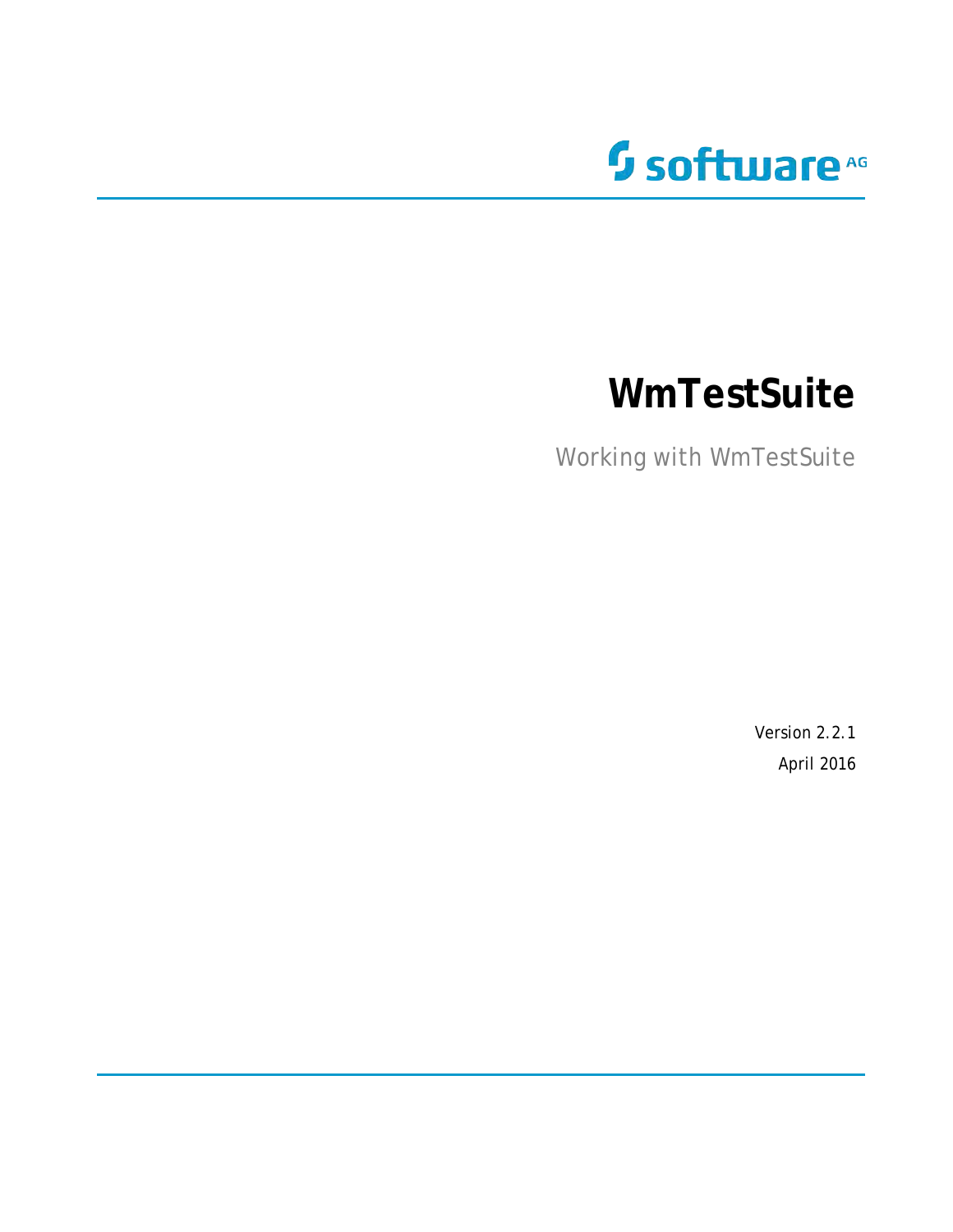This document applies to *WmTestSuite 2.2.1* and to all subsequent releases.

Specifications contained herein are subject to change and these changes will be reported in subsequent release notes or new editions.

Copyright © 2016 Software AG, Darmstadt, Germany and/or Software AG USA Inc., Reston, VA, USA, and/or its subsidiaries and/or its affiliates and/or their licensors.

The name Software AG and all Software AG product names are either trademarks or registered trademarks of Software AG and/or Software AG USA Inc. and/or its subsidiaries and/or its affiliates and/or their licensors. Other company and product names mentioned herein may be trademarks of their respective owners.

Detailed information on trademarks and patents owned by Software AG and/or its subsidiaries is located at

[http://softwareag.com/licenses.](http://softwareag.com/licenses)

This software may include portions of third-party products. For third-party copyright notices, license terms, additional rights or restrictions, please refer to "License Texts, Copyright Notices and Disclaimers of Third Party Products". For certain specific third-party license restrictions, please refer to section E of the Legal Notices available under "License Terms and Conditions for Use of Software AG Products / Copyright and Trademark Notices of Software AG Products". These documents are part of the product documentation, located at<http://softwareag.com/licenses> and/or in the root installation directory of the licensed product(s).

Use, reproduction, transfer, publication or disclosure is prohibited except as specifically provided for in your License Agreement with Software AG.

DOCUMENT ID: GWM-WWST-221-20160428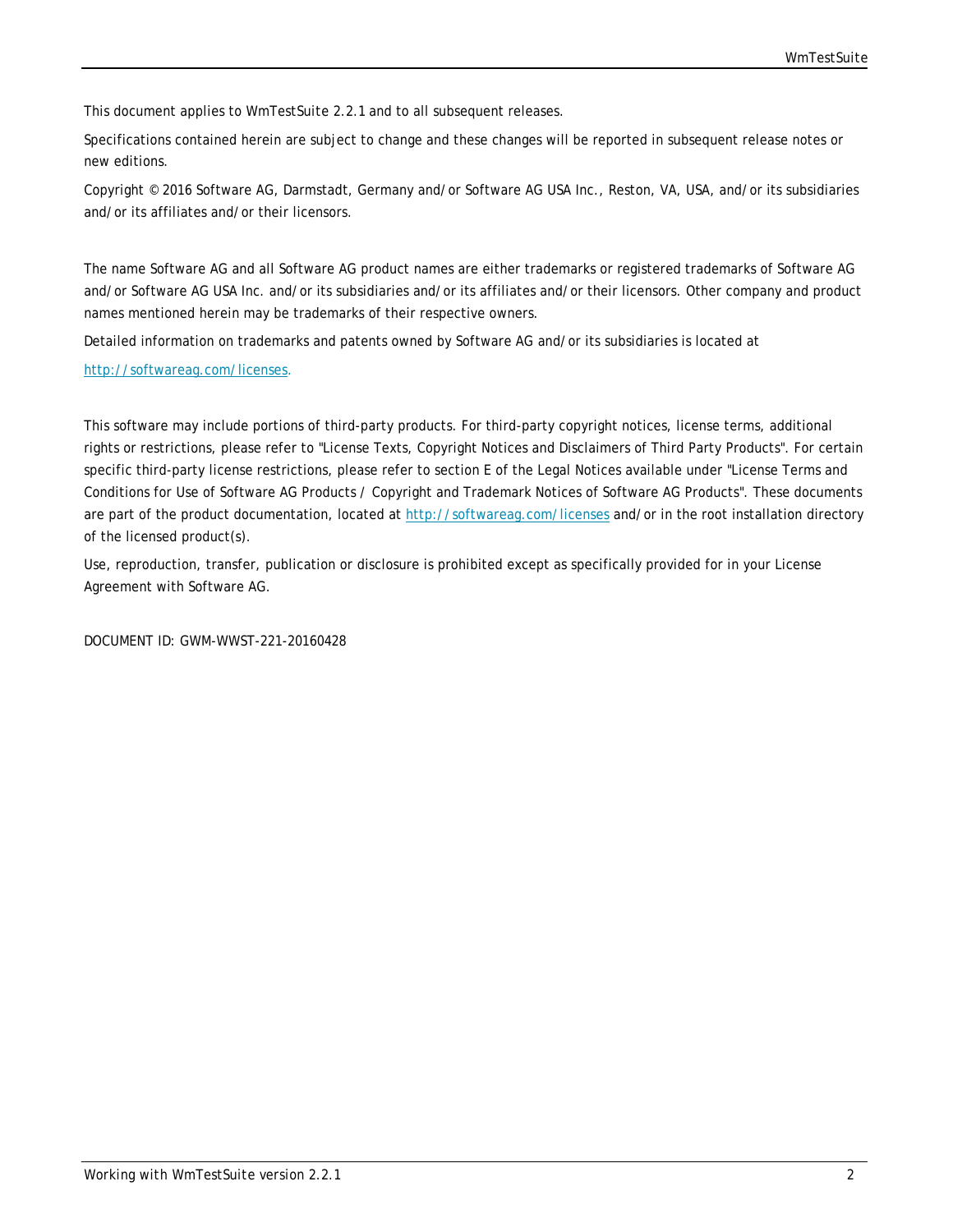# **CONTENTS**

| 1              |       |  |
|----------------|-------|--|
|                | 1.1   |  |
|                | 1.2   |  |
| $\overline{2}$ |       |  |
|                | 2.1   |  |
|                | 2.1.1 |  |
|                | 2.1.2 |  |
|                | 2.1.3 |  |
|                | 2.2   |  |
|                | 2.3   |  |
| 3              |       |  |
|                | 3.1   |  |
|                | 3.2   |  |
|                | 3.3   |  |
|                | 3.3.1 |  |
|                | 3.3.2 |  |
|                | 3.3.3 |  |
|                | 3.3.4 |  |
|                | 3.3.5 |  |
|                | 3.3.6 |  |
|                | 3.3.7 |  |
|                | 3.3.8 |  |
|                | 3.3.9 |  |
|                | 3.4   |  |
|                | 3.5   |  |
|                | 3.5.1 |  |
|                | 3.5.2 |  |
|                | 3.5.3 |  |
|                | 3.6   |  |
| 4              |       |  |
|                | 4.1   |  |
|                | 4.2   |  |
| 5              |       |  |
|                | 5.1   |  |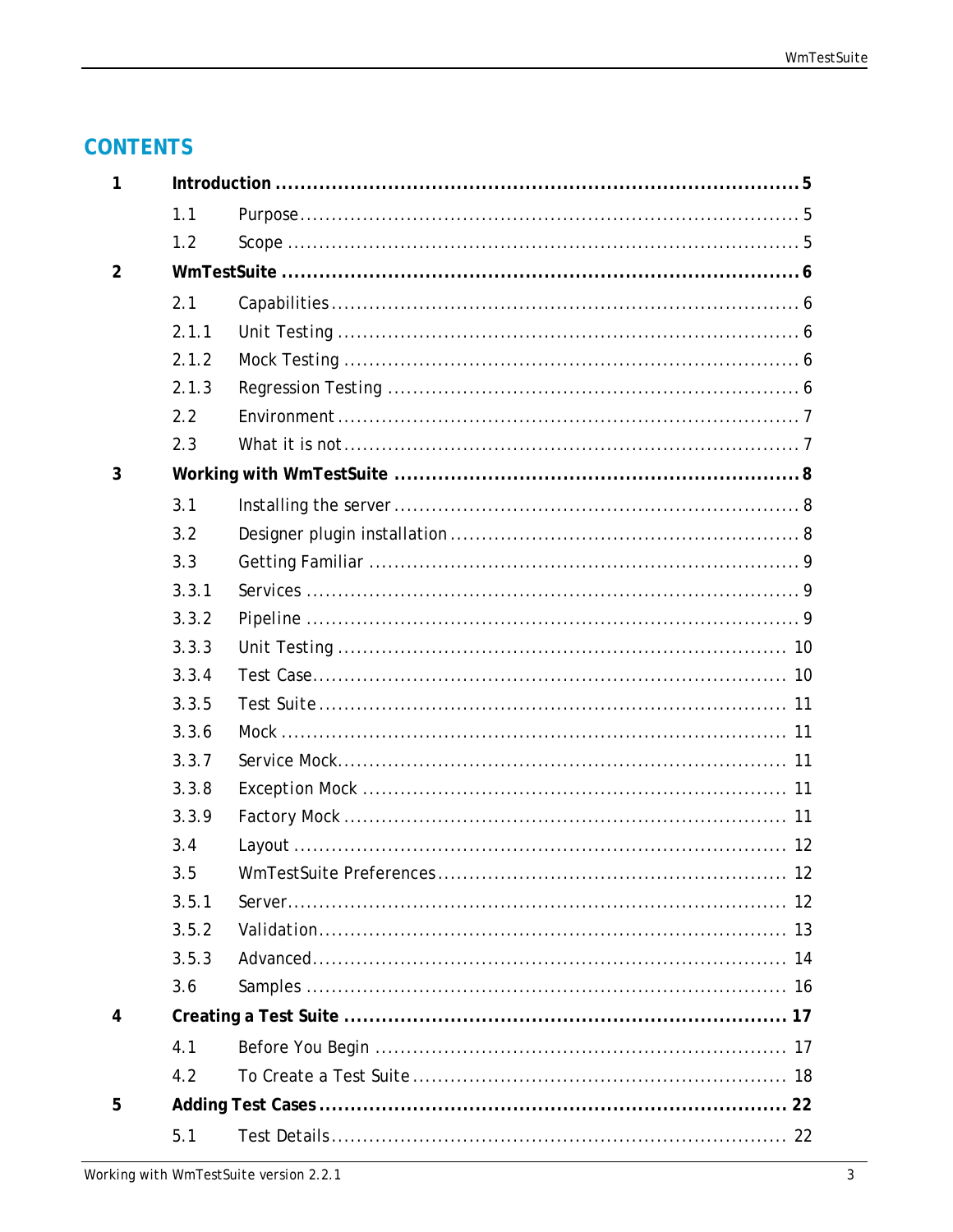|    | 5.2  |  |
|----|------|--|
|    | 5.3  |  |
|    | 5.4  |  |
| 6  |      |  |
|    | 6.1  |  |
|    | 6.2  |  |
|    | 6.3  |  |
| 7  |      |  |
|    | 7.1  |  |
|    | 7.2  |  |
|    | 7.3  |  |
|    | 7.4  |  |
| 8  |      |  |
| 9  |      |  |
| 10 |      |  |
|    | 10.1 |  |
|    | 10.2 |  |
|    | 10.3 |  |
| 11 |      |  |
|    | 11.1 |  |
|    | 11.2 |  |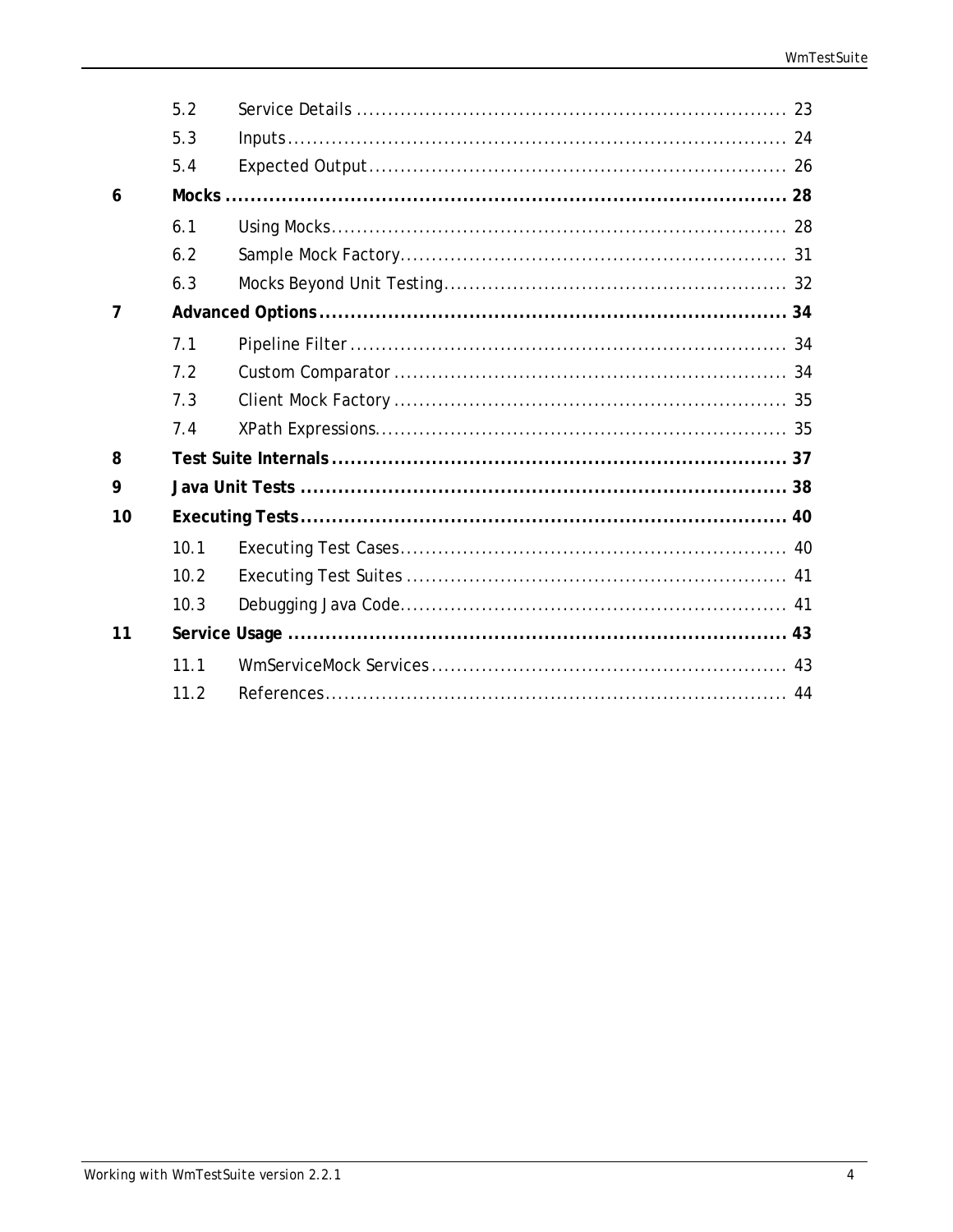# <span id="page-4-0"></span>**1 Introduction**

#### <span id="page-4-1"></span>**1.1 Purpose**

This document provides information on service testing options of Integration Server using Software AG WmTestSuite.

#### <span id="page-4-2"></span>**1.2 Scope**

The scope of this document is to introduce the suite, provide instructions to install, design, and execute test cases.

It is assumed that the user is familiar with the standard build and test tools such as, Ant and JUnit.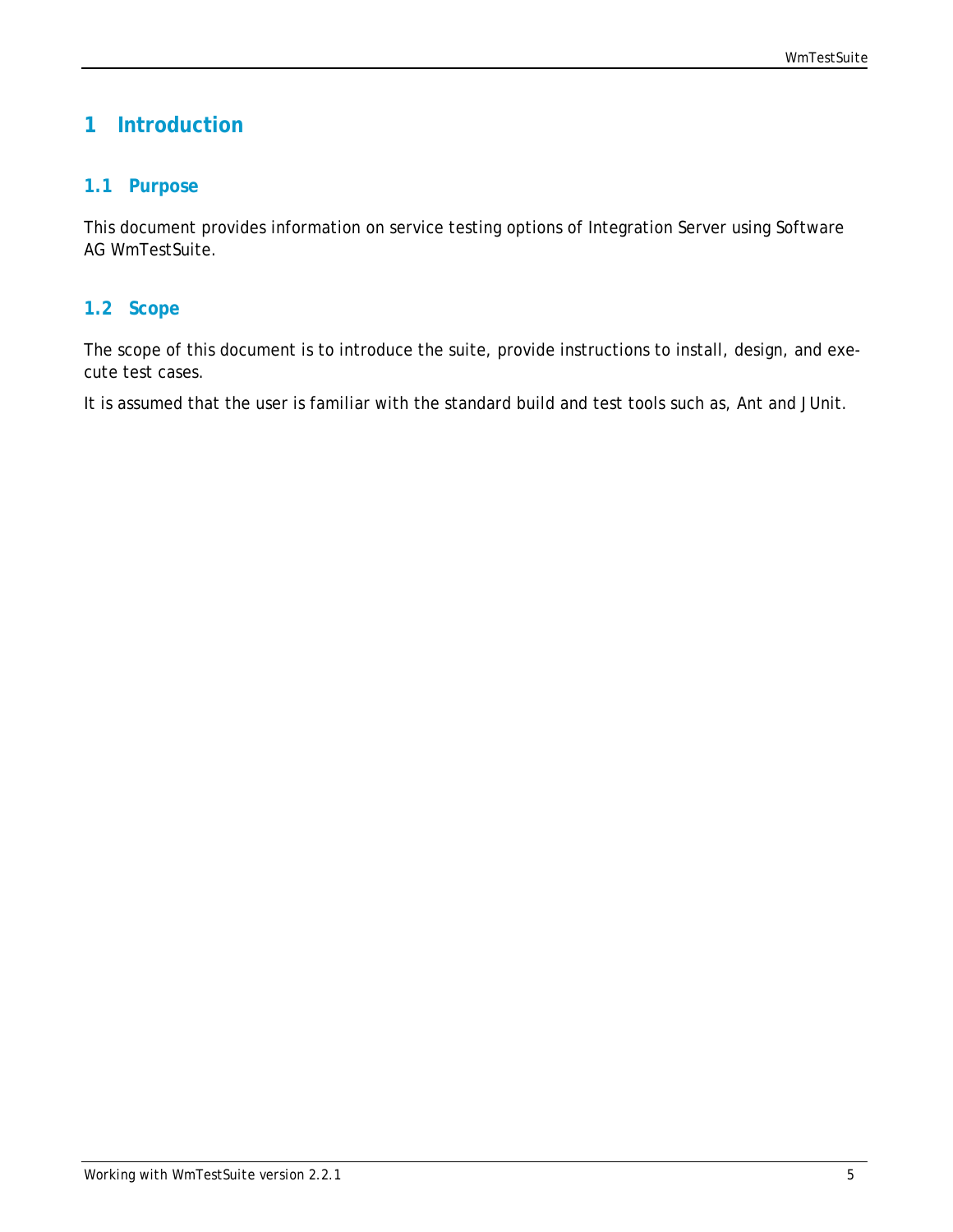# <span id="page-5-0"></span>**2 WmTestSuite**

WmTestSuite is an Eclipse based testing tool that allows the developers to create unit tests for their development. These tests can be used to improve the overall development quality and helps to provide a mechanism to create automated tools for continuous integration and delivery.

WmTestSuite provides the following functionalities:

- Provides service unit testing and regression testing tool that allows service developers to assemble unit tests without requiring additional development
- Enables integration with JUnit so that a standard unit testing framework, which already works well with Continuous Integration tools, can be leveraged
- Enables ease of use for test development
- Provides a java API for advanced users to create JUnit test cases
- Provides a user interface that is integrated in Software AG Designer. Software AG Designer ensures that users do not switch between tools for services development and corresponding test cases.
- Provides a mechanism to repeatedly execute the service with same inputs and compare the results with an expected set of outputs.
- Provides a framework for mocking service execution for steps that cannot be executed during the testing. For details, see [Mocks](#page-27-0).

#### <span id="page-5-1"></span>**2.1 Capabilities**

WmTestSuite has following capabilities:

- [Unit Testing](#page-5-2)
- [Mock Testing](#page-5-3)
- [Regression Testing](#page-5-4)

#### <span id="page-5-2"></span>*2.1.1 Unit Testing*

WmTestSuite is a unit-testing tool. Unit test cases can be designed, built, executed using Eclipse User Interface. You can also execute the test cases externally using Ant scripts.

#### <span id="page-5-3"></span>*2.1.2 Mock Testing*

Mocking is a feature that mimics the functionality of services that are dependent on external resources. When a test case encounters a service that is mocked, it executes the service.

#### <span id="page-5-4"></span>*2.1.3 Regression Testing*

You can save the test cases, along with their inputs and outputs, in xml files. Run the reusable artifacts to ensure that the latest changes do not re-introduce the errors fixed in the earlier versions.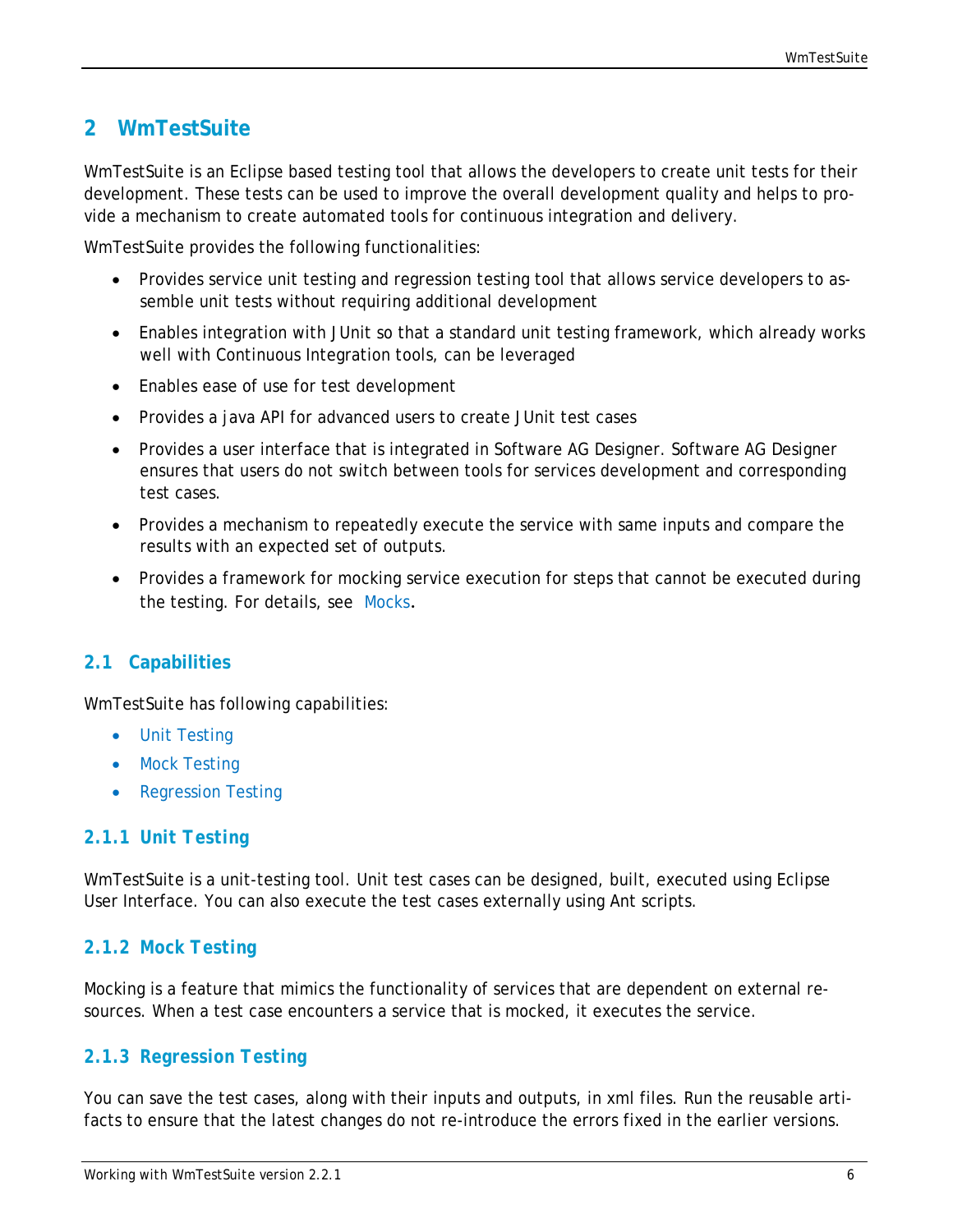## <span id="page-6-0"></span>**2.2 Environment**

| Option                     | <b>Description</b>                                                                                                                                                                                                                                                                         |  |  |  |  |  |
|----------------------------|--------------------------------------------------------------------------------------------------------------------------------------------------------------------------------------------------------------------------------------------------------------------------------------------|--|--|--|--|--|
| Hardware<br>Requirements   | No additional hardware is required other than the ones that are already in<br>use for Integration Server and Software AG Designer.                                                                                                                                                         |  |  |  |  |  |
| Software<br>Requirements   | WmTestSuite Eclipse plug-in v 2.2.1<br>$\bullet$<br>WmTestSuite library extension for Integration Server<br>$\bullet$<br>WmServiceMock package for Integration Server<br>$\bullet$<br>Ant Build tool 1.7 (optional)<br>$\bullet$<br>JUnit Tool (optional)<br>$\bullet$<br>JDK 1.7 or later |  |  |  |  |  |
| Version<br>Compatibilities | This suite depends on open source products like Ant and JUnit.<br>Following are the supported versions:<br>Ant: 1.7<br>JUnit: 3.8.2<br>$\bullet$<br>WmTestSuite works with all the currently supported GA versions of Integra-<br>tion Server and Software AG Designer.                    |  |  |  |  |  |

#### <span id="page-6-1"></span>**2.3 What it is not**

- WmTestSuite is not an integration or system test platform. However, the application dependencies can be mocked and an integration or system test can be simulated using this suite.
- WmTestSuite is not a performance-testing tool. It cannot be used for performance, load, or volume testing.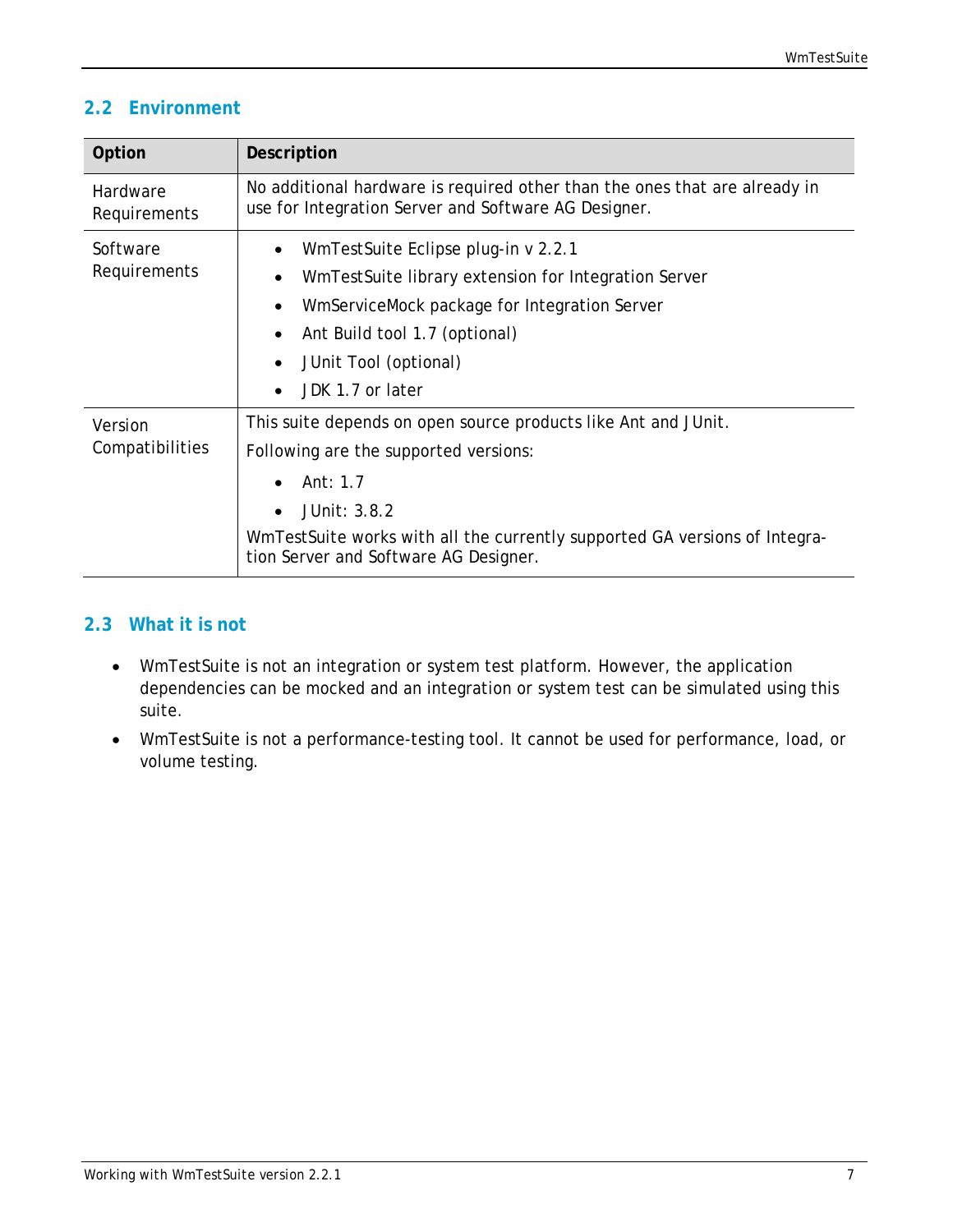# <span id="page-7-0"></span>**3 Working with WmTestSuite**

#### <span id="page-7-1"></span>**3.1 Installing the server**

Follow these steps to install the WmTestSuite:

- 1. Shutdown the Integration Server.
- 2. Backup the *config/invokemanager.cnf* file in the Integration Server install folder.
- 3. Unzip the required version of *serviceMockServer.zip* file to the home folder of webMethods Integration Server , for example, *C:\SoftwareAG\IntegrationServer\instances\default*.

A jar file in the s lib/jars folder and a new package WmServiceMock is installed on the server. The WmServiceMockSamples package is installed too and can be deleted, if you do not need it. This package has some services and test cases that can be used as samples.

4. A new entry appears in the *config/invokemanager.cnf* file that refers to *com.wm.ps.serviceMock.ServiceInterceptor* as shown below:

```
<?xml version="1.0" encoding="UTF-8"?>
<IDataXMLCoder version="1.0">
  <record javaclass="com.wm.data.ISMemDataImpl">
     <array name="processorArray" type="value" depth="1">
      <value>com.wm.ps.serviceMock.ServiceInterceptor</value>
     </array>
  </record>
</IDataXMLCoder>
```
<span id="page-7-2"></span>5. Restart the server.

## **3.2 Software AG Designer plugin installation**

Follow these steps to install the Software AG Designer plugin

1. Navigate to the Software AG Designer install location and locate the eclipse folder.

For example,

- If the Software AG Designer version is 9.0 and the install location is C:\SofwareAG for the webMethods development tools, then the Software AG Designer eclipse install is at *C:\SoftwareAG\eclipse\v36\_90*
- If the Software AG Designer version is 9.5, and the install location is C:\SofwareAG for the webMethods development tools, then the Software AG Designer eclipse install is at *C:\SoftwareAG\eclipse\v43\_95*
- If Software AG Designer version 9.6 or later and the install location is C:\SofwareAG for the webMethods development tools, then the Software AG Designer eclipse install is at *C:\SoftwareAG\Designer\eclipse*

**Note**: Delete the earlier versions of WmTestSuite installed on Software AG Designer .

2. Create a folder named dropins at this location, if it does not already exist and then create a new folder under the dropins folder.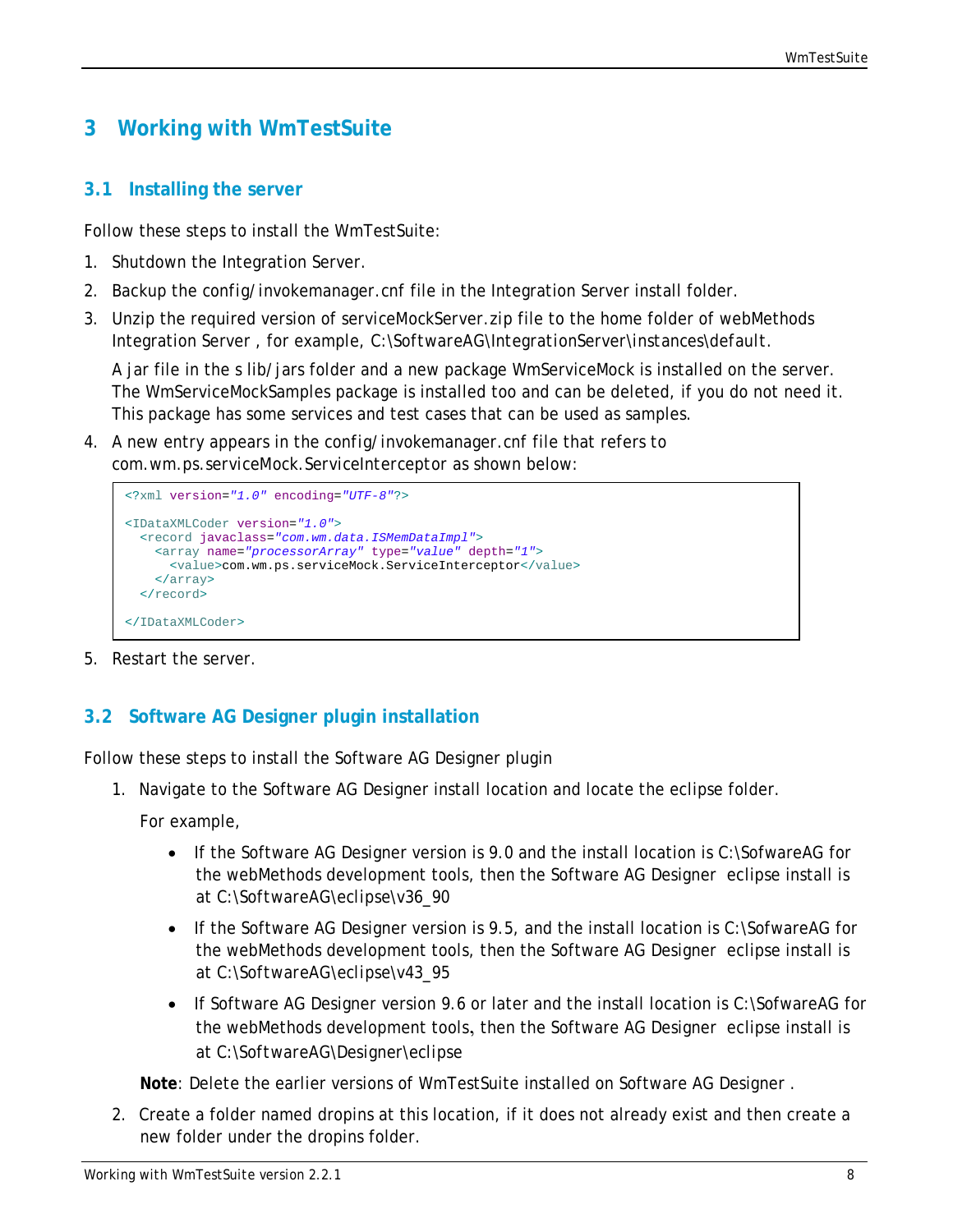3. Unzip the *com.sag.gcc.plugins.wmtestsuite\_xxx.zip* file under the newly created folder.

A plugins folder is created with one jar file in it. An example installation is shown below:



4. Restart the Eclipse with *-clean* option after the installation. For example,

*<install\_dir> /Designer/eclipse/eclipse.exe -clean*.

A new preference page called WmTestSuite is added to the Software AG Designer preferences. This preference page contains the preferences for setting up the server to develop against and some other related preferences.

**Note**: If the installation fails, check the Software AG Designer logs to understand the cause of failure.

#### <span id="page-8-0"></span>**3.3 Getting Familiar**

This section provides information on the terms and concepts used to understand WmTestSuite.

#### <span id="page-8-1"></span>*3.3.1 Services*

The webMethods Integration Server hosts packages that contain services and related files. The server contains several packages.

**Example**: Packages that contain built-in services, which can be invoked from services or client applications and services that demonstrate features of the webMethods Integration Platform.

You can create additional packages to hold the services that your developers create. Developers can create services that perform functions, such as, integrating your business systems with those of your partners, retrieving data from legacy systems, and accessing and updating databases.

Integration Server provides an environment for the orderly, efficient, and secure execution of services. It decodes client requests, identifies the requested services, invokes the services, passes data to them in the expected format, encodes the output produced by the services, and returns output to the clients.

#### <span id="page-8-2"></span>*3.3.2 Pipeline*

Pipeline refers to the data structure in which input and output values are maintained for a flow service. It allows services in the flow to share data.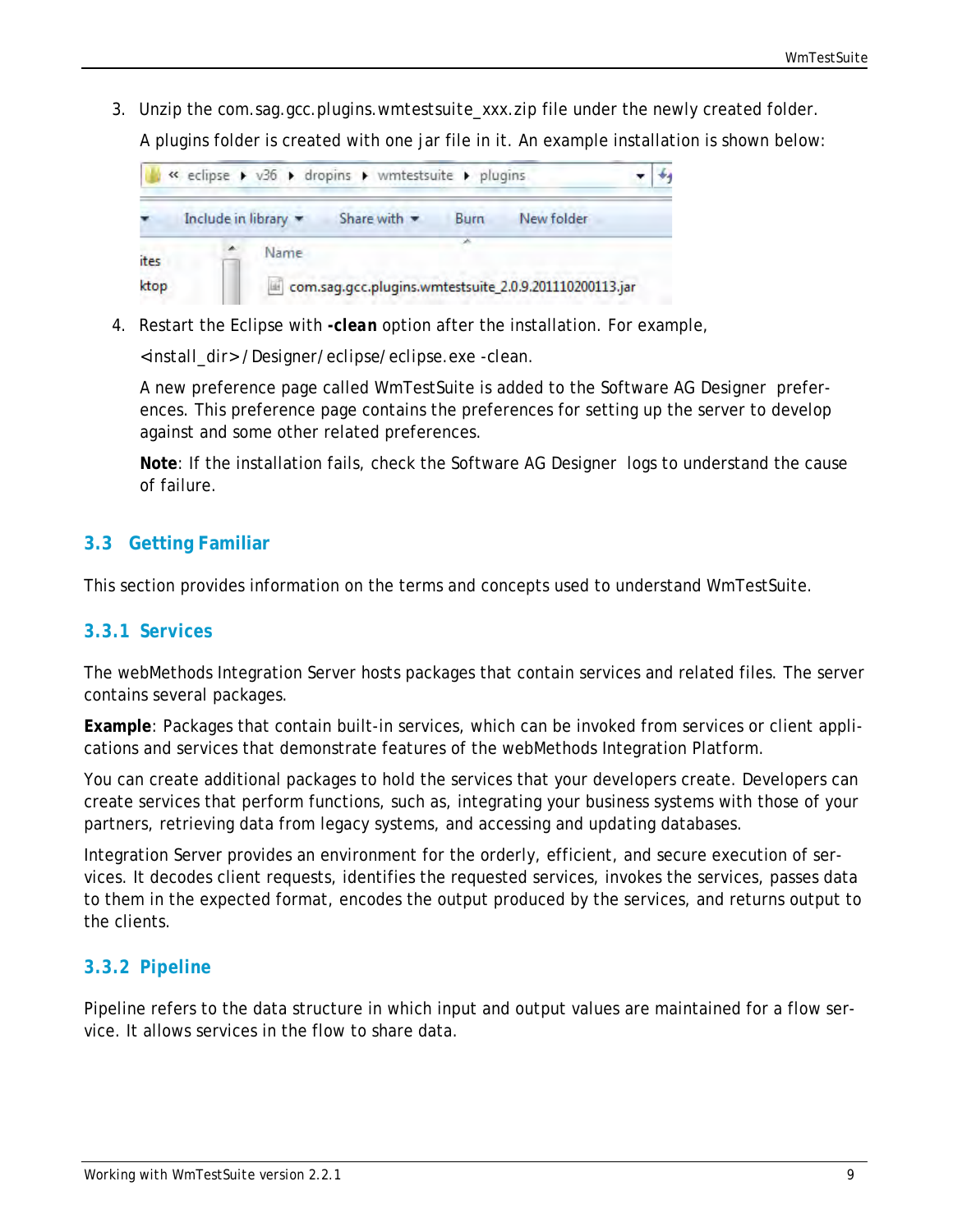The pipeline holds the input and output for a flow service



Pipeline starts with the input to the flow service and collects inputs and outputs from subsequent services in the flow. When a service in the flow executes, it has access to all data in the pipeline at that point.

## <span id="page-9-0"></span>*3.3.3 Unit Testing*

WmtestSuite uses the concepts of service execution, pipeline data, and the open source JUnit testing framework to provide unit testing functionality for Integration Server Flow and Java services. WmtestSuite provides the ability to create a suite of tests consisting of individual test cases. Each test case defines a service to be tested, the type of test to be performed, and provides a user interface to define input data to the test case through the pipeline. When the service execution is completed, the pipeline output is validated against the expected output defined in the test case.

#### <span id="page-9-1"></span>*3.3.4 Test Case*

A test case is a unit of testing for a service that provides:

- service to be tested
- inputs to the service
- expected output from the service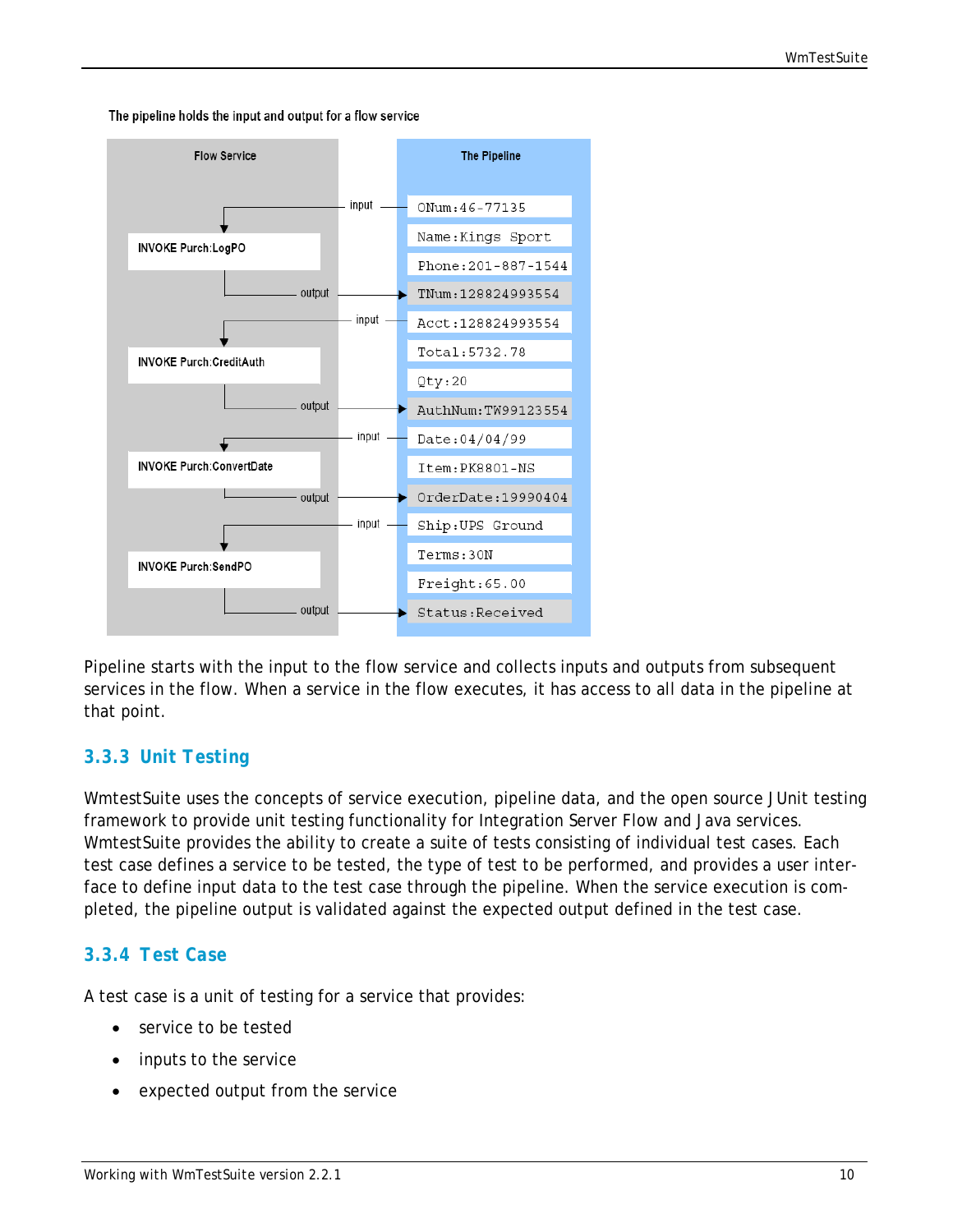A test case can also define expected output from a service as an exception or error. The service returns the defined errors when incorrect data is sent to it.

## <span id="page-10-0"></span>*3.3.5 Test Suite*

A test suite is one or more test cases grouped together. Test suites are used to organize test cases into sets of related tests. For example, a service may provide a variety of capabilities based upon the inputs provided to it. A complete test suite should include test cases that provide inputs that fully test all of the possible outputs of the service, including errors or exceptions.

#### <span id="page-10-1"></span>*3.3.6 Mock*

Mocks provide a means of simulating interaction with resources that are unavailable or the data provided by these resources or systems is not consistent for test purposes. Mocks also have a lifetime that can be either limited to the test case in which they are defined or applied to all of the test cases that follow within a test suite from the point of the definition. Mocks allow for selection of scope of *session*, *user*, or *server* to control how broadly the mock intercept will be effective. It is recommended to set the scope to *session* for most uses and is only applicable for the test session. If you set the scope to *user*, all the sessions for the particular user will be affected by the mock. If you set the scope to *server*, all user sessions gets affected. Mocks can be enabled or disabled for test case or test suite execution.

#### <span id="page-10-2"></span>*3.3.7 Service Mock*

A service mock is used to replace the call to a service with a call to a different service. Any call to the mocked service is intercepted and the alternate service defined in the mock is called instead. The output of the mocked service is then returned to the calling service. This kind of mock is useful when the output of the mocked service needs to be dynamic based on some logic that can be created in the service.

#### <span id="page-10-3"></span>*3.3.8 Exception Mock*

An exception mock is used to return an error or exception to the calling service and can be useful for testing error handling in a service. As with the other mocks described, any call to the service defined in the mock is intercepted and the exception defined in the mock is returned instead. This kind of mock is useful to simulate behavior that can cause exceptions in the normal flow.

#### <span id="page-10-4"></span>*3.3.9 Factory Mock*

A factory mock is used when multiple different results can be produced by a call to a service based on the input provided. A factory mock is implemented as a Java class. The WmServiceMockSamples project provides a [Sample Mock Factory.](#page-30-0) Any call to the class defined in a factory mock is intercepted and the input is passed instead to the factory which evaluates the input and returns the appropriate results. While both the factory mock and the service mock options provide dynamic output simulation, the factory mock does not require an extra test service to be created on the server and relies on a lightweight java implementation.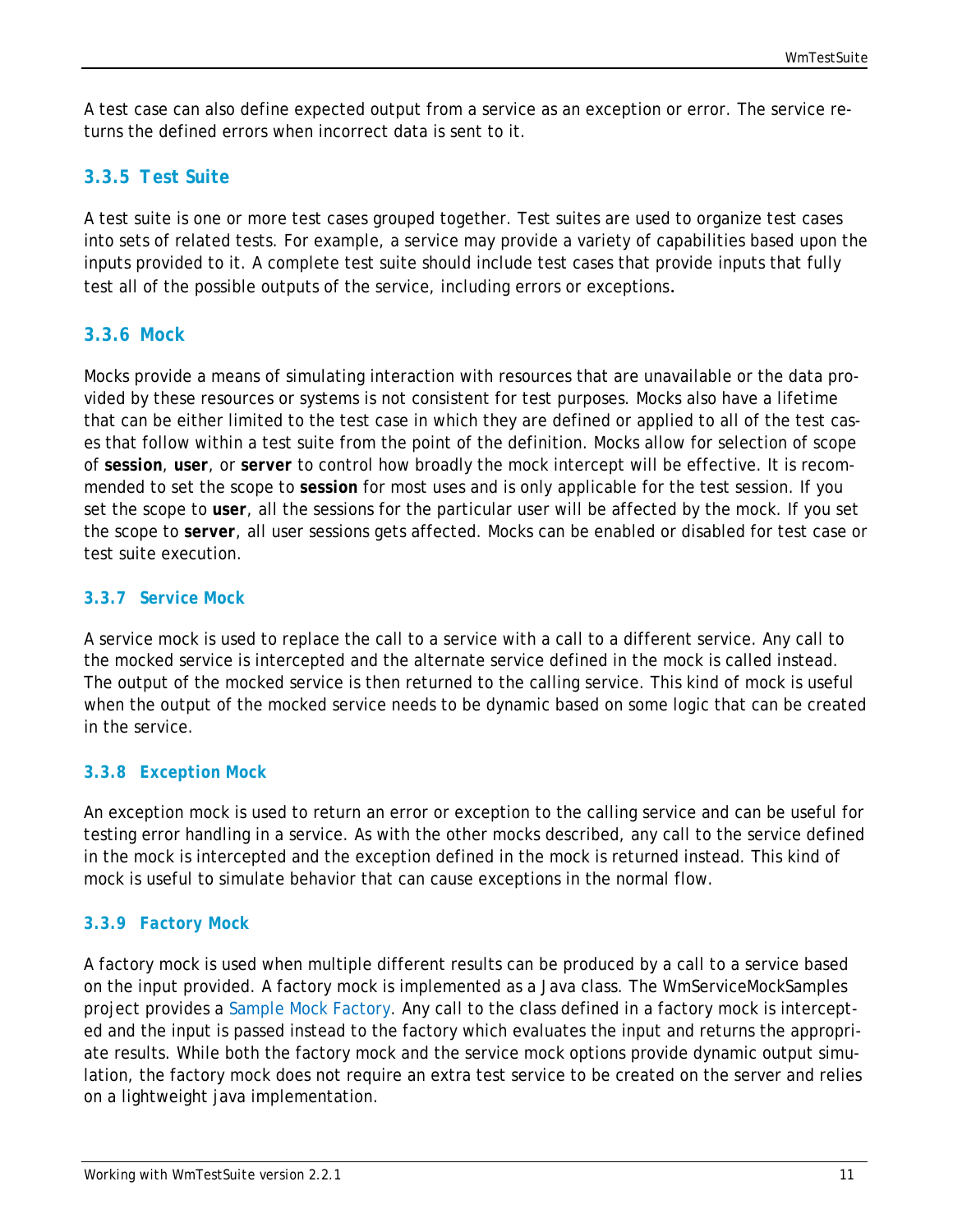## <span id="page-11-0"></span>**3.4 Layout**

The figure below shows various components of Software AG Designer with a test suite file open for editing.

| $\alpha = \Box$<br>日本<br><b>2 Package Explorer</b> 23<br>Ju JUnit                                                                                                                                                                                                                                                                                                                                                                                                                                                                                                   | ER wmTeuSuite.xml [33]                                                                                                                                                                                                                                                                                                                                                                                                                                                                                                        |                                                                                                                                                                                                                                                                                                                                                                                                   |
|---------------------------------------------------------------------------------------------------------------------------------------------------------------------------------------------------------------------------------------------------------------------------------------------------------------------------------------------------------------------------------------------------------------------------------------------------------------------------------------------------------------------------------------------------------------------|-------------------------------------------------------------------------------------------------------------------------------------------------------------------------------------------------------------------------------------------------------------------------------------------------------------------------------------------------------------------------------------------------------------------------------------------------------------------------------------------------------------------------------|---------------------------------------------------------------------------------------------------------------------------------------------------------------------------------------------------------------------------------------------------------------------------------------------------------------------------------------------------------------------------------------------------|
| WmServiceMockSamples<br>ede/source<br>Project<br>m resources/test/source<br><b>mil</b> JRE System Library (wm160)<br><b>ml</b> WmTestSuite Libraries<br>а<br>sergceMockClient.jar - C'\SoftwareAGEZ\eclipse\v3<br>httpulvbjar - C:\SoftwareAG82\eclipse\v36\configui<br>я<br>xmlunit N.ix - E:\SoftwareAG82\eclipse\v36\confic<br>unit.jar<br>areAG82\eclipse\v36\configuratio<br>SeftwareAG82\common\lib<br>wm-isclient.jan<br>en wm-isserver.jar<br>SpreAGE2\IntegrationServe<br>code<br>Support Libraries<br>config<br>a doc<br>$\Rightarrow$ lib<br><b>B</b> ns | webMethods Test Suite<br><b>Test Suite Panel</b><br>* webMethods Suite<br>The Suite parameters are described here.<br>Sample Tests<br>Name:<br>Sample tests for the WmServiceMockSamples implementation<br><b>Description:</b><br>Filter:<br>Browse<br>webMethods Test Suite<br>The test cases are managed in this section.<br>More options, like executing test cases or the suite<br><b>Mocks</b><br>menu for each of the items below.<br><b>Duplicate Check Success With Results</b><br><b>Duplicate Check Catch Block</b> | 田田崎<br>Service Details Panel<br><b>Service Details</b><br>Specify the properties for service to be invoked in this section.<br>wmServiceMockSamples.services:getDuplicateL Browse<br><b>Service:</b><br>Invoke Type: invoke<br>Service Inputs Panel<br>Inputs<br>The inputs to the service should be defined in this section.<br>Browse Edit Input<br>File: resources/test/data/dupCheckInput.xml |
| pub.<br>resources<br><b>Briars</b><br><b>B</b> java<br>any test<br><b>Test Suite file</b><br>as data<br><b>By jars</b><br>reports<br>setup<br>the wmTestSuite.xml<br>templates<br>Lim web<br>ill manifest.v3                                                                                                                                                                                                                                                                                                                                                        | Duplicate Check Success No B<br>Duplicate Check Success with Results (With XPath Fields)<br><b>SE</b> mocks<br>wmServiceMockSamples.data.services:getPotentialDuplicates<br>wmServiceMockSamples.services:getDuplicateLoans,<br>Duplicate Check Success With Results (Only XPath Fields)<br>Duplicate Check Success With XML Results<br>Duplicate Check Success using MockDataFactory<br>Test case<br><b>Test editor</b>                                                                                                      | Service Outputs Panel<br><b>Expected Output-</b><br>The expected output from the service should be defined in this section.<br>file<br>Type:<br>Edit<br>resources/test/data/dupCheckSucce Browse<br>Output<br>Files<br>Fields:<br>田<br>XPath<br>Value<br>冒<br>response/duplicateLoans[1]/loanNum<br>ď<br>鷗                                                                                        |

Use the  $\boxed{1}$ ,  $\boxed{1}$ , and  $\boxed{1}$  icons on the toolbar to tailor the layout.

- The  $\boxed{2}$  icon allows you to place the Master and Details views next to each other, master on the right and details on the left.
- The  $\boxed{1}$  icon allows you make the master appear at the top of the display, and the details view gets aligned underneath it.
- The  $\frac{1}{\sqrt{2}}$  icon allows you to toggle the display between the master and details views, each occupying the entire display. Click again to return to the original layout.

#### <span id="page-11-1"></span>**3.5 WmTestSuite Preferences**

To display the preferences dialog, select **Window**>**Preferences**>**webMethods Tests**.

#### <span id="page-11-2"></span>*3.5.1 Server*

The server settings are shown in the figure below: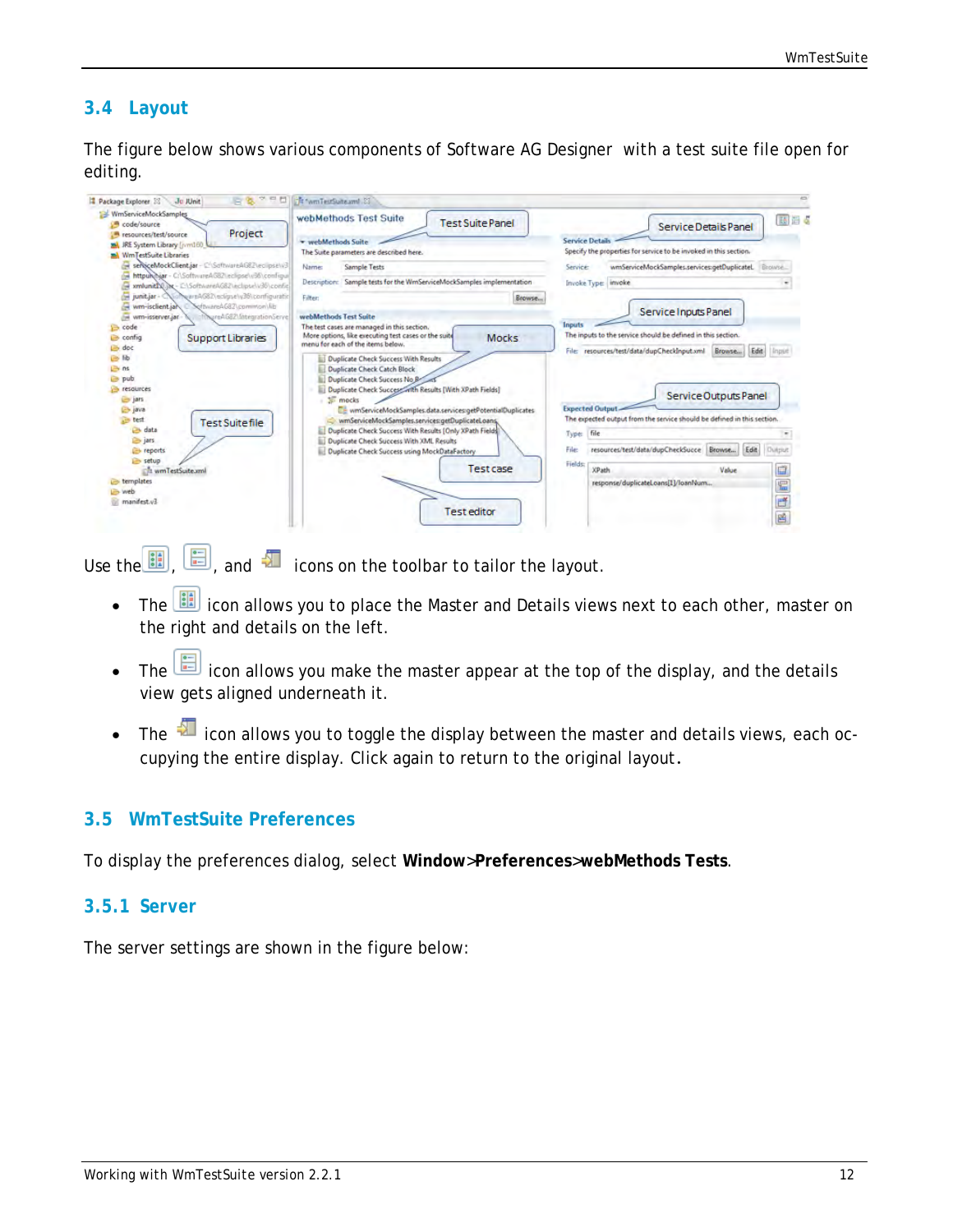| type filter text                                                            | Server                     | ⇦                                                                                  |  |
|-----------------------------------------------------------------------------|----------------------------|------------------------------------------------------------------------------------|--|
| Plug-in Development<br>ы<br><b>Report Design</b><br>Ь<br>Run/Debug<br>Ы     | <b>V</b> Connect to Server | Preferences for webMethods Test Suite Editor                                       |  |
| Server<br>Ы                                                                 | Server                     | localhost                                                                          |  |
| Software AG                                                                 | 8255<br>Port               |                                                                                    |  |
| Tasks                                                                       | <b>Username</b>            | Administrator                                                                      |  |
| Team<br>Validation<br>$\triangleright$ Web                                  | Password                   | ******                                                                             |  |
| <b>Meb Services</b><br>webMethods IS Profiler                               | <b>Test Connection</b>     | Successfully connected to webMethods Integration Server                            |  |
| a webMethods TestSuite<br>Advanced<br>Server<br>Validation<br>WindowBuilder | Package Filter             | WmPublic, Default, WmServiceMockSamples<br><b>Restore Defaults</b><br><b>Apply</b> |  |
| <b>XML</b>                                                                  |                            |                                                                                    |  |

The Server preferences describe the connection to webMethods Integration Server for WmTestSuite.

Select **Connect to Server** to allow WmTestSuite to execute tests against a specific Integration Server. Additionally, provide the Server, Port, Username, and Password and click **Test Connection** to ensure connectivity to the selected Integration Server.

**Package Filter** allows you to optionally enter a comma-separated list of packages for WmTestSuite to load to the Service Browser. When a large number of packages exist on the Integration Server, this feature will conserve memory in WmTestSuite by only loading those services for which test cases are developed.

The editor does not always require an active connection to the Integration Server for test development. But some of the introspection features which allow for service lookup and service signature are not available if a connection is not available and the user would have to enter these manually

#### <span id="page-12-0"></span>*3.5.2 Validation*

The Validation preferences describe when and how WmTestSuite should validate information you enter.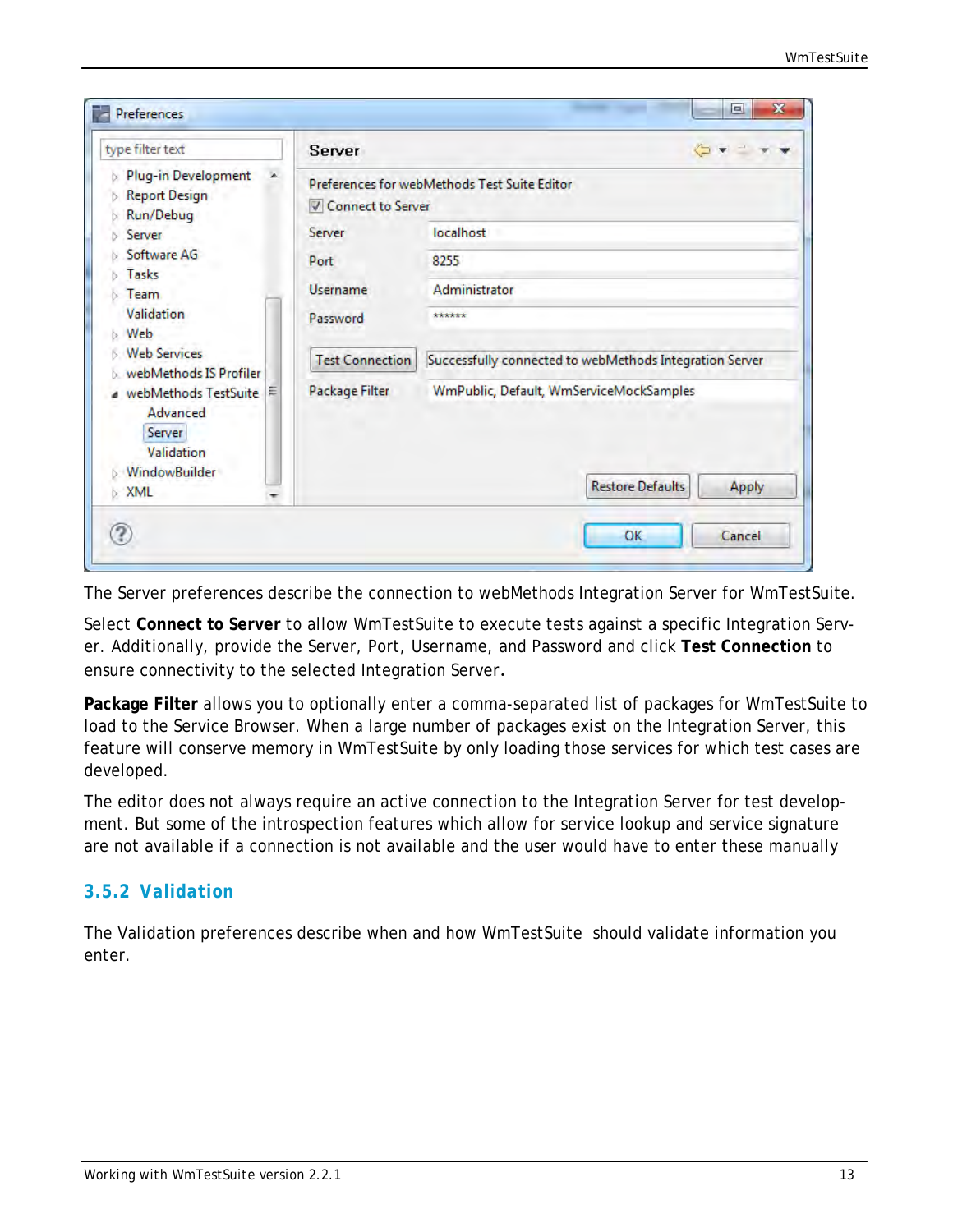| type filter text                                                                                                                                                                                                                                                         | Validation                                                                                                         |                  | $C = 7$      |
|--------------------------------------------------------------------------------------------------------------------------------------------------------------------------------------------------------------------------------------------------------------------------|--------------------------------------------------------------------------------------------------------------------|------------------|--------------|
| Run/Debug<br>Ы<br>Server<br>Ы<br>Software AG<br>Tasks<br>Ь<br><b>Team</b><br>ы<br>Validation<br>Web<br>Ы<br><b>Web Services</b><br>webMethods IS Profiler<br><b>a</b> webMethods TestSuite<br>Advanced<br>Ξ<br>Server<br>Validation<br><b>WindowBuilder</b><br>XML<br>b. | <b>Validation Preferences</b><br>V Validate on Save<br>Validate before switching mode<br>V Validate against Schema | Restore Defaults | <b>Apply</b> |

Select **Validate on Save** to allow WmTestSuite to validate the test suite prior to saving it to the file system. This option is enabled by default.

Select **Validate before switching mode** to allow WmTestSuite to perform validation of the test suite prior to switching from the XML editor mode to the test suite editor.

Select **Validate against schema** to allow WmTestSuite to validate the test suite against the XML schema. This is useful if the XML Source tab is used for entering details about one or more test cases in the suite. This option is also enabled by default.

#### <span id="page-13-0"></span>*3.5.3 Advanced*

The Advanced preferences control other behaviors of WmTestSuite.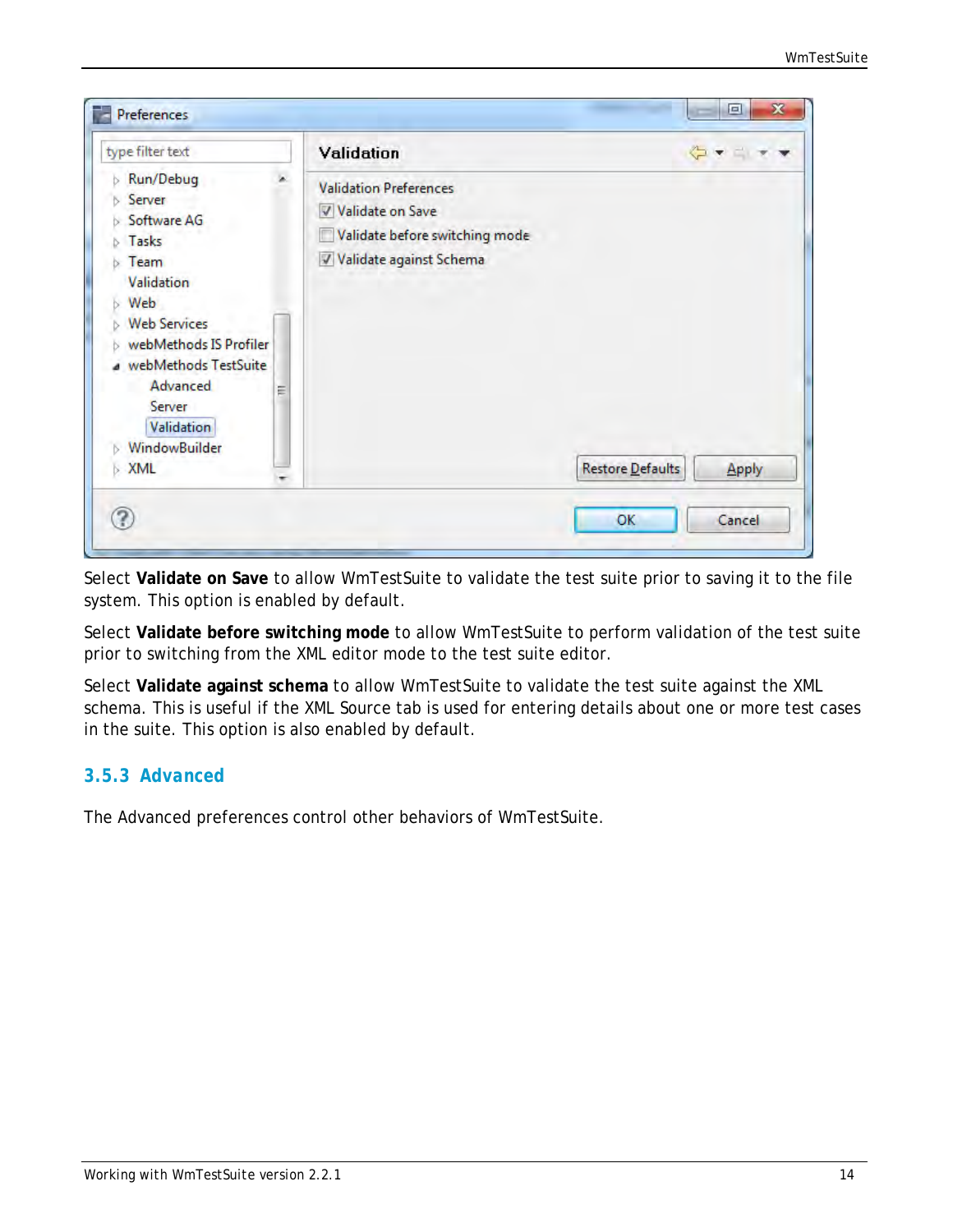| type filter text                                                                                                                                                                                                                             | <b>Advanced</b>                                                                                                                                                                                                                                                                                                                                                                                      | $\leftarrow$ |
|----------------------------------------------------------------------------------------------------------------------------------------------------------------------------------------------------------------------------------------------|------------------------------------------------------------------------------------------------------------------------------------------------------------------------------------------------------------------------------------------------------------------------------------------------------------------------------------------------------------------------------------------------------|--------------|
| <b>Report Design</b><br>Run/Debug<br>Server<br>Software AG<br>Tasks<br>Team<br>Validation<br>Web<br><b>Web Services</b><br>webMethods IS Profiler<br>webMethods TestSuite<br>Advanced<br><b>Server</b><br>Validation<br>WindowBuilder<br>XML | <b>Advanced Options</b><br>V Use Relative Paths in Filenames<br>V Allow custom comparator<br>Allow client side mock factory objects<br>Display all fields in expression editor<br>Allow editing of XML (Effective after reopen)<br>Allow scope selection for mocks<br>V Confirm delete of single objects<br>V Confirm delete of multiple objects<br>Confirm service paste<br><b>Restore Defaults</b> | Apply        |

Select **Use Relative Paths in Filenames** to make file name references relative to the Eclipse project containing the test suite rather than using the full path. Using relative names helps in executing tests when the test suite and data files are moved between environments and systems. This option is enabled by default.

Select **Allow custom comparator** to enable the option for the test creator to specify a custom comparator for expected output other than provided with the plug-in. The default setting is appropriate for most test case scenarios but may be needed for the advanced user. This setting only controls the display of the field that allows the selection of the comparator and does not allow/disallow this during execution.

Select **Allow client side mock factory objects** to enable the option of creating client side factory object that do not need to be deployed on the server before executing test cases. This option controls the display of the field that controls whether the mock factory objects are needed on the server or can be pushed during the execution of the tests.

Select to enable additional fields in the Expected Output section of a test case. This can be useful if several output conditions need to be checked together.

Select Allow editing of **Display all fields in the expression editor** XML (Effective after reopen) to enable editing of the XML source for the test suite. This option requires that the open test suite file is closed and reopened before its behavior reflects in the editor.

Select **Allow scope selection for mocks** to enable scope selection for the mock. The default setting of unchecked is appropriate for most test case scenarios.

There are some additional controls on the advanced preference page that controls the Copy/Paste behavior in the test suite editor.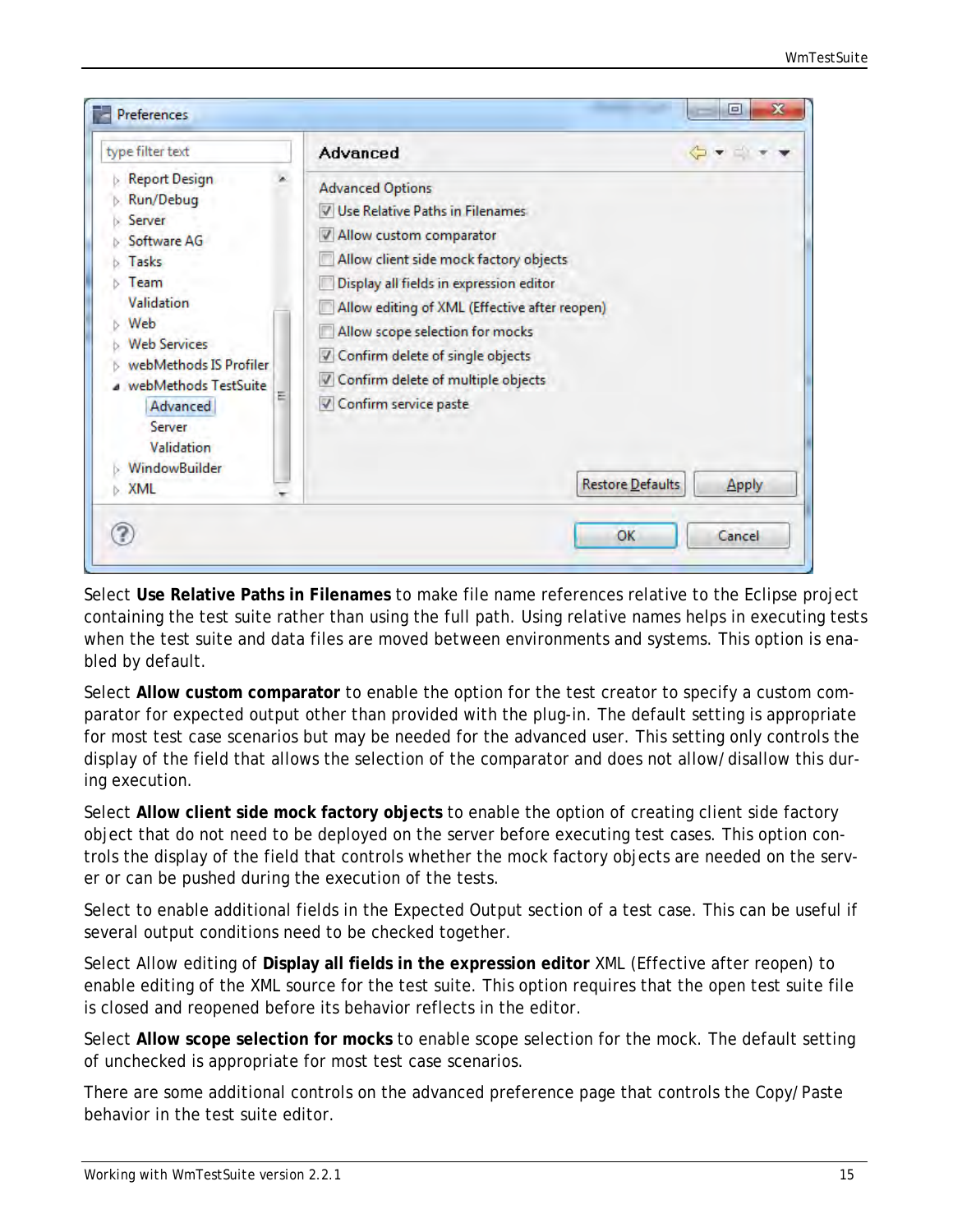## <span id="page-15-0"></span>**3.6 Samples**

The server installation has a package named WmServiceMockSamples which includes services and a test suite with some test cases that can be used to test these services and demonstrate the capabilities of WmTestSuite. Test developers can use this sample package for a quick start.

The WmServiceMockSamples package has the following top level services:

- wmServiceMockSamples.services:getDuplicateLoans
- wmServiceMockSamples.services:getDuplicateLoansXML

These services can be used as sample business services that need to be unit tested. The wmServiceMockSamples.services:getDuplicateLoansXML service is a wrapper over the wmServiceMockSamples.services:getDuplicateLoans service and demonstrates a service that takes XML input and returns XML output.

The WmServiceMockSamples package itself can be imported as a java project into the workspace. The sample test suite is included in the file resources/test/setup/wmTestSuite.xml. This is user interface based version of the test suite that does not require any code.

There are two test classes in the resources/test/source folder. The class DuplicateCheckTest.java demonstrates the use of JUnit java code for creating test cases. The class AllTests.java demonstrates the execution of the test cases in an XML file created by the plugin. It uses the settings in default.properties file to find the XML file and the Integration Server to test against.

There is also a test folder in the package with a set of service that can be used as test cases for testing these services. These are reference test cases. Normally, the test cases is executed from a client then they can be automated easily from JUnit. But these sample services are useful to demonstrate the services in the WmServiceMock package that enable to the tester to setup and configure mocks for services. These test services are:

wmServiceMockSamples.test:testDupCheckCatchBlock

wmServiceMockSamples.test:testDupCheckSucessNoResults

wmServiceMockSamples.test:testDupCheckSucessWithResults

wmServiceMockSamples.test:testDupCheckSucessWithXMLResults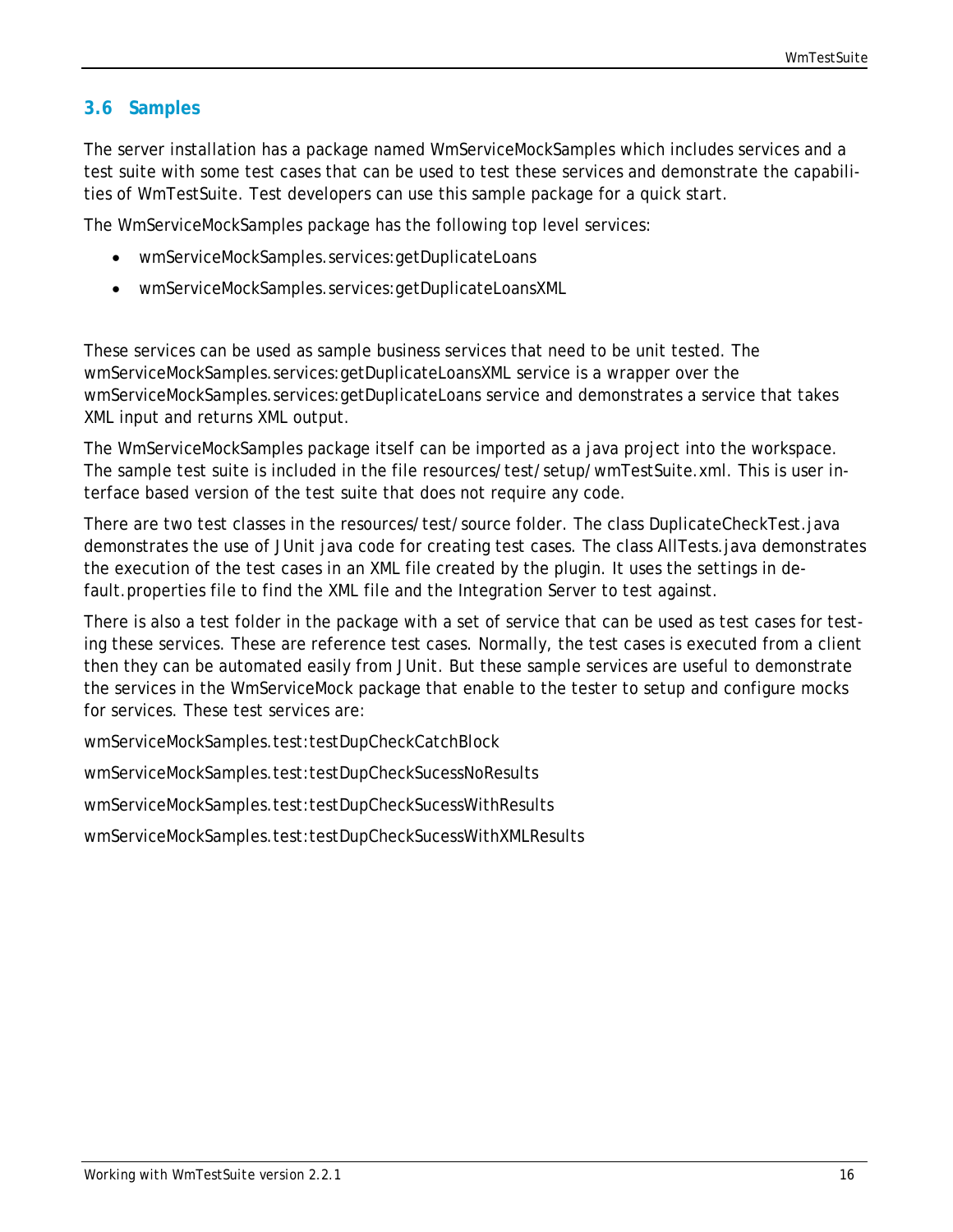# <span id="page-16-0"></span>**4 Creating a Test Suite**

#### <span id="page-16-1"></span>**4.1 Before You Begin**

Before creating a test suite, ensure that you organize the required test cases and data files in a test folder.

If the test cases are packaged in the Integration Server package, it provides a common source location for all related assets. You can import the package on eclipse workspace.

**Example**: Figure below shows a package hierarchy as exposed in Eclipse. Here the test cases are created in the resources test folder of the Integration Server package.



While any organizational structure that conforms to Integration Server package structure can be used, the following example provides a useful approach for organizing test cases in your environment. For ease of organization, follow the steps below:

- 1. Right click the **Resources** directory and create a subdirectory under it called **test**.
- 2. Right-click the test directory and create two additional folders **data** and **setup**.
- 3. Add the test suites to the **setup** directory and organize the **data** directory using subdirectories for each test suite to contain the input data files for the test cases comprising a test suite.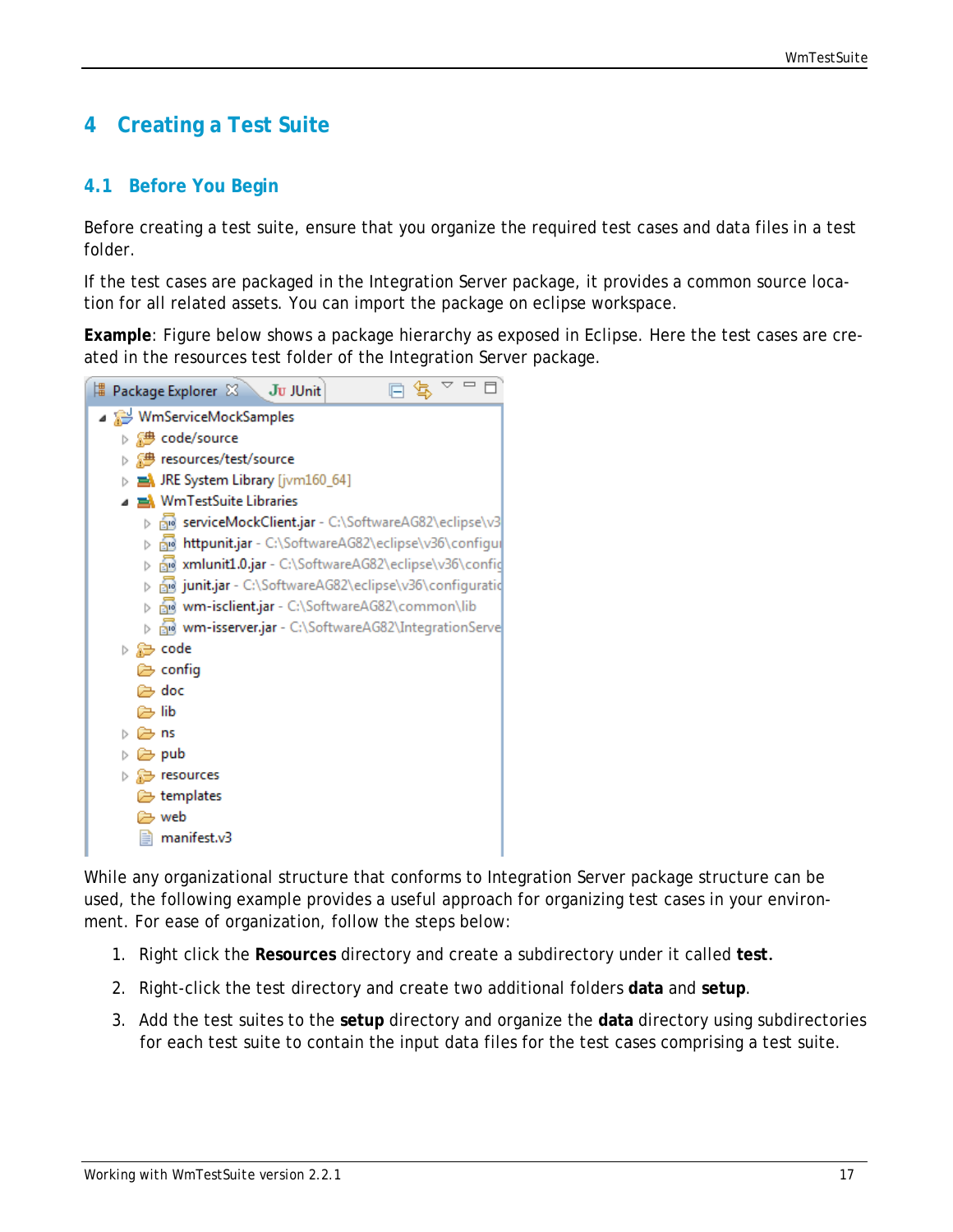

## <span id="page-17-0"></span>**4.2 To Create a Test Suite**

Follow the below steps to create a test suite:

- 1. Navigate to **resources**> **test**> **setup** folder.
- 2. Select **File**>**New**>**Other**.

The **New** screen appears.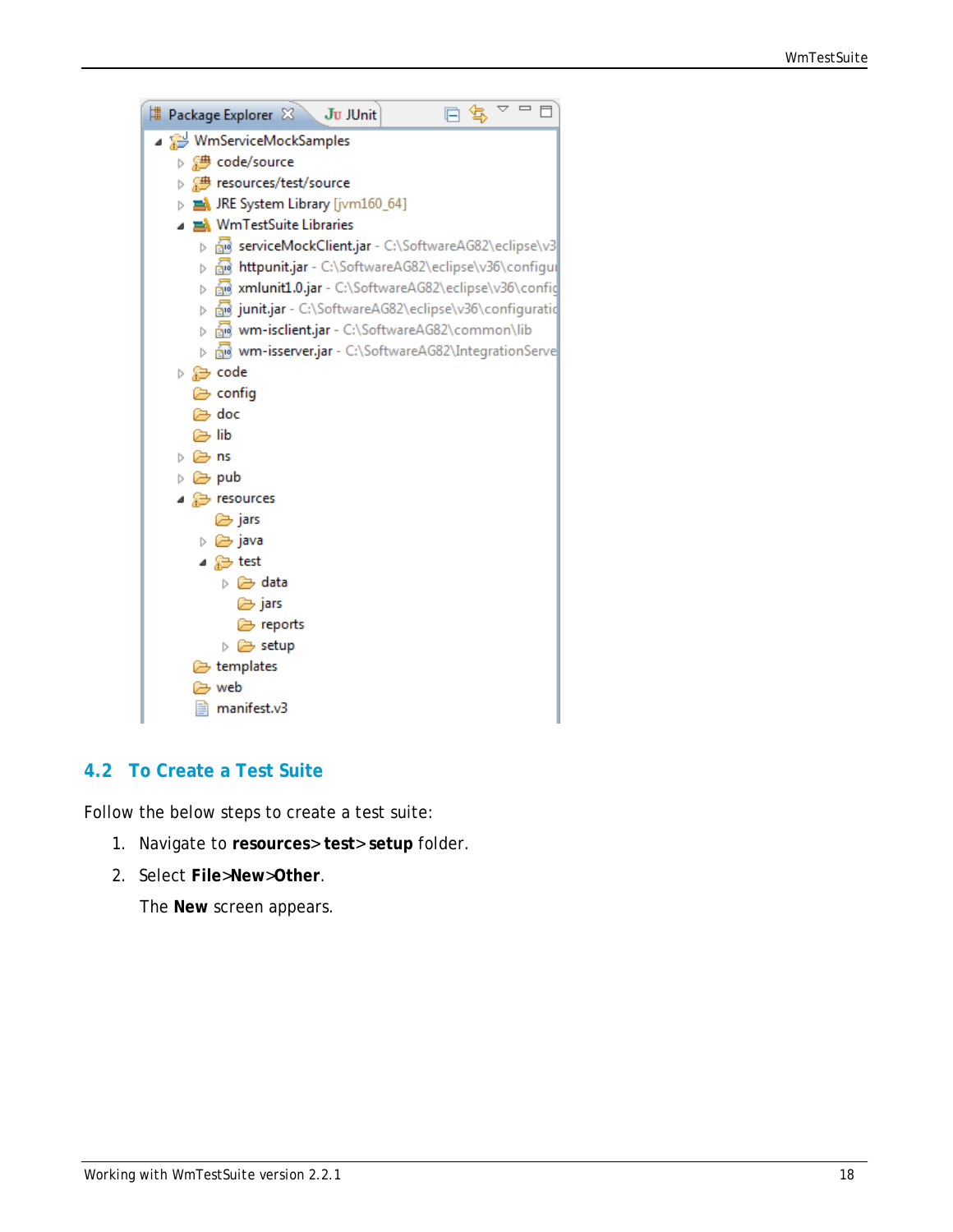| New               |                           | ×<br>回 |
|-------------------|---------------------------|--------|
| Select a wizard   |                           |        |
| Wizards:          |                           |        |
| <b>Test Suite</b> |                           | R      |
|                   | E <sup>t</sup> Test Suite |        |
|                   | Show All Wizards.         |        |

- 3. Select webMethods Test Suite and click **Next**.
- 4. Complete the information as shown in the image below.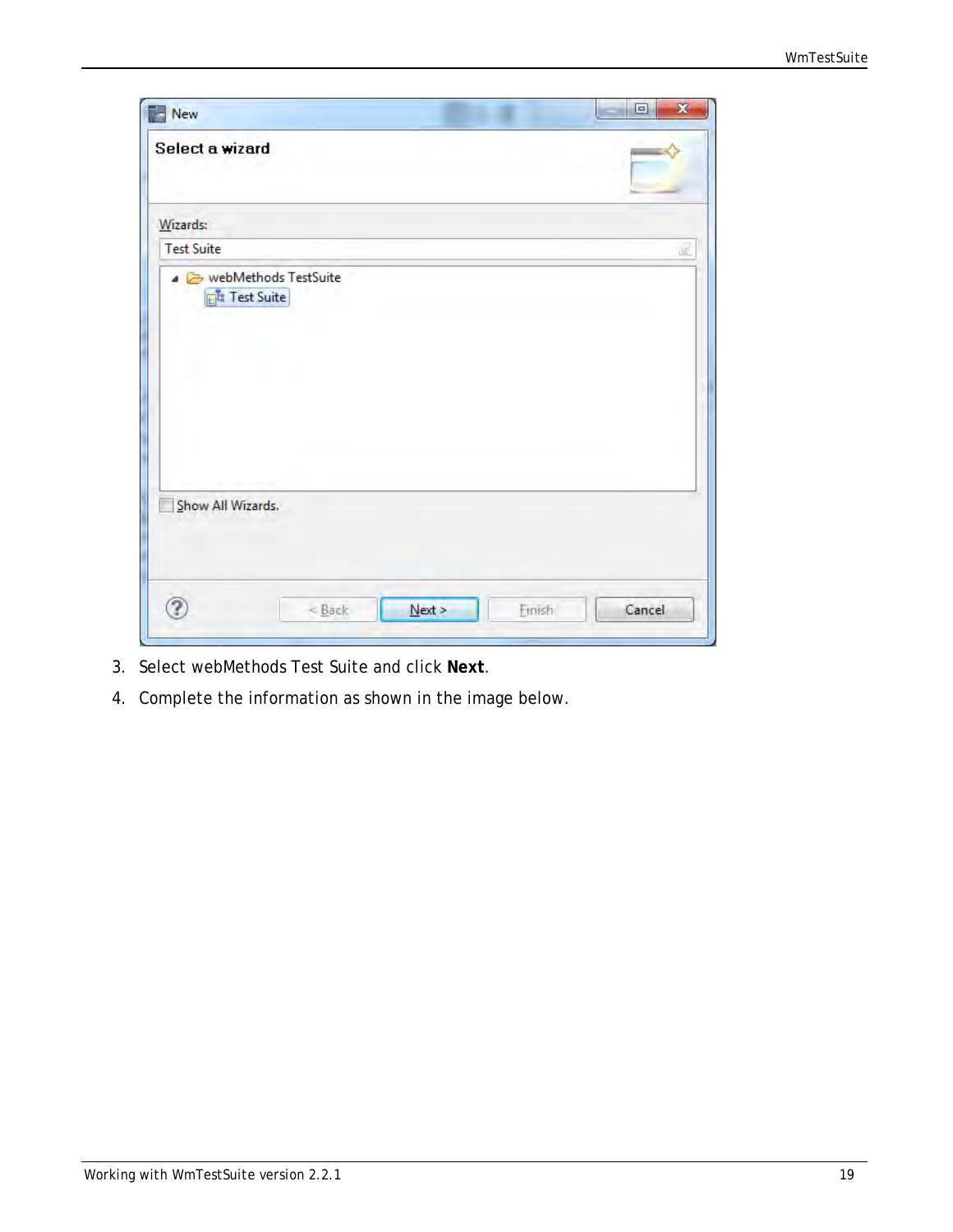| ÷            | 回<br>$\mathbf{x}$<br>webMethods Test Suite<br>Creates a new webMethods Test Suite and opens it for editing. |
|--------------|-------------------------------------------------------------------------------------------------------------|
| Container:   | /WmServiceMockSamples/resources/test/setup<br>Browse                                                        |
| File Name:   | wmTestSuite1.xml<br>Suite Name: Sample Test Suite                                                           |
| Description: | Sample Test Suite for services in the WmServiceMockSamples package.                                         |
|              |                                                                                                             |
|              | <b>Finish</b><br>$\leq$ Back<br>Next &<br>Cancel                                                            |

## 5. Click **Finish**.

You can now start creating the test cases.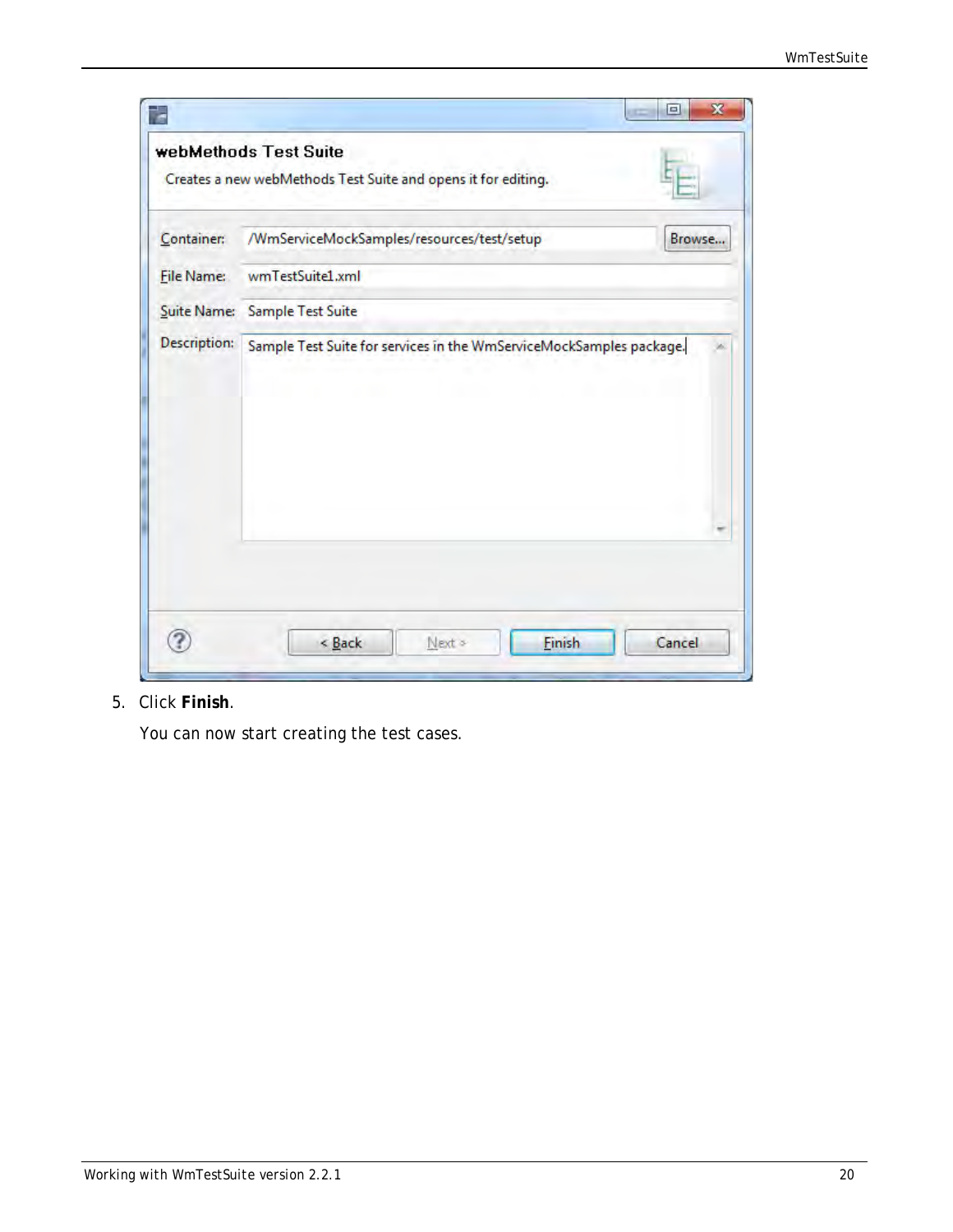|                                                                 | 回<br>$\mathbf x$<br>webMethods Test Suite<br>Creates a new webMethods Test Suite and opens it for editing. |  |  |  |
|-----------------------------------------------------------------|------------------------------------------------------------------------------------------------------------|--|--|--|
| Container:                                                      | /WmServiceMockSamples/resources/test/setup<br>Browse                                                       |  |  |  |
| wmTestSuite1.xml<br>File Name:<br>Suite Name: Sample Test Suite |                                                                                                            |  |  |  |
| <b>Description:</b>                                             | Sample Test Suite for services in the WmServiceMockSamples package.                                        |  |  |  |
|                                                                 |                                                                                                            |  |  |  |
|                                                                 |                                                                                                            |  |  |  |
|                                                                 |                                                                                                            |  |  |  |
|                                                                 |                                                                                                            |  |  |  |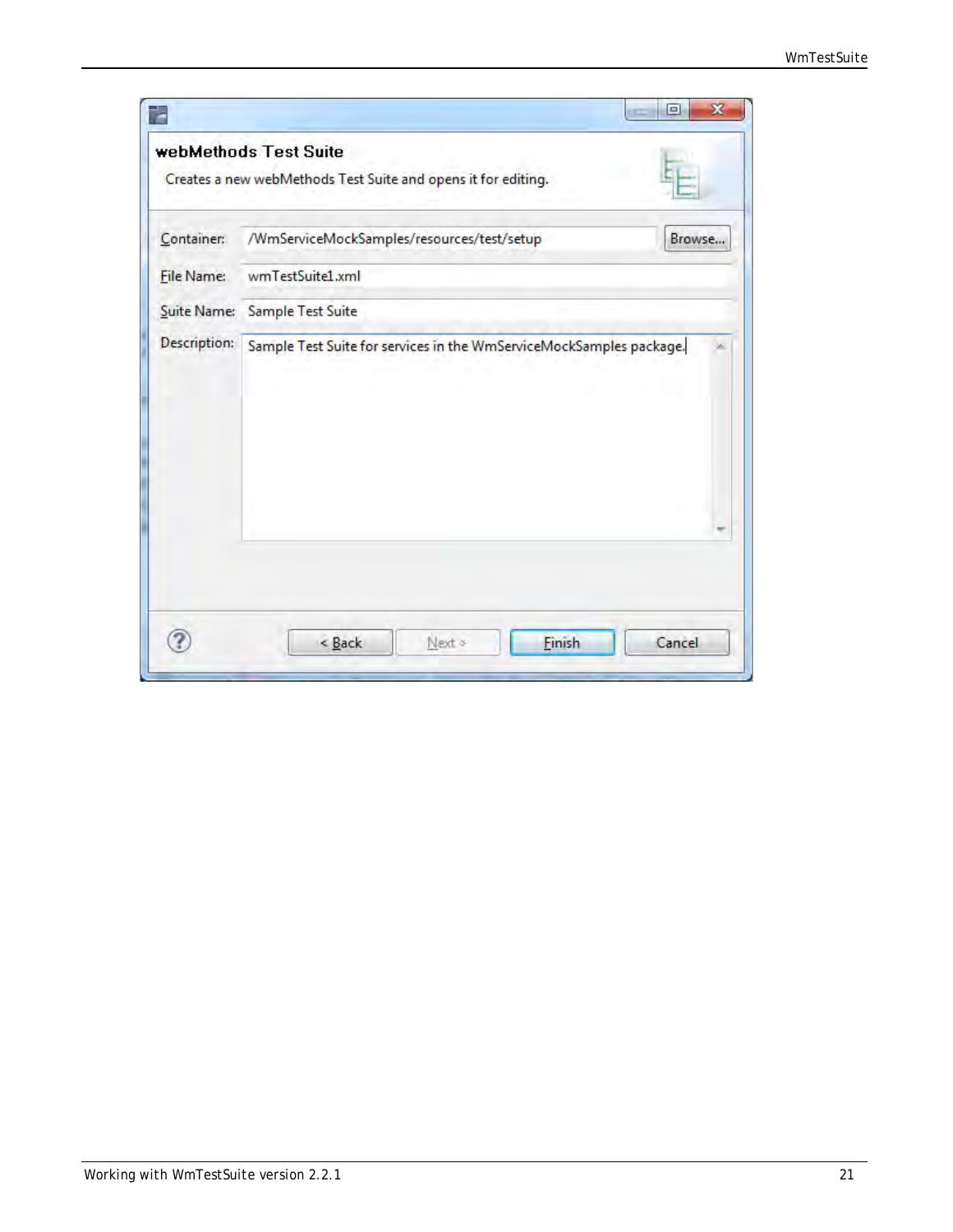# <span id="page-21-0"></span>**5 Adding Test Cases**

Adding a test case involves the following steps:

- Adding required test details (See [Test Details\)](#page-21-1)
- Adding the required service details (See [Service Details\)](#page-22-0)
- Defining inputs to services (See [Inputs\)](#page-23-0)
- Defining the expected output (See [Expected Output\)](#page-25-0)

#### <span id="page-21-1"></span>**5.1 Test Details**

To add test cases, right click in the webMethods Tests section of the display.

#### webMethods Test Suite

| $\blacktriangleright$ webMethods Suite<br>The Suite parameters are described here. |                                                                                  |  |  |  |  |
|------------------------------------------------------------------------------------|----------------------------------------------------------------------------------|--|--|--|--|
| Name:                                                                              | Sample Test Suite                                                                |  |  |  |  |
|                                                                                    | Description: Sample Test Suite for services in the WmServiceMockSamples package. |  |  |  |  |
| Filter:                                                                            | Browse                                                                           |  |  |  |  |

#### webMethods Test Suite

The test cases are managed in this section.

More options, like executing test cases or the suite, are available in the context menu for each of the items below.

|                               | of         | Cut               | $Ctrl+X$     |
|-------------------------------|------------|-------------------|--------------|
|                               | 自          | Copy              | $Ctrl + C$   |
|                               | Ġ          | Paste             | $Ctrl + V$   |
|                               | ų≣         | Add               | Shift+Insert |
|                               | Ж          | Delete            | Delete       |
|                               | 垣          | Insert            | Insert       |
|                               | ⇧          | Shift Up          | Shift+Up     |
|                               | ⊕          | <b>Shift Down</b> | Shift+Down   |
| wmTestSuite1.xml   XML Source | $_{\odot}$ | Enable            |              |
|                               |            |                   |              |

The Test Details section appears in the details area to the right side of the display. Fill in the name of the test case and a description of the test case.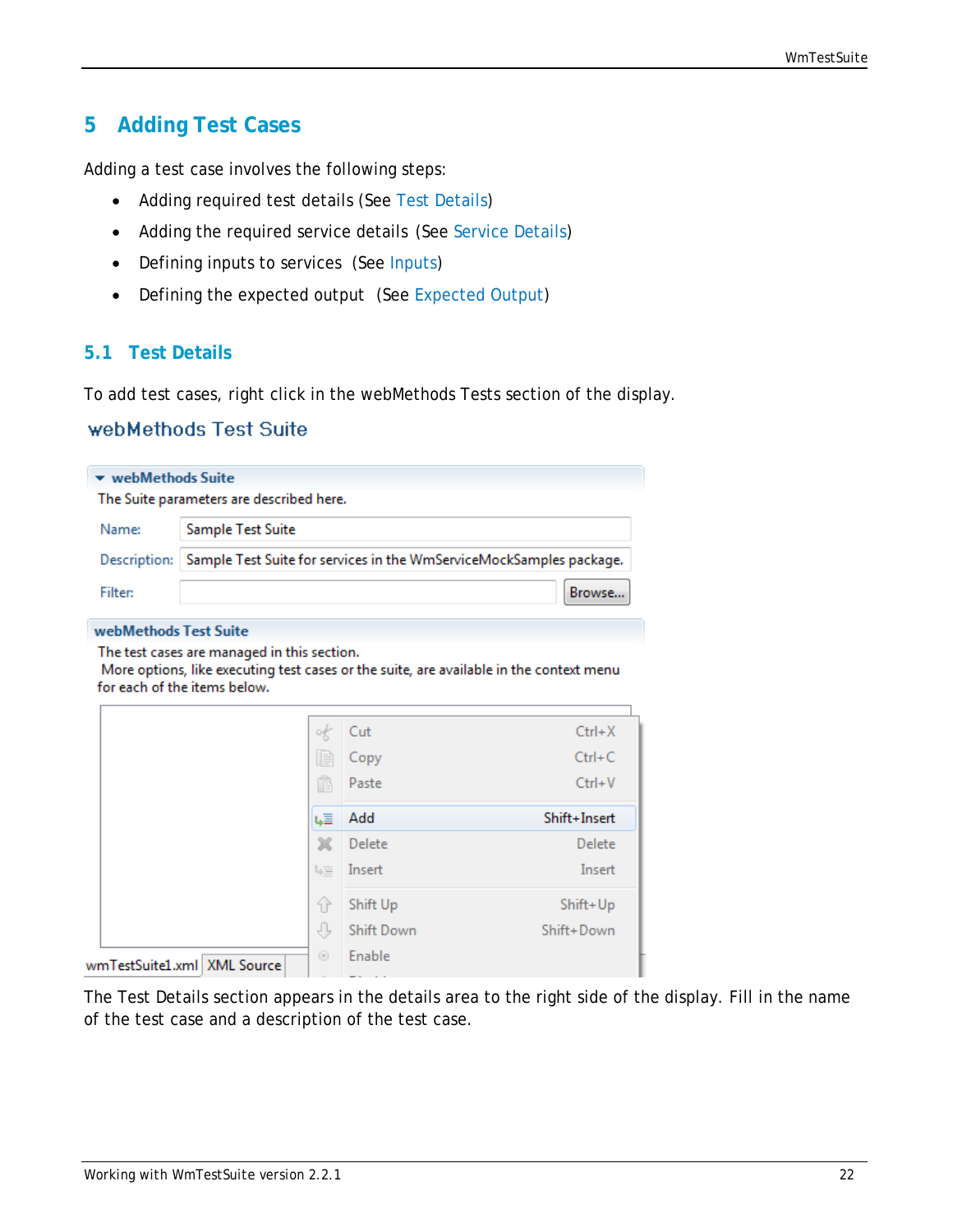|                         | webMethods Suite                                                                                                                                                        | <b>Test Details</b>       |                                             |  |
|-------------------------|-------------------------------------------------------------------------------------------------------------------------------------------------------------------------|---------------------------|---------------------------------------------|--|
|                         | The Suite parameters are described here.                                                                                                                                | Details of the test case. |                                             |  |
| Name:                   | Sample Test Suite                                                                                                                                                       | Name:                     | <b>Duplicate Check Success With Results</b> |  |
| Description:<br>Filter: | Sample Test Suite for services in the WmServiceMockSamples package.<br>Browse                                                                                           | Description:              | Duplicate Check Success with IData results  |  |
|                         | The test cases are managed in this section.<br>More options, like executing test cases or the suite, are available in the context menu-<br>for each of the items below. |                           |                                             |  |
| D.                      | Duplicate Check Success With Results                                                                                                                                    |                           |                                             |  |
|                         |                                                                                                                                                                         |                           |                                             |  |
|                         |                                                                                                                                                                         |                           |                                             |  |
|                         |                                                                                                                                                                         |                           |                                             |  |
|                         |                                                                                                                                                                         |                           |                                             |  |

#### <span id="page-22-0"></span>**5.2 Service Details**

After creating the test details, you can now select the service to be tested.

1. Click **Browse** in the Service Details section to enable searching for the service within the Integration Server (as defined in the [WmTestSuite Preferences](#page-11-1) section).

**Note**: You can narrow the search by entering a package name or service name and the service browser will restrict the display to only those packages or services matching the search criteria entered.

2. Click  $\bullet$  to refresh or set additional options for the service browser.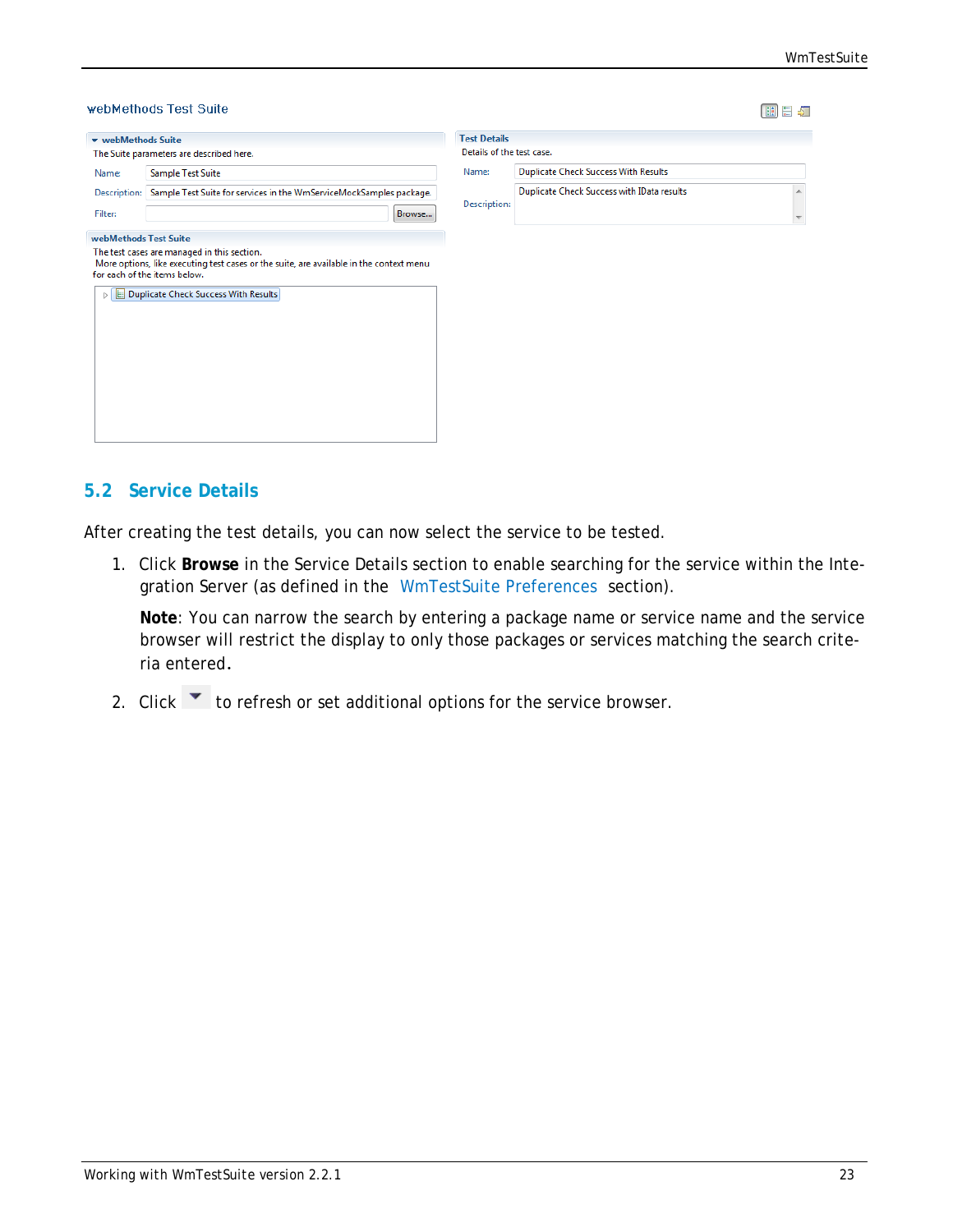|                                                                            | webMethods Suite                                                                                                        |                   | <b>Service Details</b> |                                                                                                                                                                  |                                        |        |
|----------------------------------------------------------------------------|-------------------------------------------------------------------------------------------------------------------------|-------------------|------------------------|------------------------------------------------------------------------------------------------------------------------------------------------------------------|----------------------------------------|--------|
|                                                                            | The Suite parameters are described here.                                                                                |                   |                        | Specify the properties for service to be invoked in this section.                                                                                                |                                        |        |
| Name:                                                                      | Sample Test Suite                                                                                                       |                   | Service:               |                                                                                                                                                                  |                                        | Browse |
| Description:                                                               | Sample Test Suite for services in the WmServiceMock Ta Select Service                                                   |                   |                        |                                                                                                                                                                  | $\Sigma$<br>$\boxed{\Box}$<br>$\equiv$ |        |
| Filter:                                                                    |                                                                                                                         | Select entries    |                        | <b>Refresh Service List</b>                                                                                                                                      |                                        |        |
|                                                                            | webMethods Test Suite                                                                                                   | getDuplicateL     |                        |                                                                                                                                                                  | ٠                                      |        |
|                                                                            | The test cases are managed in this section.<br>More options, like executing test cases or the suite, are available in t | Matched services: |                        | Service Name Fiter                                                                                                                                               |                                        |        |
|                                                                            | for each of the items below.                                                                                            | ⇨                 |                        | getDuplicateLoans - wmServiceMockSamples.services                                                                                                                |                                        | Input  |
| <b>Duplicate Check Success With Results</b><br><b>SE mocks</b><br>untitled |                                                                                                                         | ▷<br>◘            |                        | getDuplicateLoansXML - wmServiceMockSamples.services<br><b>Matching Services</b><br>Folder and Package<br>wmServiceMockSamples.services - [WmServiceMockSamples] |                                        | Dutput |

3. Select the way in which the service will be called as shown in the image below. Options are invoke, post, and get to indicate the protocol to be used.

| webMethods Suite      |                                                                                                                                        | <b>Service Details</b> |                                                                   |                                                                                                     |
|-----------------------|----------------------------------------------------------------------------------------------------------------------------------------|------------------------|-------------------------------------------------------------------|-----------------------------------------------------------------------------------------------------|
|                       | The Suite parameters are described here.                                                                                               |                        | Specify the properties for service to be invoked in this section. |                                                                                                     |
| Name:                 | <b>Sample Test Suite</b>                                                                                                               | Service:               |                                                                   | wmServiceMockSamples.services:getDuplicateLoans<br>Browse                                           |
| Description:          | Sample Test Suite for services in the WmServiceMockSamples package.                                                                    | Invoke Type:           | invoke                                                            |                                                                                                     |
| Filter:               |                                                                                                                                        | Browse                 | invoke<br>post                                                    |                                                                                                     |
| webMethods Test Suite |                                                                                                                                        |                        | get                                                               |                                                                                                     |
|                       | The test cases are managed in this section.<br>More options, like executing test cases or the suite, are available in the context menu | <b>Inputs</b>          | The inputs to the service should be defined in this section.      |                                                                                                     |
|                       | <b>E</b> Duplicate Check Success With Results<br>茅 mocks                                                                               |                        |                                                                   |                                                                                                     |
|                       | wmServiceMockSamples.services:getDuplicateLoans                                                                                        | <b>Expected Output</b> |                                                                   |                                                                                                     |
|                       |                                                                                                                                        | file<br>Type:          |                                                                   | The expected output from the service should be defined in this section.<br>$\overline{\phantom{a}}$ |
|                       |                                                                                                                                        | File:                  |                                                                   | Edit<br>Output<br>Browse                                                                            |
|                       |                                                                                                                                        | Fields:                | <b>XPath</b>                                                      | Value                                                                                               |
|                       |                                                                                                                                        |                        |                                                                   | 重<br>$\mathbb{E}$                                                                                   |
|                       |                                                                                                                                        |                        |                                                                   | F                                                                                                   |

#### <span id="page-23-0"></span>**5.3 Inputs**

WmTestSuite looks at the *service signature* for services in the Integration Server. When defining the inputs to the service selected in [Service Details,](#page-22-0) click **Input** to display the structure of the inputs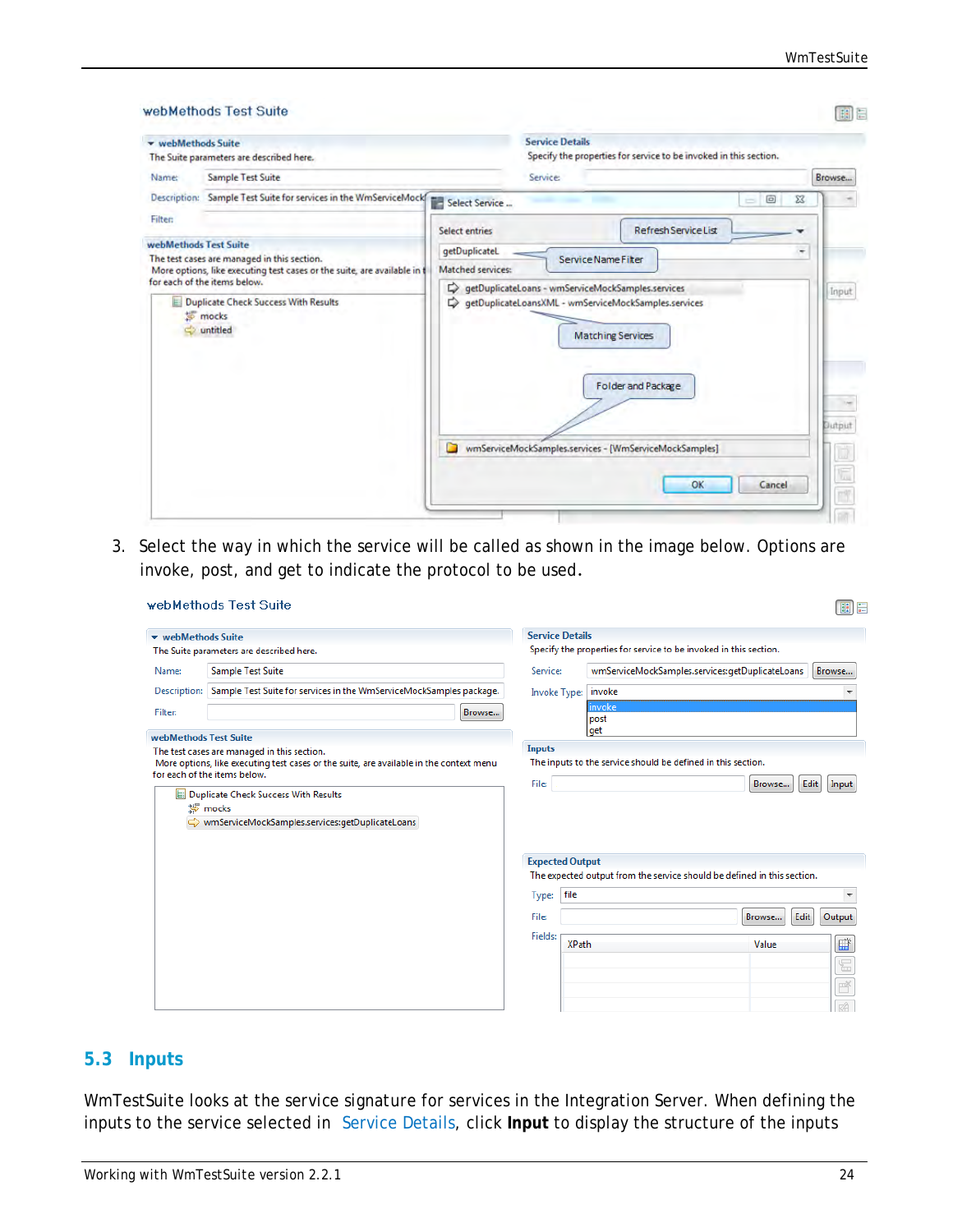defined in the service signature. Provide values for each of the input parameters defined in the service, including complex structures such as, document and nested documents. Click **Edit** to use the same interface for modifying previously saved input data files in the same way.

| * webMethods Suite                       |                                                                                  | ī.<br>wmServiceMockSamples.services:getDuplicateLoans |                                          |              | $\Sigma\!$ |                      |
|------------------------------------------|----------------------------------------------------------------------------------|-------------------------------------------------------|------------------------------------------|--------------|------------|----------------------|
| The Suite parameters are described here. |                                                                                  | Enter Input for 'getDuplicateLoans'                   |                                          |              |            |                      |
| Name:                                    | <b>Sample Test Suite</b>                                                         |                                                       |                                          |              |            |                      |
| Description:                             | Sample Test Suite for services in                                                |                                                       |                                          |              |            | Edit<br>Input        |
| Filter:                                  |                                                                                  | 霊<br>D<br>F<br>冊                                      | Include empty values for String Types    |              | $\Box$     |                      |
| webMethods Test Suite                    |                                                                                  | Name                                                  |                                          | Value        |            |                      |
|                                          | The test cases are managed in this section.                                      | <b>Abc</b> lienType                                   |                                          | $\mathbf{1}$ |            |                      |
|                                          | More options, like executing test cases or the :<br>for each of the items below. | <b>Abc</b> borrowerSSN                                |                                          | 111-11-1111  |            |                      |
|                                          |                                                                                  | <b>Abc</b> property Address                           |                                          | 937 S Meyer  |            | section.             |
|                                          | <b>E Duplicate Check Success With Results</b><br><b>\$ mocks</b>                 | <b>Rbc</b> propertyZip                                |                                          | 85701        |            |                      |
|                                          | wmServiceMockSamples.services:                                                   |                                                       |                                          |              |            |                      |
|                                          |                                                                                  |                                                       |                                          |              |            | Edit<br>Output       |
|                                          |                                                                                  |                                                       |                                          |              |            |                      |
|                                          |                                                                                  |                                                       |                                          |              |            | 田                    |
|                                          |                                                                                  |                                                       |                                          |              |            | $\sqrt{\frac{2}{3}}$ |
|                                          |                                                                                  |                                                       |                                          |              |            | E                    |
|                                          |                                                                                  |                                                       |                                          |              |            |                      |
|                                          |                                                                                  |                                                       |                                          |              |            | 圈                    |
|                                          |                                                                                  |                                                       |                                          |              |            |                      |
|                                          |                                                                                  | $\epsilon$                                            | m                                        |              |            |                      |
|                                          |                                                                                  |                                                       |                                          |              |            |                      |
|                                          |                                                                                  |                                                       |                                          |              |            |                      |
|                                          |                                                                                  | ℗                                                     | <b>Load Inputs</b><br><b>Save Inputs</b> | OK           | Cancel     |                      |

Once the inputs are defined, click **Save** to save the file in the location designated for input data to the test suite. Click **Browse** to select the saved file and add it as the input to the service.

|                                                  | wmServiceMockSamples.services:getDuplicateLoans |                                                | $\Sigma$                        |                          |
|--------------------------------------------------|-------------------------------------------------|------------------------------------------------|---------------------------------|--------------------------|
| Enter Input for 'getty Save As                   |                                                 |                                                |                                 | $\mathbf{x}$             |
|                                                  |                                                 | « resources » test » data »                    | Search data<br>$+$<br>$\bullet$ | Q                        |
| E.<br>Đ.                                         | New folder<br>Organize -                        |                                                |                                 | 睚                        |
| Name                                             | <b>Ja</b> Downloads<br>×                        | Name                                           | Date modified                   | Type                     |
| <b>Abc</b> lienType                              | <b>Recent Places</b><br>諔                       | .svn                                           | 4/20/2012 7:16 PM               | File folder              |
| <b>Abc</b> borrowerSSN<br><b>Abc</b> propertyAdd |                                                 | and dummy1.xml                                 | 10/17/2011 10:00                | <b>XML Document</b>      |
| <b>Rhe</b> propertyZip                           | Desktop                                         | dummy2,xml                                     | 10/17/2011 10:00                | <b>XML</b> Document      |
|                                                  | Libraries<br>a<br>Documents                     | dupCheckInput.xml                              | 10/17/2011 1:53 PM              | <b>XML Document</b>      |
|                                                  | Music                                           | form.<br>dupCheckSuccessNoResults.xml          | 10/17/2011 10:24                | <b>XML</b> Document      |
|                                                  | Pictures                                        | dupCheckSuccessWithResults.xml                 | 4/13/2012 5:15 PM               | <b>XML Document</b>      |
|                                                  | Videos                                          | <b>Bran</b><br>dupCheckSuccessWithXMLInput.xml | 10/17/2011 10:00                | <b>XML</b> Document      |
|                                                  | Singh, Rupinder                                 | and dupCheckSuccessWithXMLOutput.xml           | 10/17/2011 10:00                | <b>XML Document</b>      |
|                                                  | Computer                                        | and modelling host Cutmit No Docults and       | 10/17/2011 10:00                | <b>VIAL Placements</b>   |
|                                                  | File name:                                      |                                                |                                 |                          |
|                                                  | Save as type: *.*                               |                                                |                                 | $\overline{\phantom{a}}$ |
| $\circledR$                                      |                                                 |                                                | Save                            | Cancel                   |
|                                                  | A Hide Folders                                  |                                                |                                 |                          |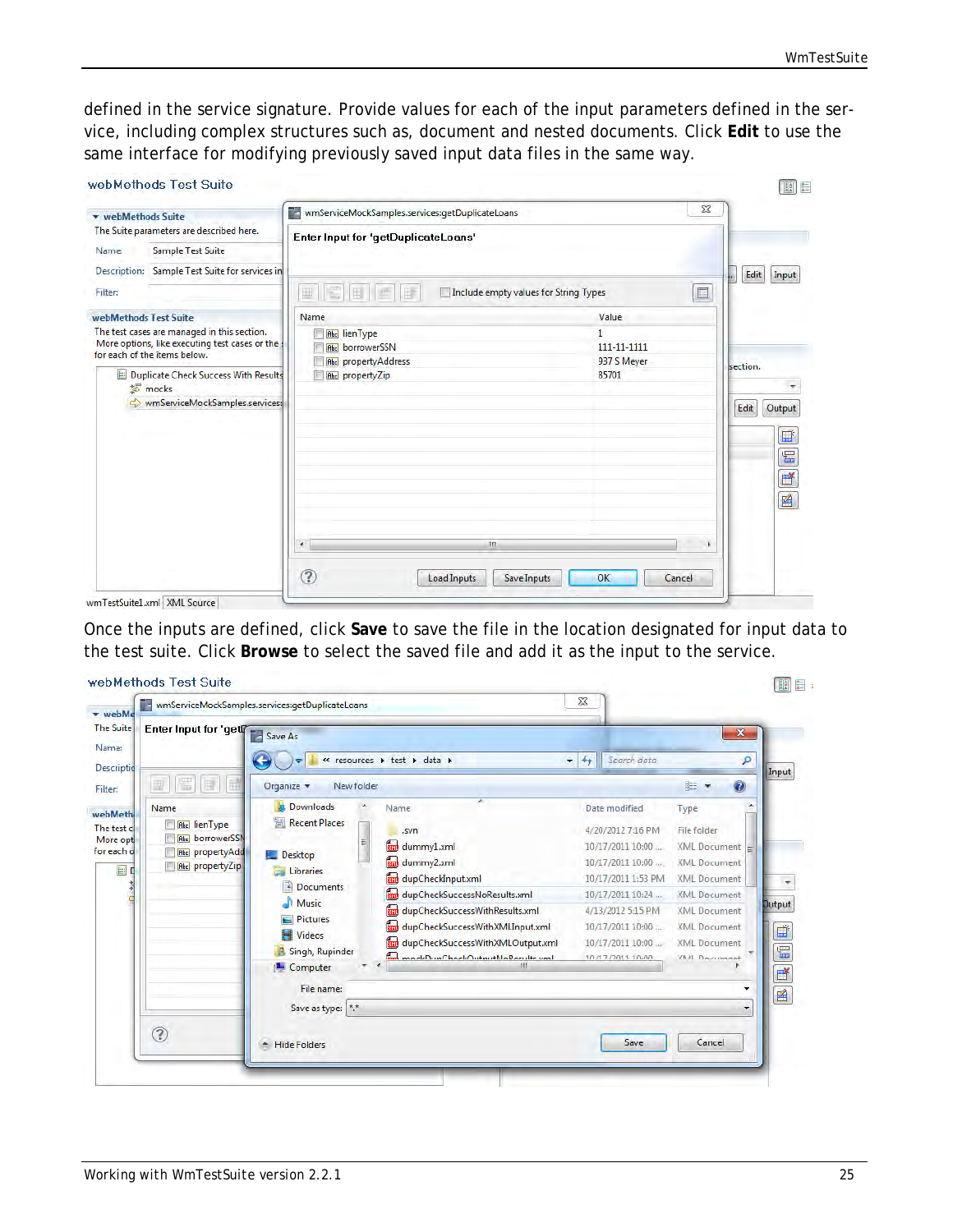198 23

## <span id="page-25-0"></span>**5.4 Expected Output**

The final step in defining a test case is to complete the Expected Output section. Expected Output can be in the form of data returned from the service or an exception returned from the service.

|                       | webMethods Test Suite                                                                                                                     |                |                                                                                                                                |                | $\boxed{11}$      |
|-----------------------|-------------------------------------------------------------------------------------------------------------------------------------------|----------------|--------------------------------------------------------------------------------------------------------------------------------|----------------|-------------------|
| ▼ webMethods Suite    |                                                                                                                                           |                |                                                                                                                                |                |                   |
|                       | The Suite parameters are described here.                                                                                                  | <b>Inputs</b>  |                                                                                                                                |                |                   |
| Name:                 | Sample Test Suite                                                                                                                         |                | The inputs to the service should be defined in this section.                                                                   |                |                   |
| Description:          | Sample Test Suite for services in the WmServiceMockSamples package.                                                                       |                | File: resources/test/data/dupCheckInput.xml                                                                                    | Edit<br>Browse | Input             |
| <b>Filter:</b>        | Browse                                                                                                                                    |                |                                                                                                                                |                |                   |
| webMethods Test Suite |                                                                                                                                           |                |                                                                                                                                |                |                   |
| 国                     | for each of the items below.<br><b>Duplicate Check Success With Results</b><br>挪 mocks<br>wmServiceMockSamples.services:getDuplicateLoans | Type:<br>File: | <b>Expected Output</b><br>The expected output from the service should be defined in this section.<br>file<br>file<br>exception |                | ٠                 |
|                       |                                                                                                                                           | Fields:        | <b>XPath</b>                                                                                                                   | Value          | Ø                 |
|                       |                                                                                                                                           |                |                                                                                                                                |                | $\mathbb{E}$<br>F |
|                       |                                                                                                                                           |                |                                                                                                                                |                | 陷                 |
|                       |                                                                                                                                           |                |                                                                                                                                |                |                   |

When you definee an exception or error output from the service, the class browser can be used. Click **Browse** to display the classes and select the proper exception class to use.

#### webMethods Test Suite

| Name:                 | The Suite parameters are described here.<br><b>Sample Test Suite</b>                                                                                                            |                                                                                                                                                                                                                                 | <b>Inputs</b><br>The innute to the censice chould be defined in this cection                                                                                                                                                                                    |                        |                               |
|-----------------------|---------------------------------------------------------------------------------------------------------------------------------------------------------------------------------|---------------------------------------------------------------------------------------------------------------------------------------------------------------------------------------------------------------------------------|-----------------------------------------------------------------------------------------------------------------------------------------------------------------------------------------------------------------------------------------------------------------|------------------------|-------------------------------|
| Description:          | Sample Test Suite for services                                                                                                                                                  | Select Class                                                                                                                                                                                                                    |                                                                                                                                                                                                                                                                 | $\mathbf{x}$<br>$\Box$ | <b>Edit</b><br>Input<br>rowse |
| Filter:               |                                                                                                                                                                                 | Select entries:                                                                                                                                                                                                                 |                                                                                                                                                                                                                                                                 |                        |                               |
| webMethods Test Suite |                                                                                                                                                                                 | IllegalA                                                                                                                                                                                                                        |                                                                                                                                                                                                                                                                 |                        |                               |
|                       | The test cases are managed in this section.                                                                                                                                     | Matching items:                                                                                                                                                                                                                 |                                                                                                                                                                                                                                                                 |                        |                               |
| E                     | More options, like executing test cases or the<br>for each of the items below.<br><b>Duplicate Check Success With Result</b><br><b>\$pmocks</b><br>wmServiceMockSamples.service | Θ<br>IllegalAccessError - java.lang<br>Θ<br><b>IllegalAccessException</b><br>Θ<br>Θ<br>Θ<br><b>IllegalAnnotationsException</b><br>G.<br>Θ<br>IllegalArgumentException - java.lang - [jym160_64]<br>pava.lang - [jvm160_64]<br>? | IllegalAnnotationException - com.sun.xml.internal.bind.v2.runtime - [jvm160_64]<br>IllegalAnnotationException - com.sun.xml.internal.txw2 - [jvm160_64]<br>IllegalArgumentException - com.sun.org.apache.xalan.internal.xsltc.cmdline.getopt - [jvm]<br>m<br>OK | Cancel                 | in this section.<br>Browse    |

To define the data output from the service, use the following methods:

• Use XPath expressions to define which data elements in the output data should be evaluated.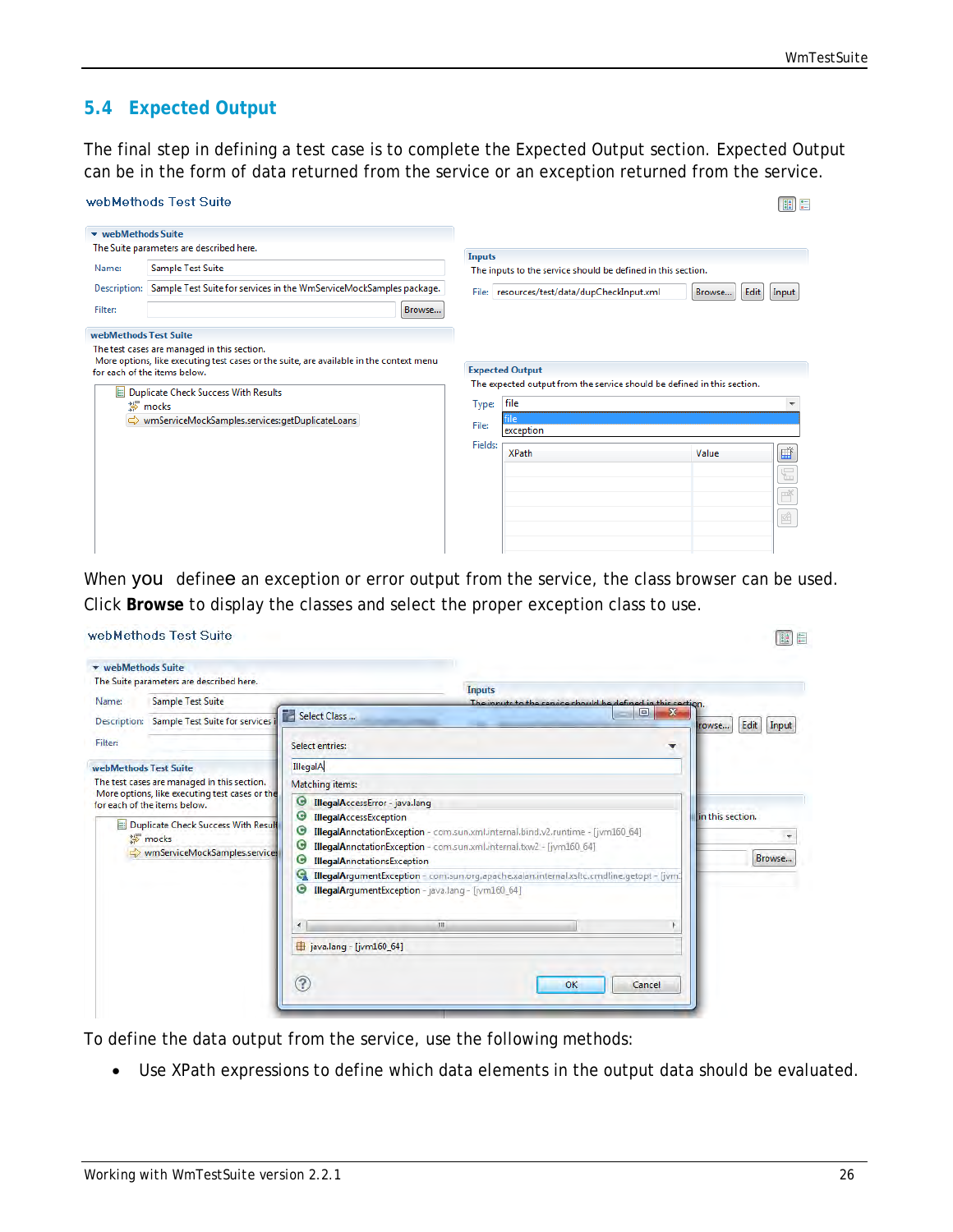- a. Copy the XPath expressions from Software AG Designer. To copy the XPath expression, right click on the variable in the **Results** area when executing the service within Software AG Designer and select **Copy**.
- b. Click  $\left[\begin{array}{c} \begin{array}{c} \dots \end{array}\right]$ , or  $\boxed{4}$  and paste the copied value into the XPath field.

An entry for the variable selected is created. However, it in most cases it is not required to edit them as the webMethods paths are 0 index based whereas XPath expressions are 1 index based.

c. Enter the expected output for the field in the **Value** field.

You can select AND, OR, parentheses, and operators from the drop-down lists to create complex evaluations of the output.

|                                                                                                                                |                          |                                                                   |                                              |                                              | $\left \begin{array}{c} 0 \\ 0 \\ 0 \end{array}\right $ |
|--------------------------------------------------------------------------------------------------------------------------------|--------------------------|-------------------------------------------------------------------|----------------------------------------------|----------------------------------------------|---------------------------------------------------------|
| webMethods Suite                                                                                                               |                          | file<br>Type:                                                     |                                              |                                              | ۰                                                       |
| The Suite parameters are described here.                                                                                       |                          | File:                                                             |                                              | Edit<br>Browse                               | Output                                                  |
| <b>Sample Tests</b><br>Name:<br>磂                                                                                              | <b>Edit Row</b>          |                                                                   | $\mathbf{x}$                                 |                                              |                                                         |
| Description: Sample tests for<br>Filter:                                                                                       | And/Or                   |                                                                   | $\overline{\phantom{a}}$<br>$\overline{\pi}$ | llue<br>00000001<br>levant<br>$05 - 04 - 27$ | ■<br>E<br>昏                                             |
| webMethods Test Suite<br>The test cases are managed in t<br>More options, like executing to<br>menu for each of the items bell | <b>XPath</b><br>Operator | /response/duplicateLoans[loanNumber='0000000001']/relevanceStatus | ÷                                            | Rel.*S/                                      | 圈                                                       |
| <b>Duplicate Check Succe</b><br>围<br><b>Duplicate Check Catcl</b><br>E<br>Duplicate Check Succe<br>目                           | Value                    | $/^{\wedge}$ Rel.*S/                                              | $\scriptstyle\star$                          |                                              |                                                         |
| Duplicate Check Succ<br>E<br><b>Duplicate Check Succe</b><br>E<br><b>\$pmocks</b><br>wmServiceMockSa                           |                          |                                                                   | OK<br>Cancel                                 | results against the                          |                                                         |
| <b>Duplicate Check Succe</b><br>E                                                                                              |                          |                                                                   | <b>MARY CRAINING COURSE IN EACH HOME FOR</b> | <b>TOPIC CORES.</b>                          |                                                         |

• Use regular expressions to evaluate the output returned from the service. The regular expression should be placed in the Value field preceded and followed by "/" character.

| <b>Edit Row</b>                                                | $\mathbf{x}$ |
|----------------------------------------------------------------|--------------|
|                                                                | ≂            |
|                                                                |              |
| /response/duplicateLoans[1]/underwritingDecisionExpirationDate |              |
|                                                                | ÷            |
| /^20\d{2}-\d{2}-\d{2}T.*\$/                                    |              |
|                                                                |              |
|                                                                |              |
| OK                                                             | Cancel       |
|                                                                |              |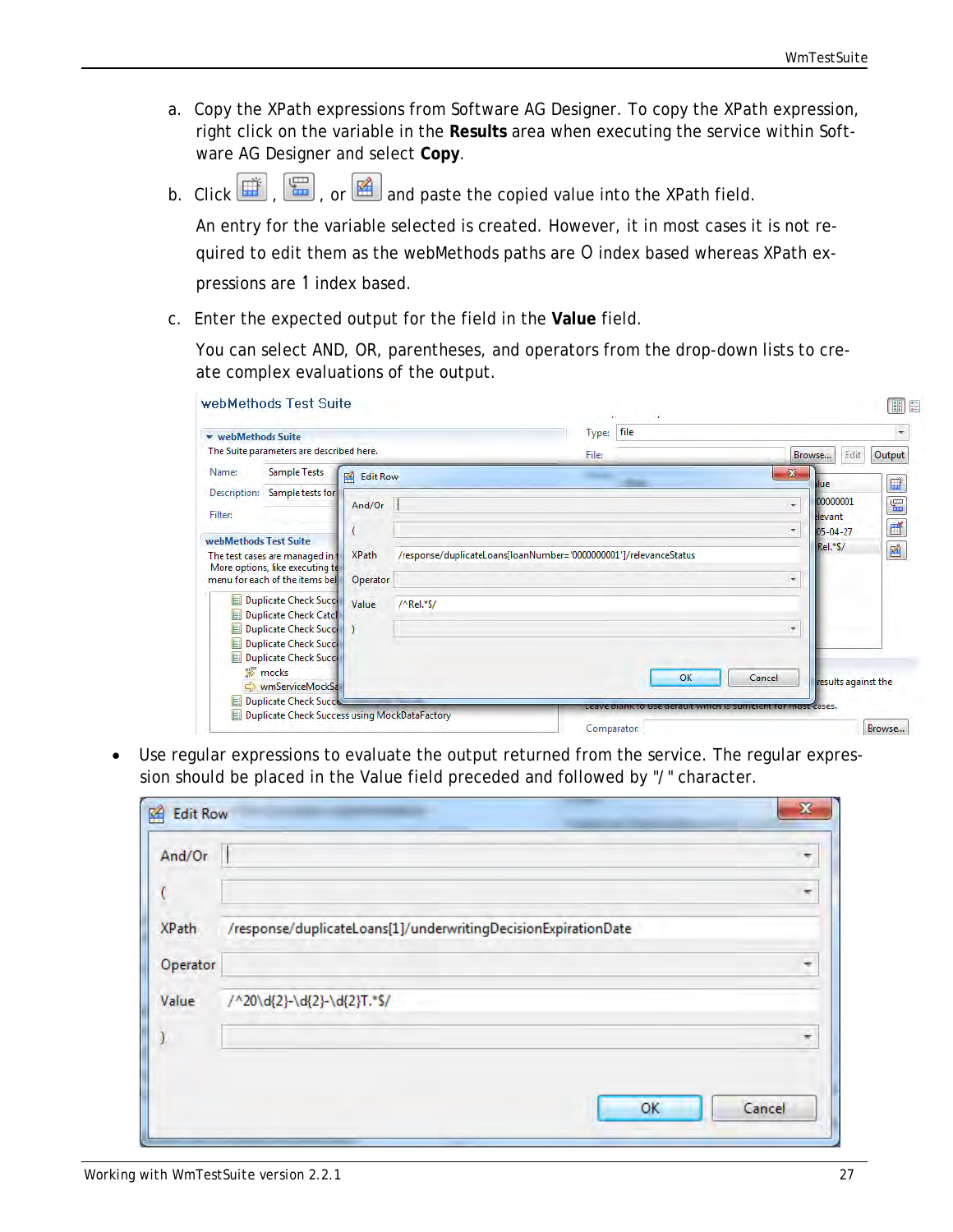## <span id="page-27-0"></span>**6 Mocks**

This section provides information on using mocks in test cases and settings to use when adding a mock. A sample Java mock data factory is also provided in this section as a reference.

#### <span id="page-27-1"></span>**6.1 Using Mocks**

Mocks are used when resources that a service may require to properly execute may not be available when a test case or test suite is developed or executed. Mocks provide a means of simulating interaction with resources that are unavailable.

Follow the steps to create a mock:

1. Expand the test case for which the mock is to be defined, right click on mocks and choose **Add**.

#### webMethods Test Suite

|                              |                                                                                    | The Suite parameters are described here.      |                                                                                         |        |  |  |  |
|------------------------------|------------------------------------------------------------------------------------|-----------------------------------------------|-----------------------------------------------------------------------------------------|--------|--|--|--|
| Name:                        | Sample Test Suite                                                                  |                                               |                                                                                         |        |  |  |  |
|                              | Description:   Sample Test Suite for services in the WmServiceMockSamples package. |                                               |                                                                                         |        |  |  |  |
|                              |                                                                                    |                                               |                                                                                         |        |  |  |  |
| Filter:                      |                                                                                    |                                               |                                                                                         | Browse |  |  |  |
| webMethods Test Suite        |                                                                                    |                                               |                                                                                         |        |  |  |  |
|                              |                                                                                    | The test cases are managed in this section.   |                                                                                         |        |  |  |  |
| for each of the items below. |                                                                                    |                                               | More options, like executing test cases or the suite, are available in the context menu |        |  |  |  |
| 4                            |                                                                                    | <b>E</b> Duplicate Check Success With Results |                                                                                         |        |  |  |  |
| ▷ \$ mocks                   |                                                                                    |                                               |                                                                                         |        |  |  |  |
|                              |                                                                                    |                                               |                                                                                         |        |  |  |  |
| ⇔ wm of                      |                                                                                    | Cut                                           | $Ctrl+X$                                                                                |        |  |  |  |
|                              | B                                                                                  | Copy                                          | $Ctrl + C$                                                                              |        |  |  |  |
|                              | Ê                                                                                  | Paste                                         | $Ctrl + V$                                                                              |        |  |  |  |
|                              | 送証                                                                                 | Add                                           | Shift+Insert                                                                            |        |  |  |  |
|                              | ×                                                                                  | Delete                                        | Delete                                                                                  |        |  |  |  |
|                              | 場言                                                                                 | Insert                                        | Insert                                                                                  |        |  |  |  |
|                              | FP                                                                                 | Shift Up                                      | Shift+Up                                                                                |        |  |  |  |
| wmTestSuite1.xml             | 8                                                                                  | <b>Shift Down</b>                             | Shift+Down                                                                              |        |  |  |  |

- 2. To select the service to be mocked, click **Browse** and use the Service Browser to select the service.
- 3. Enter the first few characters of the service name to reduce the list. Click  $\blacktriangledown$  to refresh the list and access preferences for the Service Browser.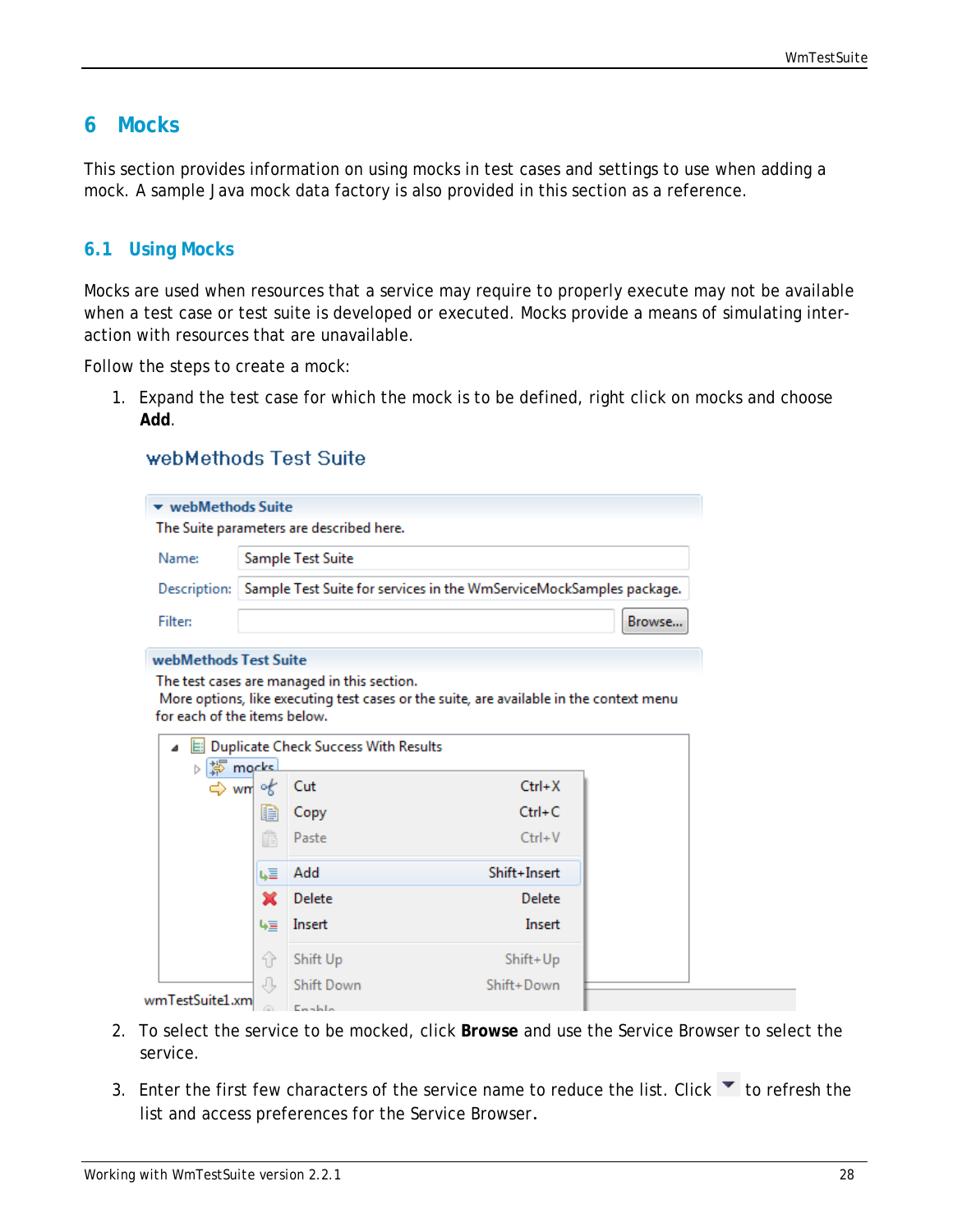|                       | webMethods Test Suite                                                                         | $-58$<br>回<br>۳.<br>Select Service                               | $\left \begin{smallmatrix} 0 & 0 \\ 0 & 0 \\ 0 & 0 \end{smallmatrix}\right $<br>$\frac{a-1}{a-1}$ |
|-----------------------|-----------------------------------------------------------------------------------------------|------------------------------------------------------------------|---------------------------------------------------------------------------------------------------|
| webMethods Suite      |                                                                                               | <b>Ballymount Company</b>                                        |                                                                                                   |
|                       | The Suite parameters are described here.                                                      | Select entries<br>$\overline{\mathbf{v}}$                        | <b>bcked</b> in this section                                                                      |
| Name:                 | Sample Test Suite                                                                             | getPotentialDuplicates<br>٠                                      | <b>Browse</b>                                                                                     |
|                       | Description: Sample Test Suite for services in                                                | Matched services:                                                |                                                                                                   |
| Filter:               |                                                                                               | G getPotentialDuplicates - wmServiceMockSamples.data.services    |                                                                                                   |
| webMethods Test Suite |                                                                                               |                                                                  |                                                                                                   |
|                       | The test cases are managed in this section.<br>More options, like executing test cases or the |                                                                  | e that is to be mocked.                                                                           |
|                       | for each of the items below.                                                                  |                                                                  | utputResults Browse<br>Edit<br>Outpi                                                              |
|                       | <b>E Duplicate Check Success With Results</b><br><b>\$ mocks</b>                              |                                                                  |                                                                                                   |
|                       | <b>Eil</b> untitled                                                                           |                                                                  |                                                                                                   |
|                       | wmServiceMockSamples.services                                                                 |                                                                  |                                                                                                   |
|                       |                                                                                               | wmServiceMockSamples.data.services - [WmServiceMockSamples]<br>n |                                                                                                   |
|                       |                                                                                               |                                                                  |                                                                                                   |
|                       |                                                                                               | OK<br>Cancel                                                     |                                                                                                   |
|                       |                                                                                               |                                                                  |                                                                                                   |
|                       |                                                                                               |                                                                  |                                                                                                   |
|                       | wmTestSuiteLxml XML Source                                                                    |                                                                  |                                                                                                   |

4. Select the required **Lifetime**.

Valid selections are *test* (mock is effective only for the selected test case) and *suite* (mock will be effective for all of the test cases that follow in the test suite).

| <b>Mock Details</b> |                                                                     |  |
|---------------------|---------------------------------------------------------------------|--|
|                     | Specify the properties of the service to be mocked in this section  |  |
| Service:            | wmServiceMockSamples.data.services:getPotentialDuplicates<br>Browse |  |
| Lifetime: Itest     |                                                                     |  |
| 'pe                 |                                                                     |  |

5. Select the required **Type**.

| <b>Mock Details</b>                    |                                                                    |        |
|----------------------------------------|--------------------------------------------------------------------|--------|
|                                        | Specify the properties of the service to be mocked in this section |        |
| Service:                               | wmServiceMockSamples.data.services:getPotentialDuplicates          | Browse |
| l ifetime:                             | l test                                                             |        |
| Type:                                  | pipeline                                                           |        |
|                                        | neline                                                             |        |
| <b>IData Det</b><br>Create and factory | service<br>exception                                               |        |

Following are the valid selections: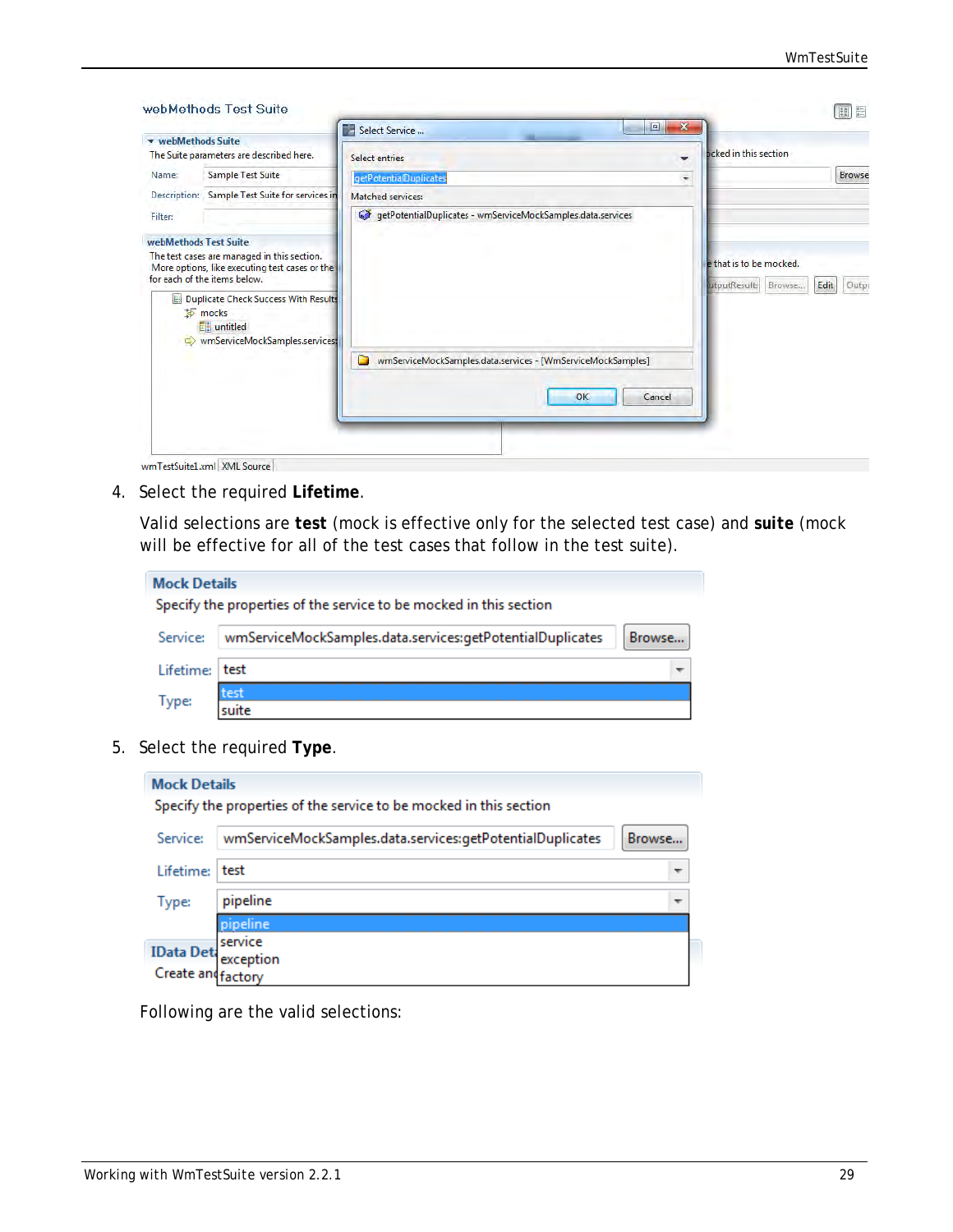#### *WmTestSuite*

| <b>Type</b>   | Function                                                                                                                                                                                | Details                                                                                                                                                                                                                                                                                                                              |
|---------------|-----------------------------------------------------------------------------------------------------------------------------------------------------------------------------------------|--------------------------------------------------------------------------------------------------------------------------------------------------------------------------------------------------------------------------------------------------------------------------------------------------------------------------------------|
| pipeline      | Service is<br>intercepted and<br>specified pipeline<br>is returned (for<br>details on<br>creating or<br>editing pipeline<br>data see Inputs).                                           | <b>IData Details</b><br>Create and specify the pipeline for the service that is to be mocked.<br>File: resources/test/data/mockDupCheckOutputResults<br>Edit<br>Browse<br>Output                                                                                                                                                     |
| service       | Service is<br>intercepted and<br>substituted with<br>a call to the<br>selected service<br>(for details on<br>working with the<br>Service Browser,<br>see Service<br>Details)            | <b>Service Details</b><br>Select the alternate service to be invoked at any additional input parmeters in this<br>section.<br>Service:<br>Browse<br>Inputs:<br>Browse<br>Edit<br>Input                                                                                                                                               |
| exceptio<br>n | Service is<br>intercepted and<br>an exception is<br>returned (for<br>details on<br>selecting<br>exception<br>classes, see<br><b>Expected Output)</b>                                    | <b>Exception Details</b><br>Details of the exception that the service is to be mocked with.<br>java.lang.IllegalArgumentException<br>Class:<br>Browse<br>Message: Bad argument                                                                                                                                                       |
| factory       | A call to the<br>mocked service is<br>intercepted and<br>data is returned<br>based on the<br>input (for details<br>on creating a<br>mock factory, see<br><b>Sample Mock</b><br>Factory) | <b>Factory Details</b><br>Specify the details of the class that implements the MockDataFactory interface to mock the service<br>call. The class and the associated other classes needed can be be pushed to the test server during<br>execution if they are not installed on the server.<br>Class:<br><b>Browse</b><br>Push Classes: |

6. Select **Scope**.

It is recommended to use the *session* scope for most purposes. Scope selection is only allowed if the corresponding preference in enabled.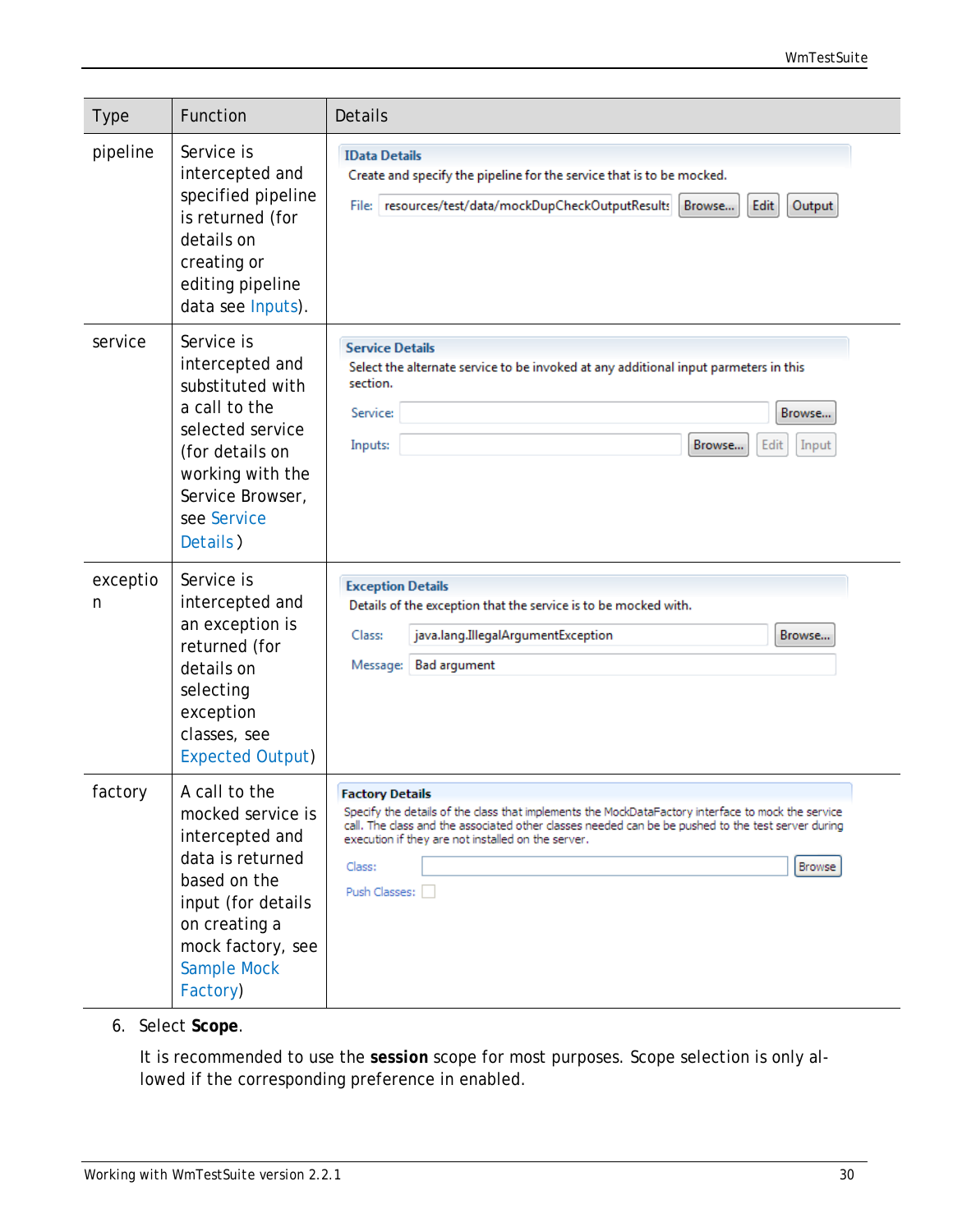|                | Specify the properties of the service to be mocked in this section |                          |
|----------------|--------------------------------------------------------------------|--------------------------|
| Service:       | wmServiceMockSamples.data.services:getPotentialDuplicates          | Browse                   |
| Lifetime: test |                                                                    | ▼                        |
| Type:          | exception                                                          | $\overline{\phantom{a}}$ |
| Scope:         | session                                                            | $\overline{\phantom{a}}$ |
|                | ession                                                             |                          |
|                | user                                                               |                          |
|                | server                                                             |                          |

## <span id="page-30-0"></span>**6.2 Sample Mock Factory**

The following code snippet illustrates the minimum requirements for creating a mock factory. The factory class and any other classes should be designed to evaluate the input data to the factory and return data relevant to that input in an IData format. The example below returns static data.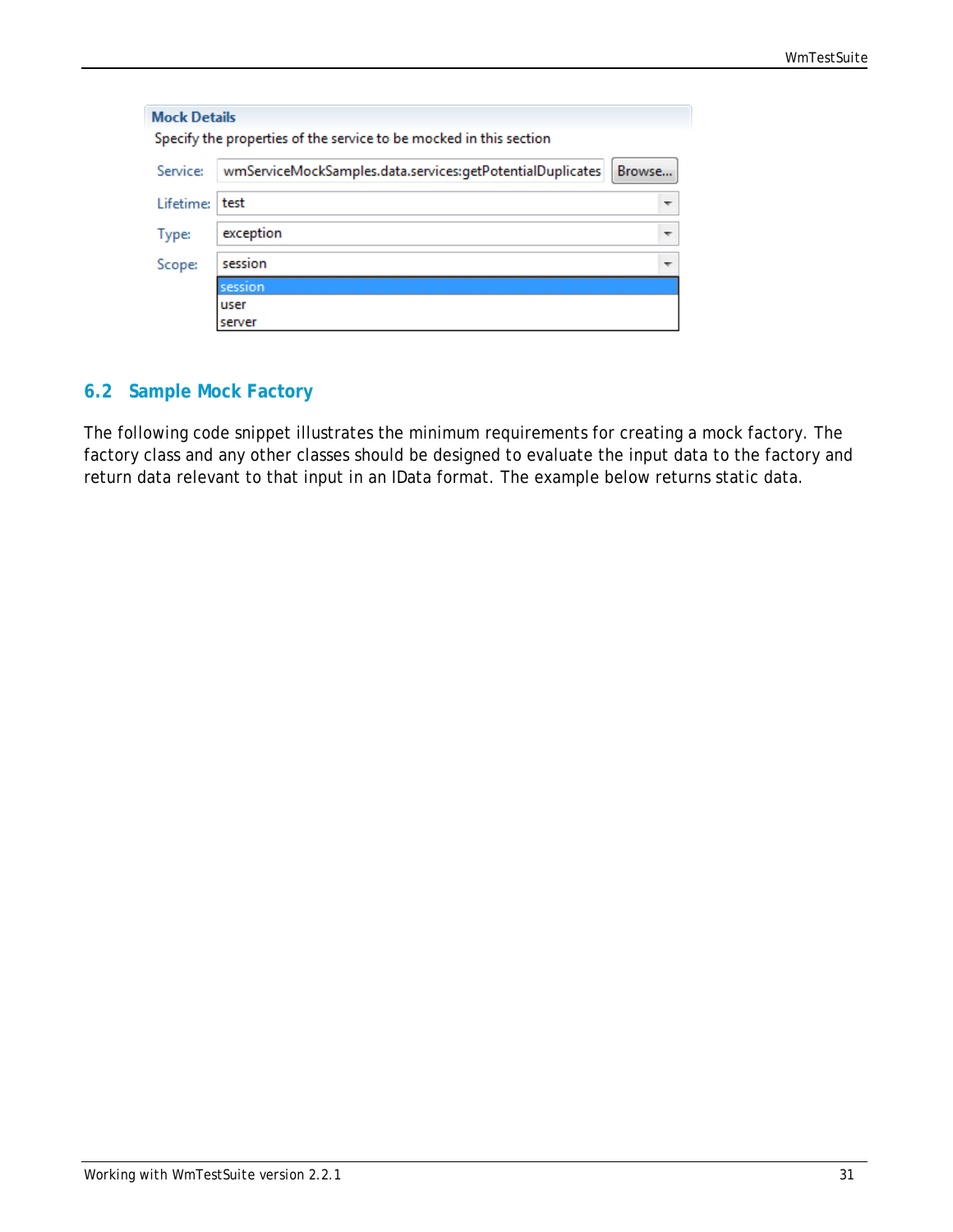```
package com.wm.ps.serviceMock.samples;
import com.wm.app.b2b.server.BaseService;
import com.wm.app.b2b.server.invoke.ServiceStatus;
import com.wm.data.IData;
import com.wm.data.IDataFactory;
import com.wm.ps.serviceMock.MockDataFactory;
public class SampleMockDataFactory implements MockDataFactory
{ 
   private static final long serialVersionUID = 2L;
   public IData createData(BaseService baseService, IData pipeline, ServiceStatus 
serviceStatus)
  \mathcal{L} IData[] results = new IData[]{IDataFactory.create(new Object[][]{
         {"originationSource","W"},
            {"bizType","RT"},
            {"lockExpirationDate","20050427"},
            {"floatLoanIndicator","Y"},
            {"uwFinalDecisionCode","0"},
            {"uwDecisionExpiryDate","20050427"},
            {"canDate","20050427"},
            {"loanCloseStatusType","T"},
            {"fileReceivedAtRocDate","20050221"},
            {"loanReadyToFundIndicator","P"},
            {"regisDate","20051221"},
            {"loanSubmitToUwDate","20050427"},
            {"loanNumber","0000000001"},
            {"branch","TOTAL ADVANTEDGE LLC "},
            {"underwritingDecisionCode","0"},
            {"underwritingDecisionExpirationDate","20050427"},
            {"lockDate","20051220"},
            {"lockIndicator","Y"},
            {"tmoLoanStageCode","3"},
            {"tmoLoanStageDate","20050427"}, 
            {"product","C30 "},
           {"product", coverfirstName",".<br>{"borrowerFirstName","XX""},<br>"},
            {"borrowerLastName","XX "},
           {"propertyAddress","937 S MEYER "},"<br>{"propertyCity","TUCSON "},
            {"propertyCity","TUCSON "},
            {"propertyState","AZ"},
            {"propertyZip","85701"} 
       })};
     IData output = IDataFactory.create(new Object[][]{{"results", results}});
     return IDataFactory.create(new Object[][]{{"getPotentialDuplicatesOutput", output}});
   } 
}
```
#### <span id="page-31-0"></span>**6.3 Mocks Beyond Unit Testing**

Although WmTestSuite added the ability to mock service calls in Integration Server for unit testing, the feature is so powerful that its use cannot be limited to unit testing alone. One common case is to use the mocking capability to provide flow service instrumentation.

Using the wm.ps.serviceMock:loadMock service in the WmServiceMock package, any service can be mocked with an alternate service or class. The new service or Java class code can invoke any operations and then invoke the original mocked service. The mocking framework is intelligent enough to detect recursion and, as such, provides an instrumentation capability.

Mocks can be used to design test cases. A service being tested can also itself be mocked with other code. In such a scenario, the mocked test service can be replaced with other code that can execute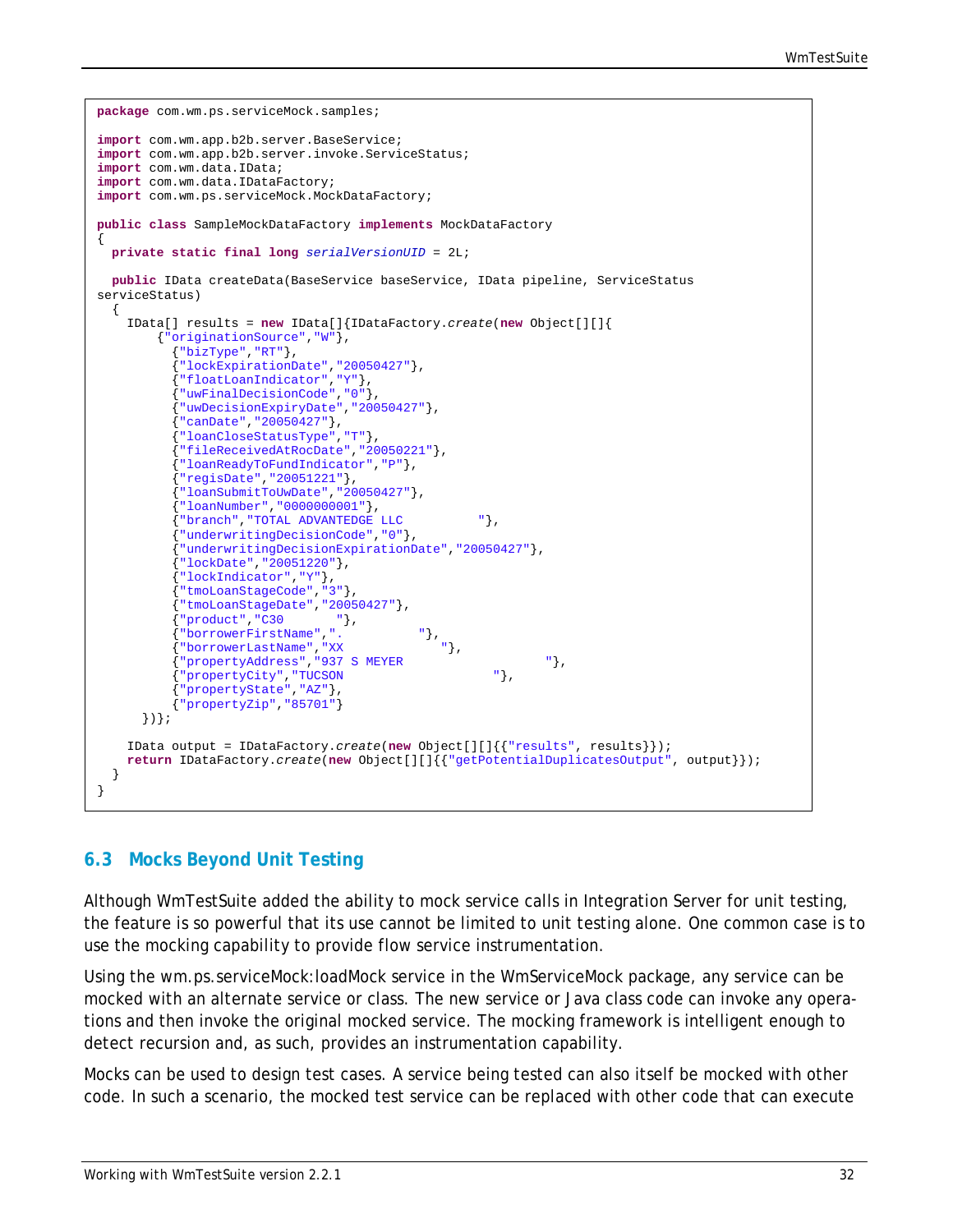pre and post-test operations. This can provide some basic functional testing capabilities for WmTest-Suite.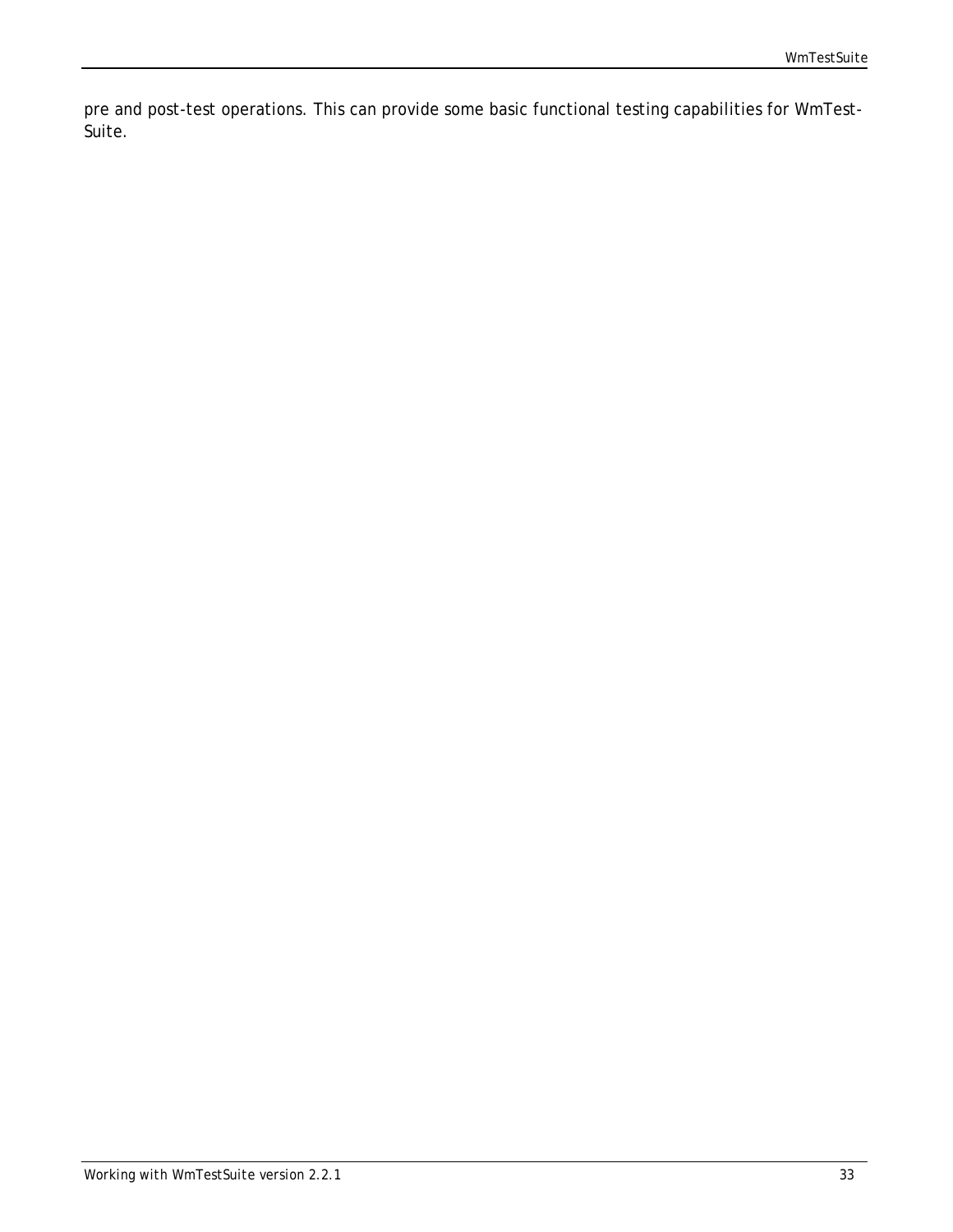# <span id="page-33-0"></span>**7 Advanced Options**

WMTestsuite provides advanced options that can enable the developer to extend the capabilities to create more powerful tests.

#### <span id="page-33-1"></span>**7.1 Pipeline Filter**

The execution of test cases is initiated as a client to the Integration Server hosting the services to be tested. For this reason, the inputs supplied to the service during execution and the expected outputs need to be serialized over the client-server interaction. If the input or output pipeline contains non-

serializable objects, these objects are either lost or seen incorrectly during test execution. In addition, the service input needs to be more dynamic in nature than the static pipeline setup in the test case. Pipeline Filter helps to resolve these issues.

The Pipeline Filter is set once for the entire suite and provides a callback mechanism for the test developer to inject code that can modify various pipeline objects during execution. The Pipeline Filter is a class that implements the com.wm.ps.test.PipelineFilter interface and enables a user to

add, remove, or change variables in the pipeline that is created from files as pipelines created from files may not be able to persist custom java objects. The output pipeline from a service can also be filtered using the appropriate method. Only one such instance of the implementing class is created for the test suite and the name of test case is passed as a parameter.

The pipeline filter can be setup for the test suite in the main panel for the suite parameters as shown below:

| $\blacktriangleright$ webMethods Suite<br>The Suite parameters are described here. |                                                                         |  |  |  |
|------------------------------------------------------------------------------------|-------------------------------------------------------------------------|--|--|--|
| Name:                                                                              | Sample Tests                                                            |  |  |  |
|                                                                                    | Description:   Sample tests for the WmServiceMockSamples implementation |  |  |  |
| Filter:                                                                            | Browse                                                                  |  |  |  |

#### <span id="page-33-2"></span>**7.2 Custom Comparator**

Custom comparator provides an extension that can be used to extend, enhance, or replace the standard comparison of expected output.

Each test suite can have its comparator that can be specified from the user interface as shown below:

| <b>Output Comparison</b>                                                                                                                                |        |
|---------------------------------------------------------------------------------------------------------------------------------------------------------|--------|
| Select the class that can be used to compare the actual results against the expected.<br>Leave blank to use default which is sufficient for most cases. |        |
| Comparator:                                                                                                                                             | Browse |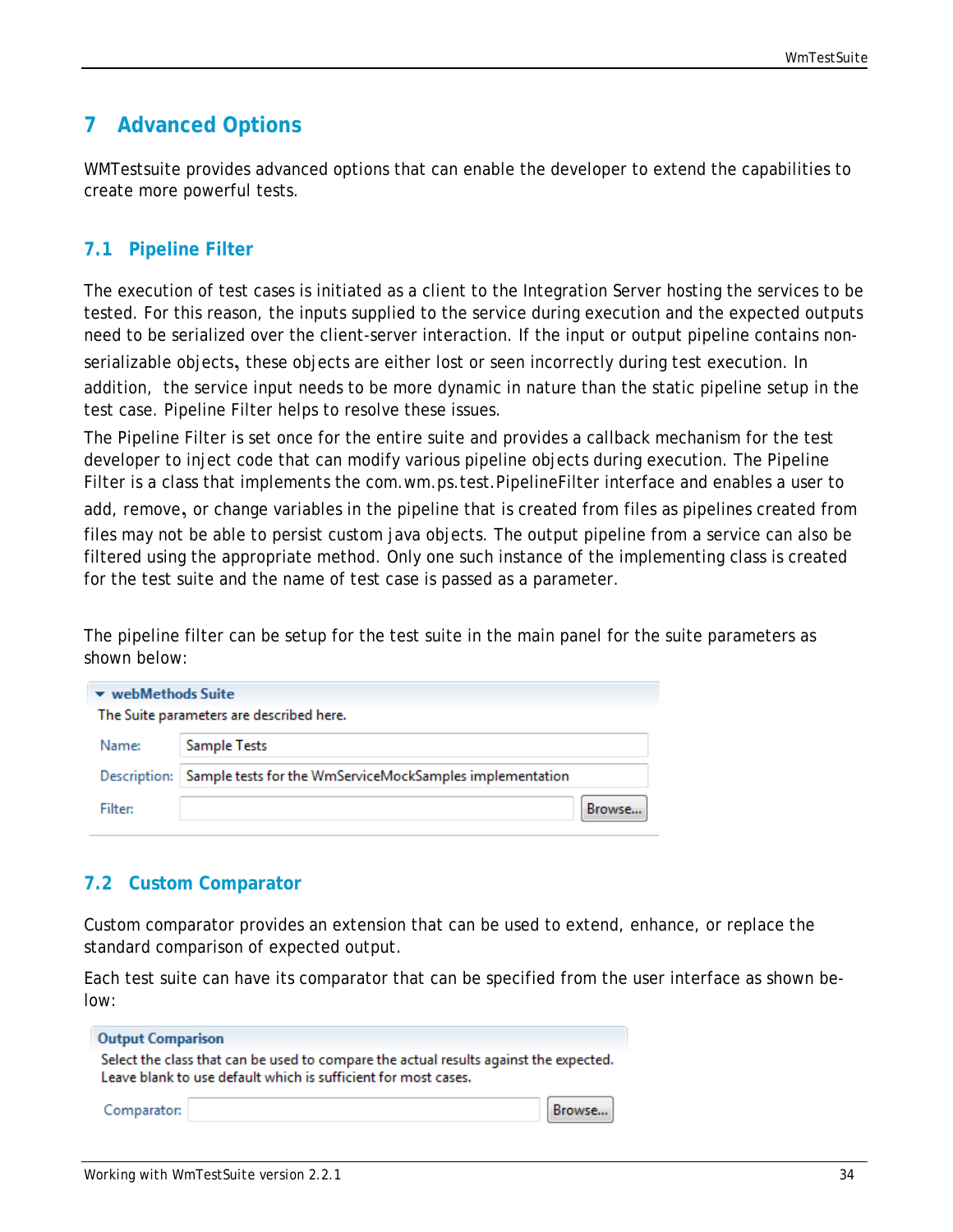Custom comparators are Java classes that implement the com.wm.ps.test.ResultsValidator interface.

Custom comparators also provide a mechanism to execute operations pre and post service execution. Using custom comparators you can build some basic functional testing capability. For example, if a service writes to a database table, a custom comparator can compare the results from the service and check the destination table to confirm the operation executed successfully.

## <span id="page-34-0"></span>**7.3 Client Mock Factory**

The benefit of using a mock factory object as opposed to a service is that it provides a light-weight alternative that does not require the creation of a new service on the server.

WmTestSuite provides an option to dynamically push the classes needed for supporting the mock factory on the server during test execution. This option can be used to avoid the need for frequent restart when java objects are changing. Once stabilized, it would be helpful to deploy the code to the server as this feature is experimental in nature and will only work if the dependency tree is not too complex. The option to push the objects dynamically to the server can be set from the user interface as shown below:

| <b>Factory Details</b> |                                                                                                                                                                                                                                              |
|------------------------|----------------------------------------------------------------------------------------------------------------------------------------------------------------------------------------------------------------------------------------------|
| the service call.      | Specify the details of the class that implements the MockDataFactory interface to mock<br>The class and the associated other classes needed can be be pushed to the test server<br>during execution if they are not installed on the server. |
| Class:                 | com.wm.ps.serviceMock.samples.SampleMockDataFactory<br>Browse                                                                                                                                                                                |
| Push Classes:          |                                                                                                                                                                                                                                              |

If the option is disabled as in the figure above, enable the corresponding preference as discussed in the [Advanced](#page-13-0) section.

| webMethods expression                                             | JXPath equivalent                                                                                               |
|-------------------------------------------------------------------|-----------------------------------------------------------------------------------------------------------------|
| PosRequest/ns:Log/ns:Transaction[0]/@Flag                         | PosRequest[@name='ns:Log'][@name='ns:Trans<br>action'][1][@name='@Flaq']                                        |
| PosRequest/ns:Log/ns:Transaction[0]/ns:BUni<br>$t[0]/ns:ID/*body$ | PosRequest[@name='ns:Log'][@name='ns:Trans<br>action'][1][@name='ns:BUnit'][1][@name='ns:l<br>D'][@name="body'] |

#### <span id="page-34-1"></span>**7.4 XPath Expressions**

The XPath expressions used in the expected output panel are different from the usual webMethods path expressions. As mentioned in the [Expected Output](#page-25-0) section, the indices start at 1 instead of the 0 based webMethods indices.

WmTestSuite uses JXPath for evaluating XPath expressions. For details on JXPath expressions, visit [http://commons.apache.org/jxpath/.](http://commons.apache.org/jxpath/) One unique challenge is with variables containing special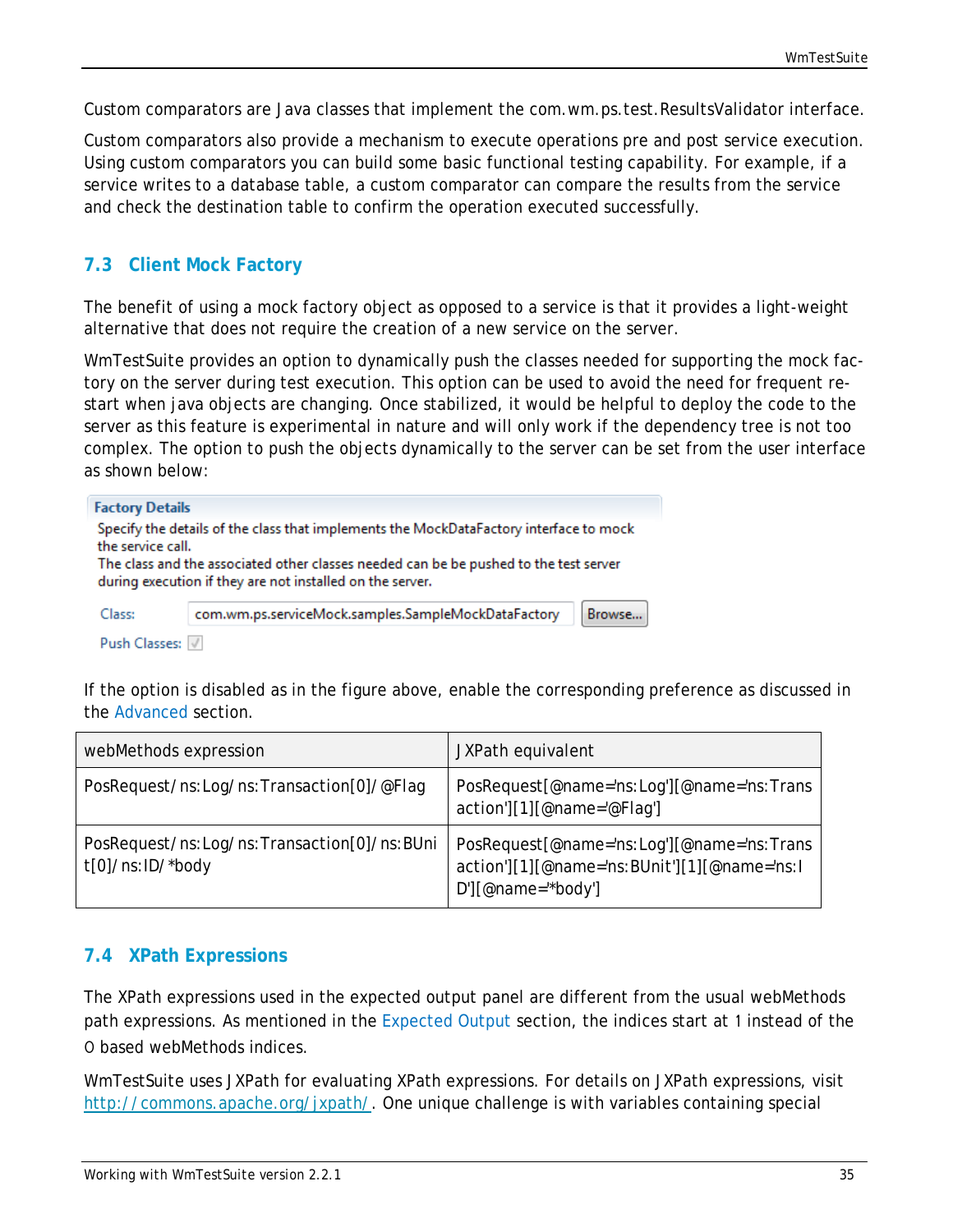characters like @ and: in the name. As these have special meaning in JXPath expressions using these have to be written using a special syntax variant.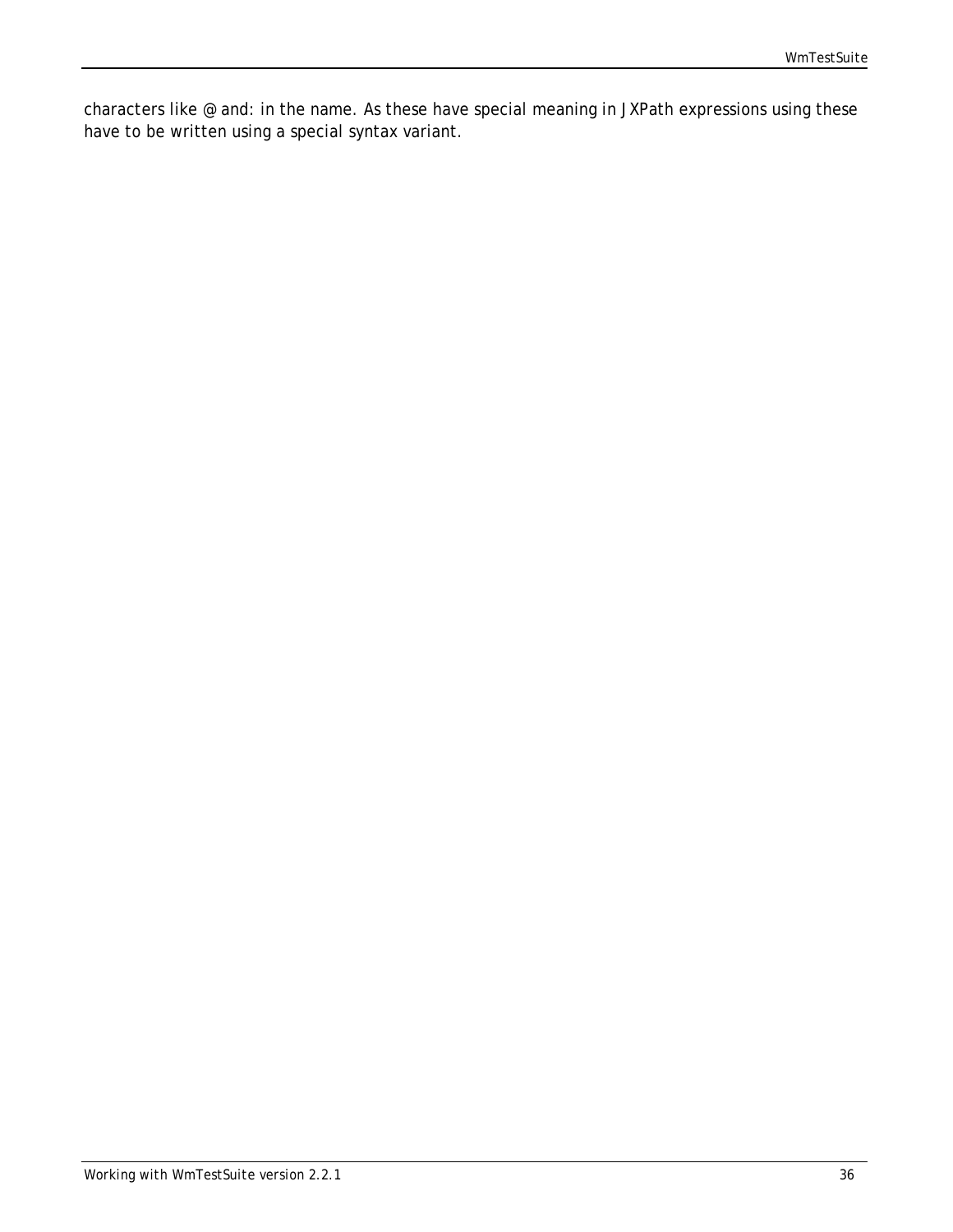# <span id="page-36-0"></span>**8 Test Suite Internals**

In Software AG Designer, test suite editor provides a user interface to graphically and quickly develop test cases for Integration Server services, the test suite and the test cases are saved in an XML file. The Software AG Designer editor allows editing the XML source directly as long as the user is aware of the format and the associated schema.

It is not recommended to edit the XML file as it can be error-prone. It provides the option to automate the creation of test cases automatically by using code to generate the XML file directly. One such use case is the scenario where service inputs and outputs have been captured in an environment and test cases have to be generated to use these files for regression testing.

A sample XML test suite file in its simplified form can be as shown in the figure below:

```
<?xml version="1.0" encoding="UTF-8"?>
<webMethodsTestSuite description="Sample tests for the WmServiceMockSamples implementation"
name="Sample Tests">
    <webMethodsTestCase description="Duplicate Check Success with IData results"
name="Duplicate Check Success With Results">
         <mock folder="wmServiceMockSamples.data.services" name="getPotentialDuplicates">
             <pipeline filename="resources/test/data/mockDupCheckOutputResults.xml"/>
        \epsilon/mock>
         <service folder="wmServiceMockSamples.services" name="getDuplicateLoans">
             <input>
                 <file filename="resources/test/data/dupCheckInput.xml"/>
             </input>
             <expected>
                 <file filename="resources/test/data/dupCheckSuccessWithResults.xml"/>
             </expected>
         </service>
     </webMethodsTestCase>
     <webMethodsTestCase description="Duplicate Check Failure handled by the catch block"
name="Duplicate Check Catch Block">
         <mock folder="wmServiceMockSamples.data.services" name="getPotentialDuplicates">
             <exception class="java.lang.IllegalArgumentException" message="Bad argument"/>
         </mock>
         <service folder="wmServiceMockSamples.services" name="getDuplicateLoans">
             <input>
                 <file filename="resources/test/data/dupCheckInput.xml"/>
             </input>
             <expected>
                 <exception class="java.lang.IllegalArgumentException" message="Bad 
argument"/>
             </expected>
         </service>
     </webMethodsTestCase>
</webMethodsTestSuite>
```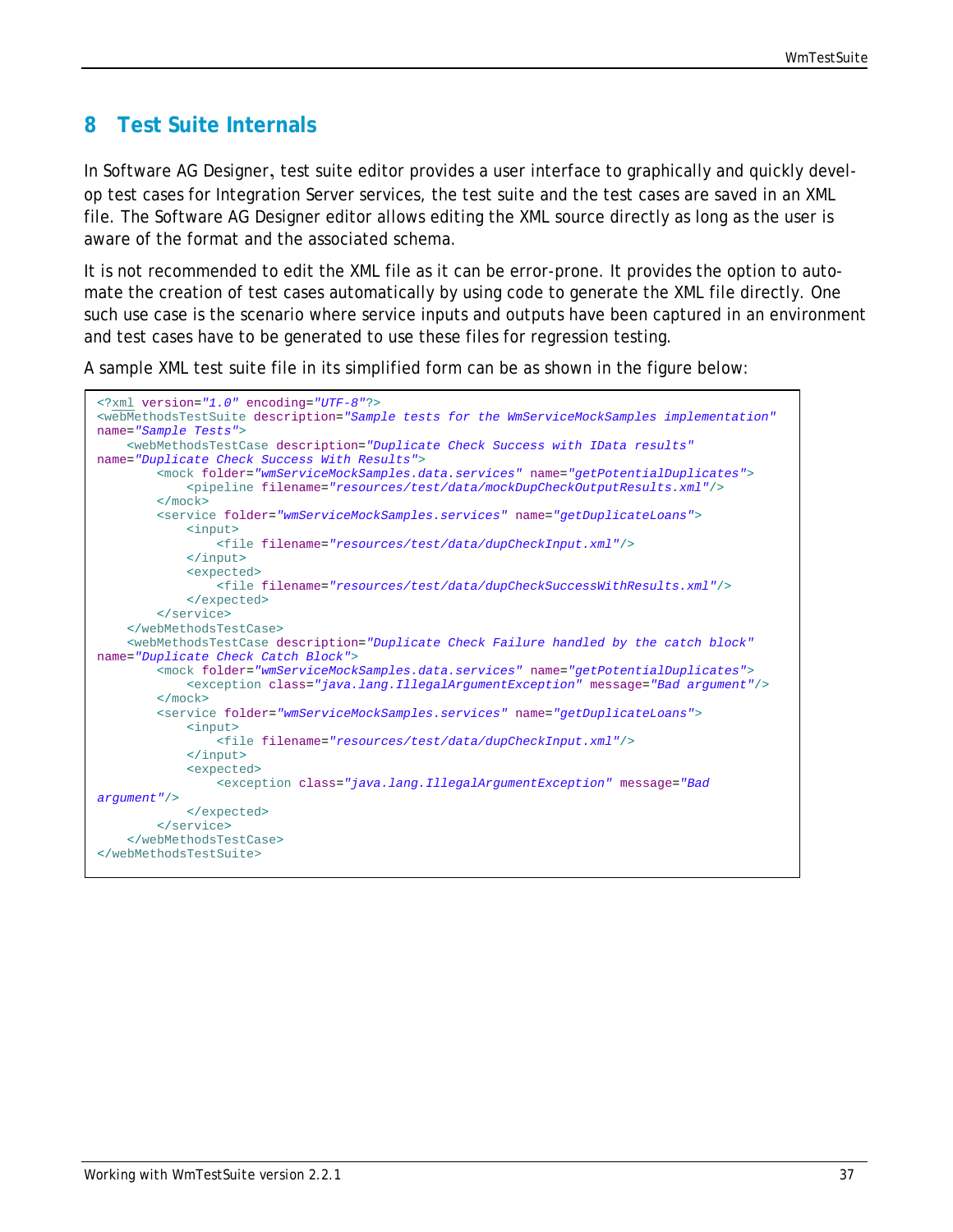# <span id="page-37-0"></span>**9 Java Unit Tests**

WmTestSuite java API allows you to create pure JUnit test cases that can provide the same features that a user interface driven codeless test cases do.

The change when creating a WmTestSuite JUnit test case from the traditional test case is that the implementing class extends com.wm.ps.test.WmTestCase instead of junit.framework.TestCase. com.wm.ps.test.WmTestCase does extend the junit.framework.TestCase. The two important methods that are needed for creating test cases using the java API are:

- invokeService The method to invoke a service on the server
- mockService There are various variants of this method that allow the user to setup a mock for a service on the server.

A sample JUnit test case is provided here: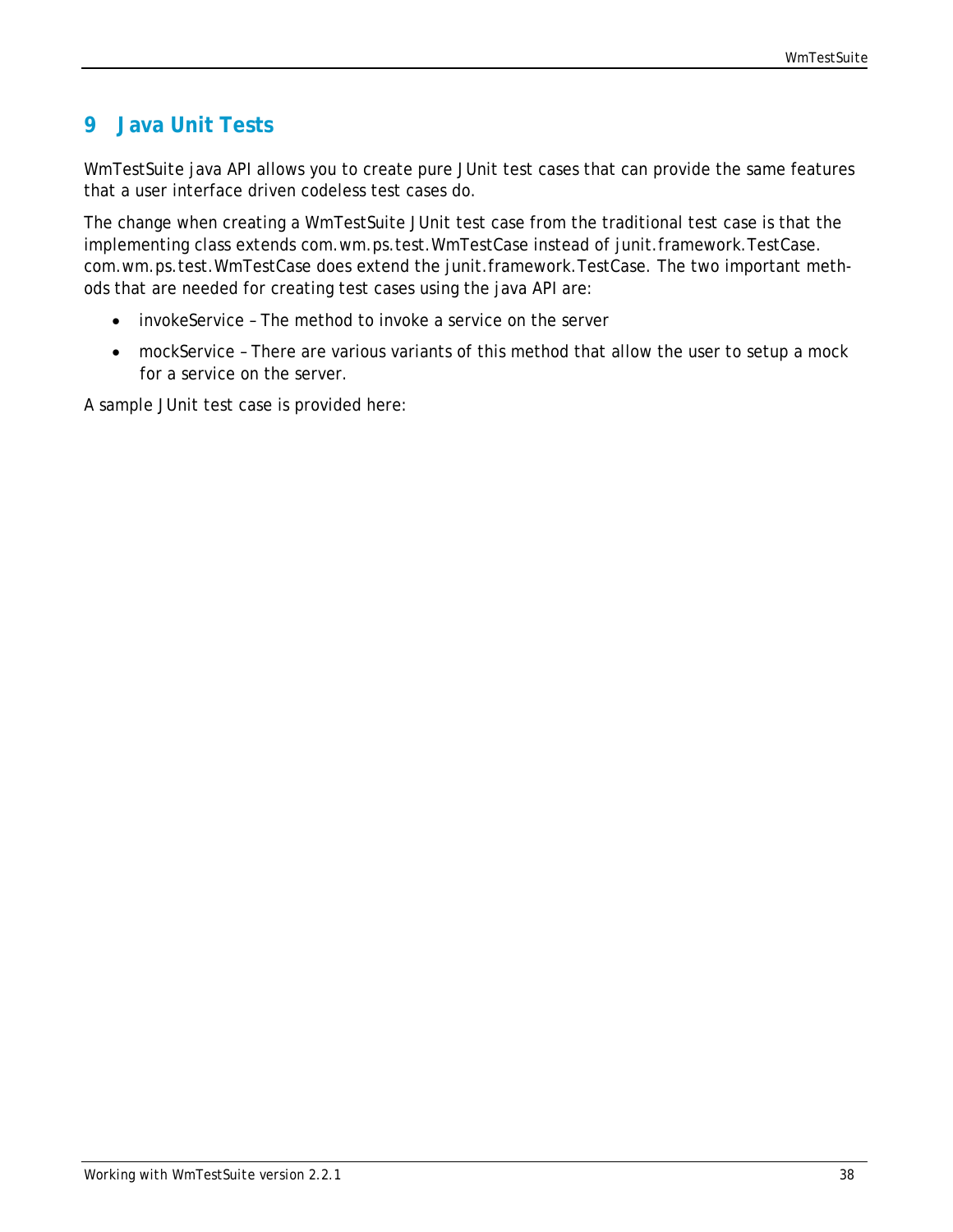```
package com.wm.ps.serviceMock.samples;
import com.wm.data.*;
import com.wm.ps.test.*;
public class DuplicateCheckTest extends WmTestCase
{ 
   public void testDupCheckCatchBlock() throws Exception
\mathcal{A} IData input = IDataFactory.create(new Object[][]{
           {"lienType", "1"},
          {"borrowerSSN", "111-11-1111"},
          {"propertyAddress", "937 S Meyer"},
          {"propertyZip", "85701"} 
          }); 
     String exceptionText = "Bad argument"; 
     mockService("wmServiceMockSamples.data.services", "getPotentialDuplicates", new 
                IllegalArgumentException(exceptionText));
     try
\left\{\begin{array}{ccc} \end{array}\right\} invokeService("wmServiceMockSamples.services", "getDuplicateLoans", input);
       assertFalse(true); //Control getting here means failure 
 } 
     catch (Exception e)
\left\{\begin{array}{ccc} \end{array}\right\} assertTrue(e.getMessage().endsWith(exceptionText));
     } 
   } 
   public void testDupCheckSucessWithResults() throws Exception
\mathcal{A} IData input = IDataFactory.create(new Object[][]{
     {"lienType", "1"},
     {"borrowerSSN", "111-11-1111"},
     {"propertyAddress", "937 S Meyer"},
     {"propertyZip", "85701"} 
     });
     IData mockOutput = 
        WmTestSuiteUtils.getIDataFromFile("resources/test/data/mockDupCheckOutputResults.xml");
     mockService("wmServiceMockSamples.data.services", "getPotentialDuplicates", mockOutput);
     IData output = invokeService("wmServiceMockSamples.services", "getDuplicateLoans", input);
     IDataCursor outCursor = output.getCursor();
     IData response = IDataUtil.getIData(outCursor, "response");
     IDataCursor responseCursor = response.getCursor();
     String creationTime = IDataUtil.getString(responseCursor, "@creationTime");
     assertNotNull(creationTime);
     assertEquals(28, creationTime.length());
     IData[] duplicateLoans = IDataUtil.getIDataArray(responseCursor, "duplicateLoans");
     assertEquals(duplicateLoans.length, 1);
   } 
}
```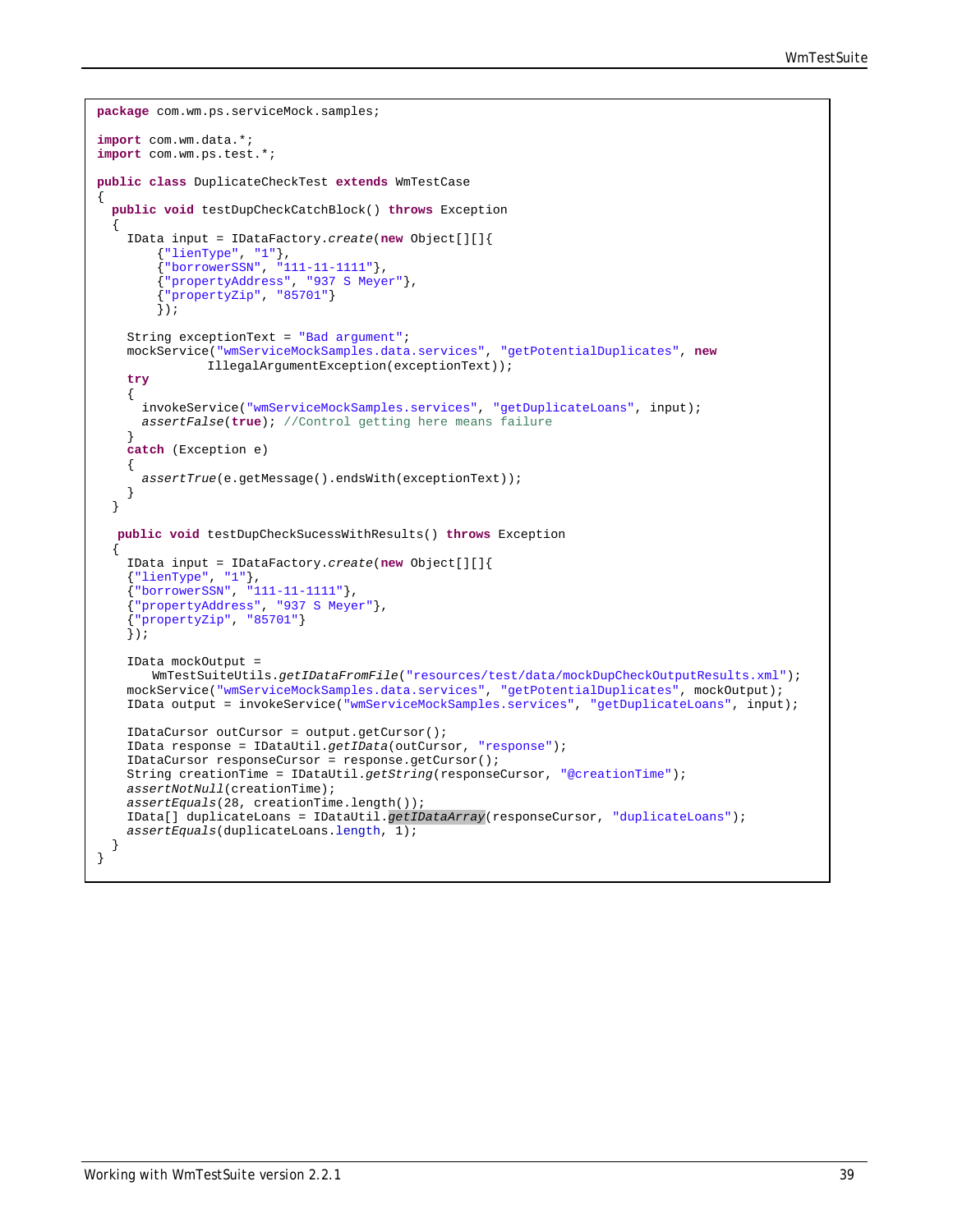# <span id="page-39-0"></span>**10 Executing Tests**

<span id="page-39-1"></span>This section provides details about executing test cases and test suites using the WmTestSuite.

## **10.1 Executing Test Cases**

To execute test cases created with WmTestSuite, right click in the webMethods Tests section.

| webMethods Test Suite                                                                                                |                   |                                |              |   |   |                               |              |  |
|----------------------------------------------------------------------------------------------------------------------|-------------------|--------------------------------|--------------|---|---|-------------------------------|--------------|--|
| The test cases are managed in this section.                                                                          |                   |                                |              |   |   |                               |              |  |
| More options, like executing test cases or the suite, are available in the context menu for each of the items below. |                   |                                |              |   |   |                               |              |  |
| <b>Duplicate Check Success With Results</b><br>E:<br>$\triangleright$                                                |                   |                                |              |   |   |                               |              |  |
| Duplicate Check Catch Bl<br>L.<br>◢                                                                                  | of                | Cut                            | $Ctrl+X$     |   |   |                               |              |  |
| ⊿ 抑 mocks                                                                                                            |                   |                                |              |   |   |                               |              |  |
| wmServiceMockS                                                                                                       | 目                 | Copy                           | $Ctrl + C$   |   |   |                               |              |  |
| → wmServiceMockSamp                                                                                                  | Ê                 | Paste                          | $Ctrl + V$   |   |   |                               |              |  |
| <b>Duplicate Check Success</b><br>E<br>D                                                                             | $\mathbb{L}_p\Xi$ | Add                            | Shift+Insert |   |   |                               |              |  |
| Duplicate Check Success<br>E:<br>D<br>Duplicate Check Success X<br>E.                                                |                   | Delete                         | Delete       |   |   |                               |              |  |
| D<br>Duplicate Check Success<br>E:l<br>D                                                                             |                   |                                |              |   |   |                               |              |  |
| Ei<br><b>Duplicate Check Success</b><br>D                                                                            | $L_2 \equiv$      | Insert                         | Insert       |   |   |                               |              |  |
|                                                                                                                      | ⇧                 | Shift Up                       | Shift+Up     |   |   |                               |              |  |
|                                                                                                                      | ⊕                 | <b>Shift Down</b>              | Shift+Down   |   |   |                               |              |  |
|                                                                                                                      | $\circledcirc$    | Enable                         |              |   |   |                               |              |  |
|                                                                                                                      | $\circ$           | <b>Disable</b>                 |              |   |   |                               |              |  |
|                                                                                                                      |                   |                                |              |   |   |                               |              |  |
|                                                                                                                      |                   | <b>Enable Mocking in Tests</b> |              |   |   |                               |              |  |
|                                                                                                                      |                   | Disable Mocking in Tests       |              |   |   |                               |              |  |
|                                                                                                                      |                   | Enable Mocking in Suite        |              |   |   |                               |              |  |
|                                                                                                                      |                   | Disable Mocking in Suite       |              |   |   |                               |              |  |
|                                                                                                                      |                   | Run                            |              | Þ | 화 | <b>Run Tests</b>              | Ctrl+Shift+R |  |
|                                                                                                                      |                   | Debug                          |              | Þ | 武 | Run Tests with Mocks disabled |              |  |
|                                                                                                                      |                   |                                |              |   | 身 | <b>Run Suite</b>              | $Ctrl + R$   |  |
|                                                                                                                      |                   |                                |              |   | 酥 | Run Suite Mocks disabled      |              |  |
|                                                                                                                      |                   |                                |              |   |   |                               |              |  |
|                                                                                                                      |                   |                                |              |   |   |                               |              |  |

Following options appear (as shown in the figure above):

- **Run Tests** executes the selected test case(s), using any mocks that are defined for the test case.
- **Run Test with Mocks Disabled** executes the selected test case, disabling the mocks defined for the test case
- **Disable Test** marks test case as disabled. Test will not be executed until it is enabled again
- **Disable Mocking in Tests** marks mocks defined for selected test(s) as disabled. Mocks will not be executed until they are enabled again
- **Add** adds another test case to the suite
- **Insert** inserts another test case to the suite after the selected test case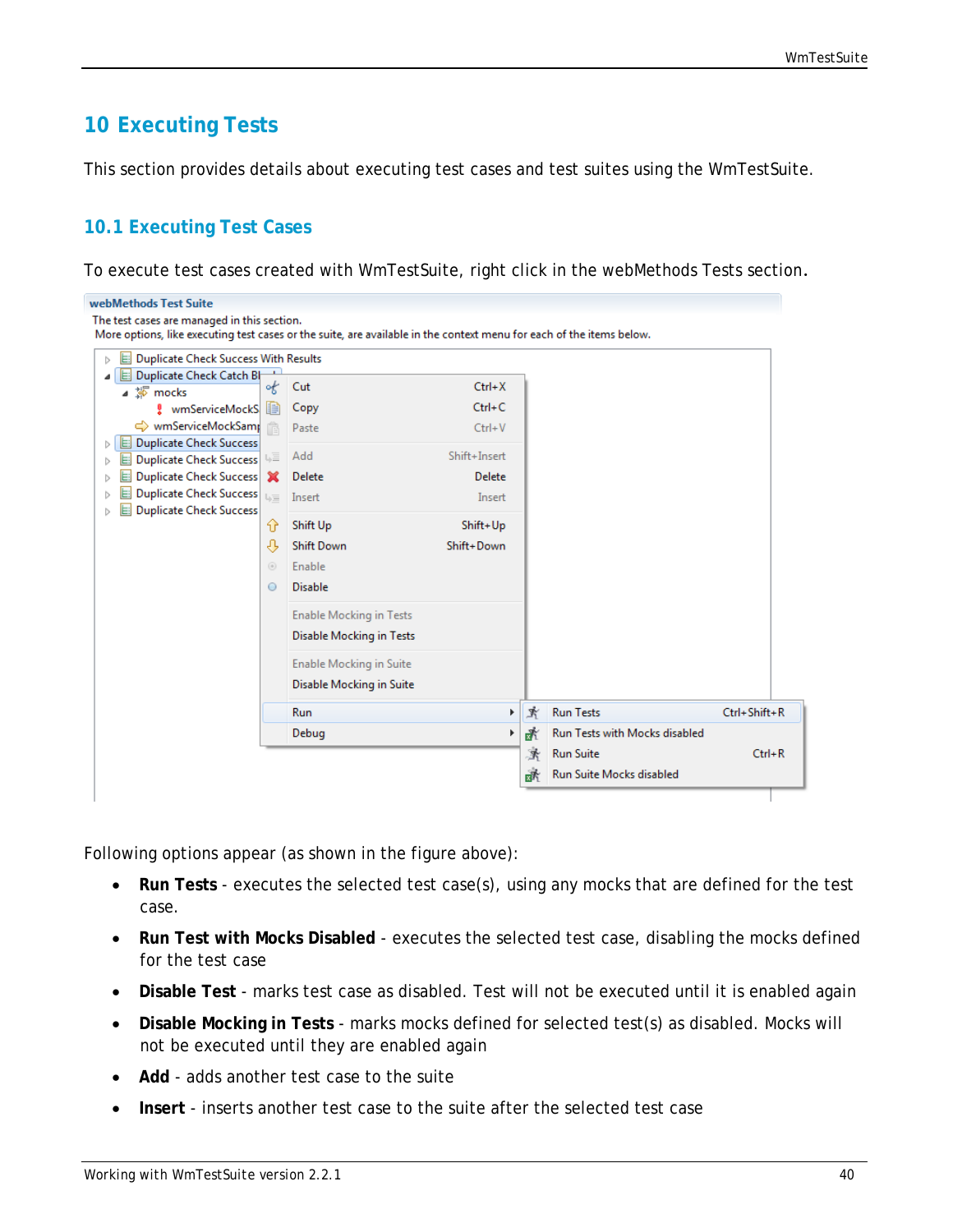• **Remove** - removes the selected test case from the suite

## <span id="page-40-0"></span>**10.2 Executing Test Suites**

To execute test suites created using WmTestSuite, right click in the webMethods Tests section.

| webMethods Test Suite                                                                                                                                               |                                 |                                                                                              |                                  |    |   |                               |                    |
|---------------------------------------------------------------------------------------------------------------------------------------------------------------------|---------------------------------|----------------------------------------------------------------------------------------------|----------------------------------|----|---|-------------------------------|--------------------|
| The test cases are managed in this section.<br>More options, like executing test cases or the suite, are available in the context menu for each of the items below. |                                 |                                                                                              |                                  |    |   |                               |                    |
|                                                                                                                                                                     |                                 |                                                                                              |                                  |    |   |                               |                    |
| <b>Duplicate Check Success With Results</b><br>ĿЫ<br>Þ<br>Duplicate Check Catch Block<br>ЕI<br>Þ.<br><b>Duplicate Check Success No Results</b><br>D                 | $\circ \xi$                     | Cut<br>Copy                                                                                  | $Ctrl+X$<br>$Ctrl + C$           |    |   |                               |                    |
| Duplicate Check Success With Results [With XI]<br>Þ<br>Duplicate Check Success With Results [Only XF<br>Þ                                                           | Ê                               | Paste                                                                                        | $Ctrl + V$                       |    |   |                               |                    |
| Duplicate Check Success With XML Results<br>lЕi<br>Þ<br>Duplicate Check Success using MockDataFacto<br>L.<br>Þ                                                      | ų≣<br>×<br>$L_2 \equiv$         | Add<br>Delete<br>Insert                                                                      | Shift+Insert<br>Delete<br>Insert |    |   |                               |                    |
|                                                                                                                                                                     | ⇧<br>4<br>$_{\odot}$<br>$\odot$ | Shift Up<br><b>Shift Down</b><br>Enable<br><b>Disable</b>                                    | Shift+Up<br>Shift+Down           |    |   |                               |                    |
|                                                                                                                                                                     |                                 | <b>Enable Mocking in Tests</b><br>Disable Mocking in Tests<br><b>Enable Mocking in Suite</b> |                                  |    |   |                               |                    |
|                                                                                                                                                                     |                                 | Disable Mocking in Suite<br>Run                                                              |                                  | ▸∣ | 亰 | <b>Run Tests</b>              | $Ctrl + Shift + R$ |
|                                                                                                                                                                     |                                 | Debug                                                                                        |                                  | ▶. | 诉 | Run Tests with Mocks disabled |                    |
|                                                                                                                                                                     |                                 |                                                                                              |                                  |    | 冰 | <b>Run Suite</b>              | $Ctrl + R$         |
|                                                                                                                                                                     |                                 |                                                                                              |                                  |    | 酥 | Run Suite Mocks disabled      |                    |

Following options appear (as shown in the figure above):

- **Run Suite**  executes the selected test suite, using any mocks that are defined for the test suite
- **Run Suite with Mocks Disabled** executes the selected test suite, disabling the mocks defined for the test suite
- **Disable Suite** marks test suite as disabled. The test suite will not be executed until it is enabled again
- **Disable Mocking in Suite** marks mocks defined for this suite as disabled. Mocks will not be executed until they are enabled again
- **Shift Up** or **Shift Down** changes the order of test cases in the test suite by shifting the selected test case up or down in the test suite

#### <span id="page-40-1"></span>**10.3 Debugging Java Code**

Various components in WmTestSuite rely on java code.

**Example**: Java mock factory and pipeline filter classes.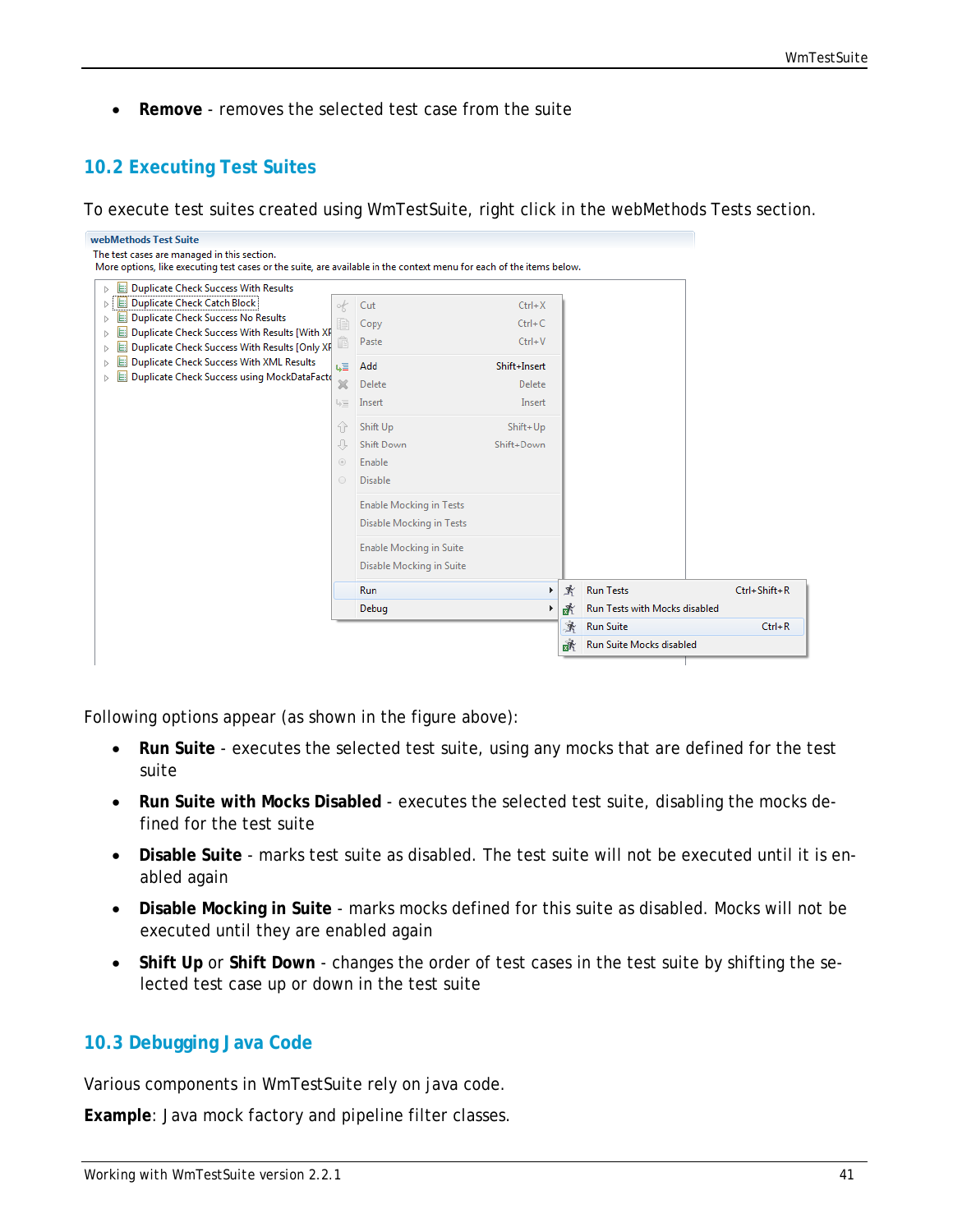Use the Debug menu to debug a java code. The support library jar files also have source code associated with them. Debugging into the source can be helpful to understand the internals of the test execution or to enhance capabilities of build new features like custom comparators.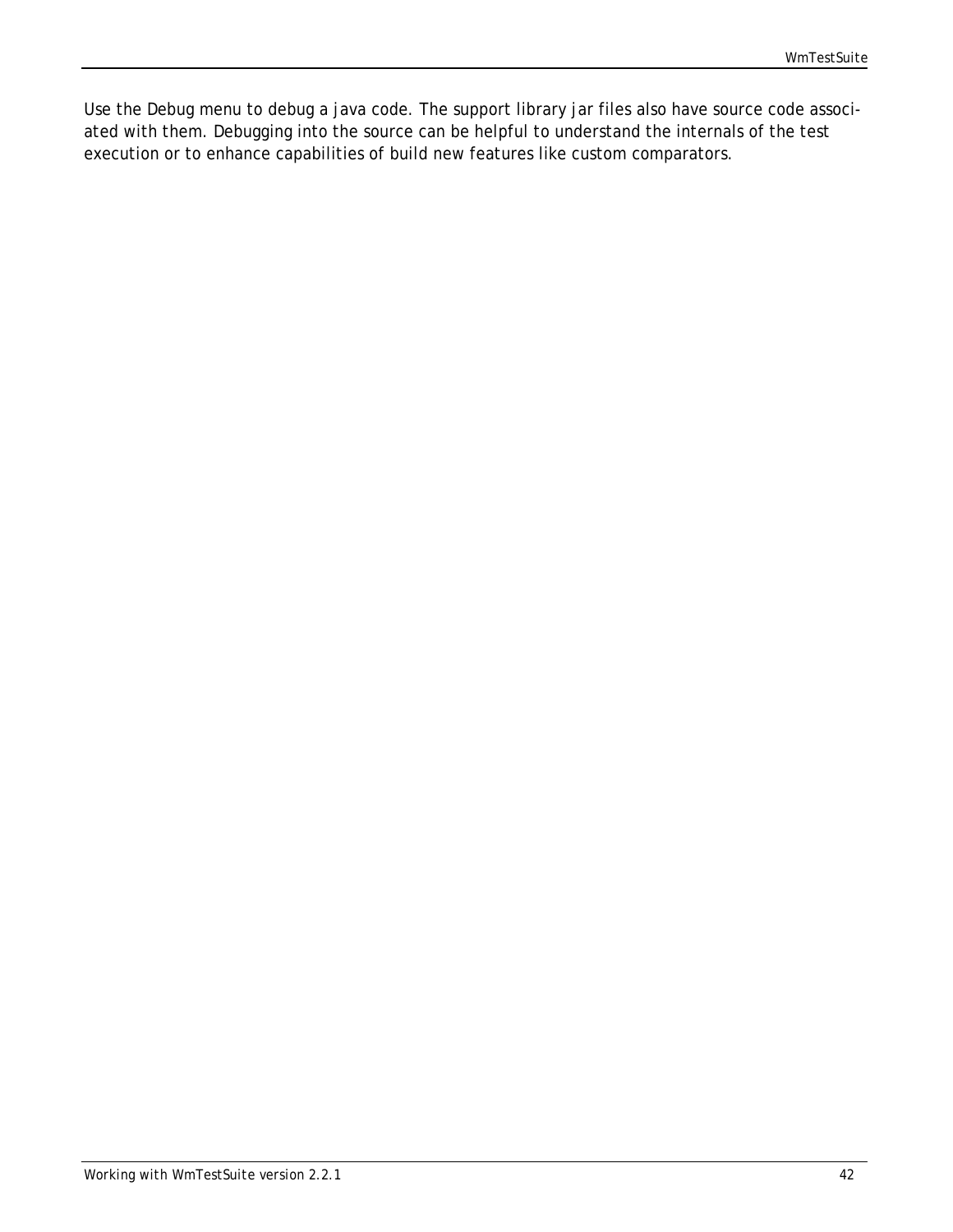# <span id="page-42-0"></span>**11 Service Usage**

Services on the server can be useful to accomplish tasks that may not be possible with the existing tools or utilities. Services in the WmServiceMock package is described below.

#### <span id="page-42-1"></span>**11.1 WmServiceMock Services**

The services in the WmServiceMock package deal with the mocking aspects of testing. These services provide a way to enable or disable mocks for individual services or server-wide.

|                                                                                                                                                                                                                                  | wm.ps.serviceMock:loadMock     |                                                   |                                                                                                                 |  |  |  |
|----------------------------------------------------------------------------------------------------------------------------------------------------------------------------------------------------------------------------------|--------------------------------|---------------------------------------------------|-----------------------------------------------------------------------------------------------------------------|--|--|--|
|                                                                                                                                                                                                                                  | Sets up mocking for a service. |                                                   |                                                                                                                 |  |  |  |
| Inputs                                                                                                                                                                                                                           | scope                          | session, user, or server. The default is session. |                                                                                                                 |  |  |  |
|                                                                                                                                                                                                                                  | service                        |                                                   | The name of the service to be mocked. No validation is<br>performed on the name of the server or its existence. |  |  |  |
|                                                                                                                                                                                                                                  | mockObject                     | controlled by the type of the actual object.      | The mockObject is an object type. The behavior of the mock is                                                   |  |  |  |
|                                                                                                                                                                                                                                  |                                | java.lang.String                                  | The name of the alternate service to<br>mock the mocked service with.                                           |  |  |  |
|                                                                                                                                                                                                                                  |                                | java.lang.Exception                               | The exception to be thrown for the<br>mocked service.                                                           |  |  |  |
|                                                                                                                                                                                                                                  |                                | com.wm.data.IData                                 | The fixed pipeline to return for the<br>mocked service                                                          |  |  |  |
|                                                                                                                                                                                                                                  |                                | com.wm.ps.serviceMoc<br>k.MockDataFactory         | The implementation of the factory<br>objects that creates the dynamic<br>pipeline for the mocked service.       |  |  |  |
| Optional document containing all extra parameters for the<br>parms<br>alternate service. This parameter is only needed when mocking<br>a service with an alternate service and the alternate service<br>needs additional inputs. |                                |                                                   |                                                                                                                 |  |  |  |
| Outputs                                                                                                                                                                                                                          | <b>None</b>                    |                                                   |                                                                                                                 |  |  |  |

| wm.ps.serviceMock:clearMock |                                |                                                  |  |  |
|-----------------------------|--------------------------------|--------------------------------------------------|--|--|
|                             | Removes mocking for a service. |                                                  |  |  |
| Inputs<br>scope             |                                | session, user or server. The default is session. |  |  |